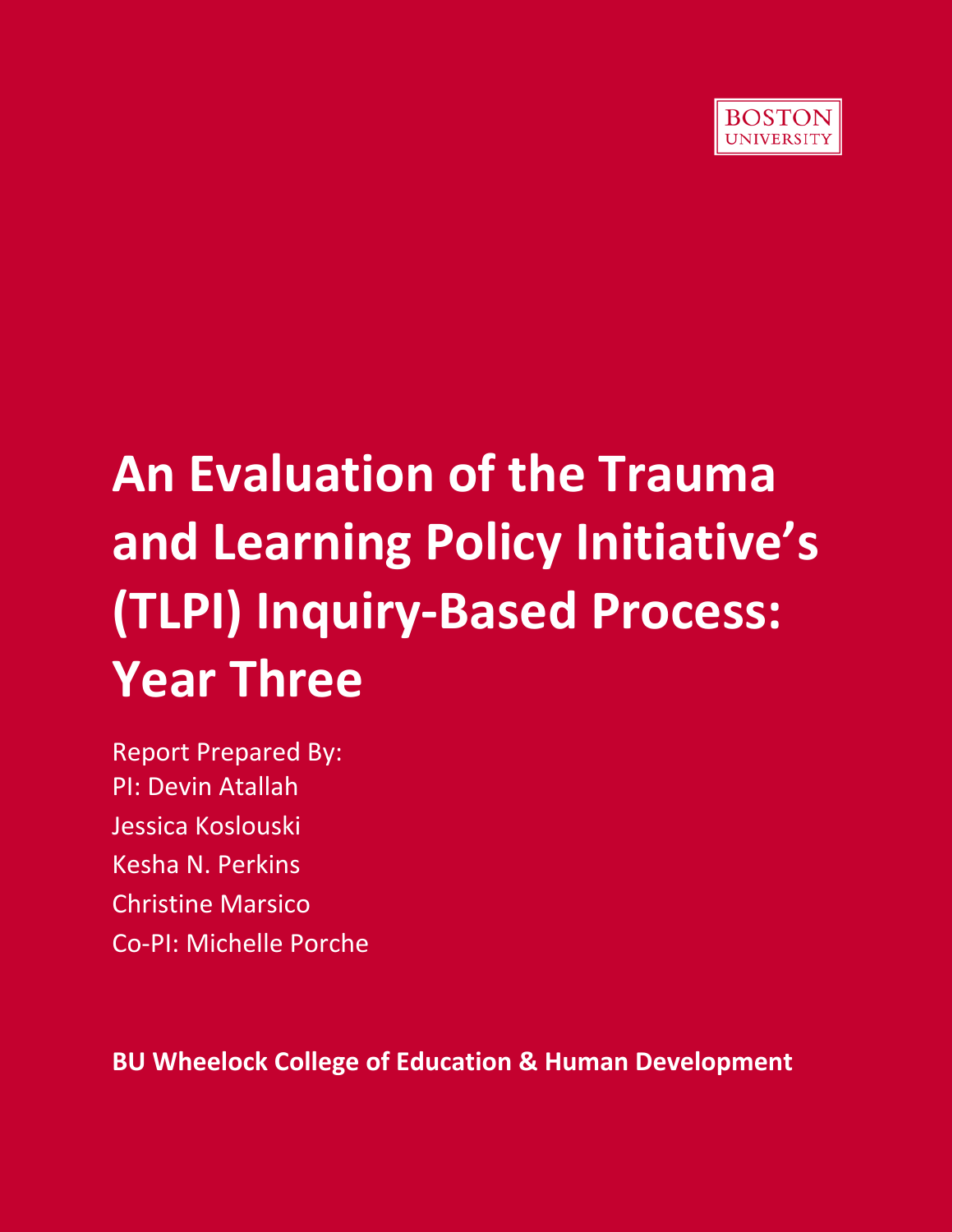### **Table of Contents**

| APPENDIX C. Subthemes of the Empirical Data Reflected in the Project Map 57 |  |
|-----------------------------------------------------------------------------|--|
|                                                                             |  |

**Suggested Citation:** Atallah, D. G., Koslouski, J. B., Perkins, K. N., Marsico, C., & Porche, M. V. (2019). *An Evaluation of Trauma and Learning Policy Initiative's (TLPI) Inquiry‐Based Process: Year Three*. Boston, MA: Boston University, Wheelock College of Education and Human Development.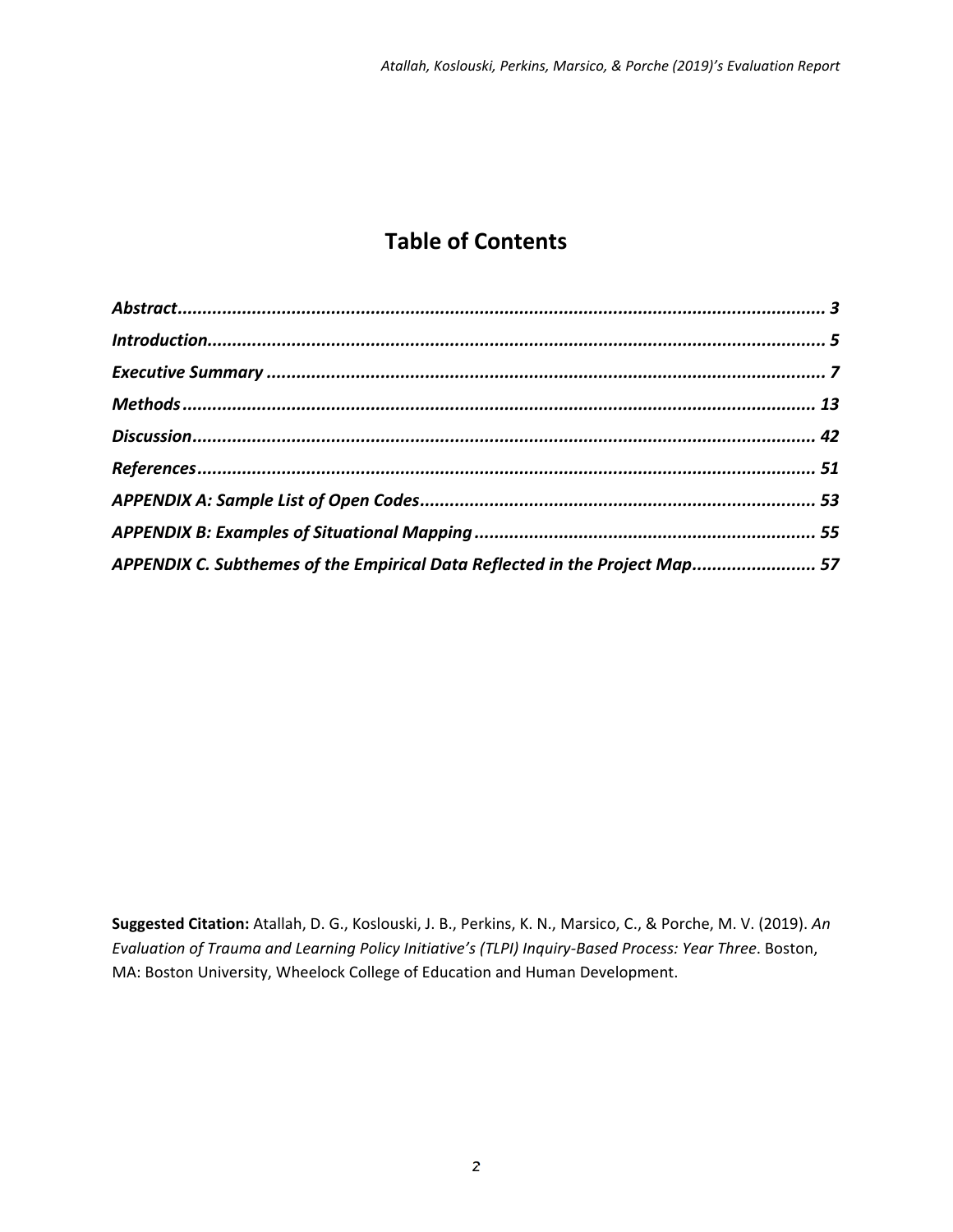### **Abstract**

This evaluation investigated the impact of the Trauma and Learning Policy Initiative's (TLPI) Inquiry‐Based Process on three participating public schools. TLPI's Inquiry‐Based Process is a whole school effort to create trauma-sensitive school environments. We aimed to  $(1)$ analyze participant educators' reported cultural and organizational change at the school and teacher levels from Year 3 of schools' implementation of TLPI's Process, and (2) to use these results to complement understandings generated from Year 1 and 2 outcomes which were set forth in an earlier report by the American Institutes for Research. TLPI's theory of change is that a deepening understanding of the impact of trauma on learning, and participation in an Inquiry‐ Based Process of educator empowerment to address school‐based priorities, will lead to shifts in thinking and shifts in practice that can become embedded and part of the way the school is run; that is, part of the culture of the school. Thus, the research aim was to glean from participant reports whether and how changes became embedded in the schools' cultures.

Using an adapted Situational Analysis qualitative research design, we found that leadership and staff reported cultural and organizational shifts in their schools that clustered into four emergent themes: (1) facilitating empowerment and collaboration; (2) integrating whole-child approaches; (3) affirming cultural identity and promoting a sense of belonging; and (4) re‐envisioning discipline toward relational accountability. Within each of these themes there were numerous outcomes that leadership and staff attributed to implementation of the Inquiry‐Based Process. For example, safe and supportive expectations, policies, and vocabulary became consistent across the school as all faculty and staff worked together towards trauma‐ sensitivity. Additionally, faculty and staff reported increased leadership as they took initiative of safe and supportive practices. Through increased collaboration and changed disciplinary techniques, faculty and staff helped students form social‐emotional skills which led to healthy relationships developing between adults and students and students feeling a sense of belonging in the school. Additionally, faculty and staff shifted towards restorative justice mindsets, which led to student issues being resolved in the classroom and fewer disciplinary referrals. Moreover, students were able to understand how to make decisions with favorable consequences and their connections with adults strengthened. School leadership, faculty, and

 $\sim$  3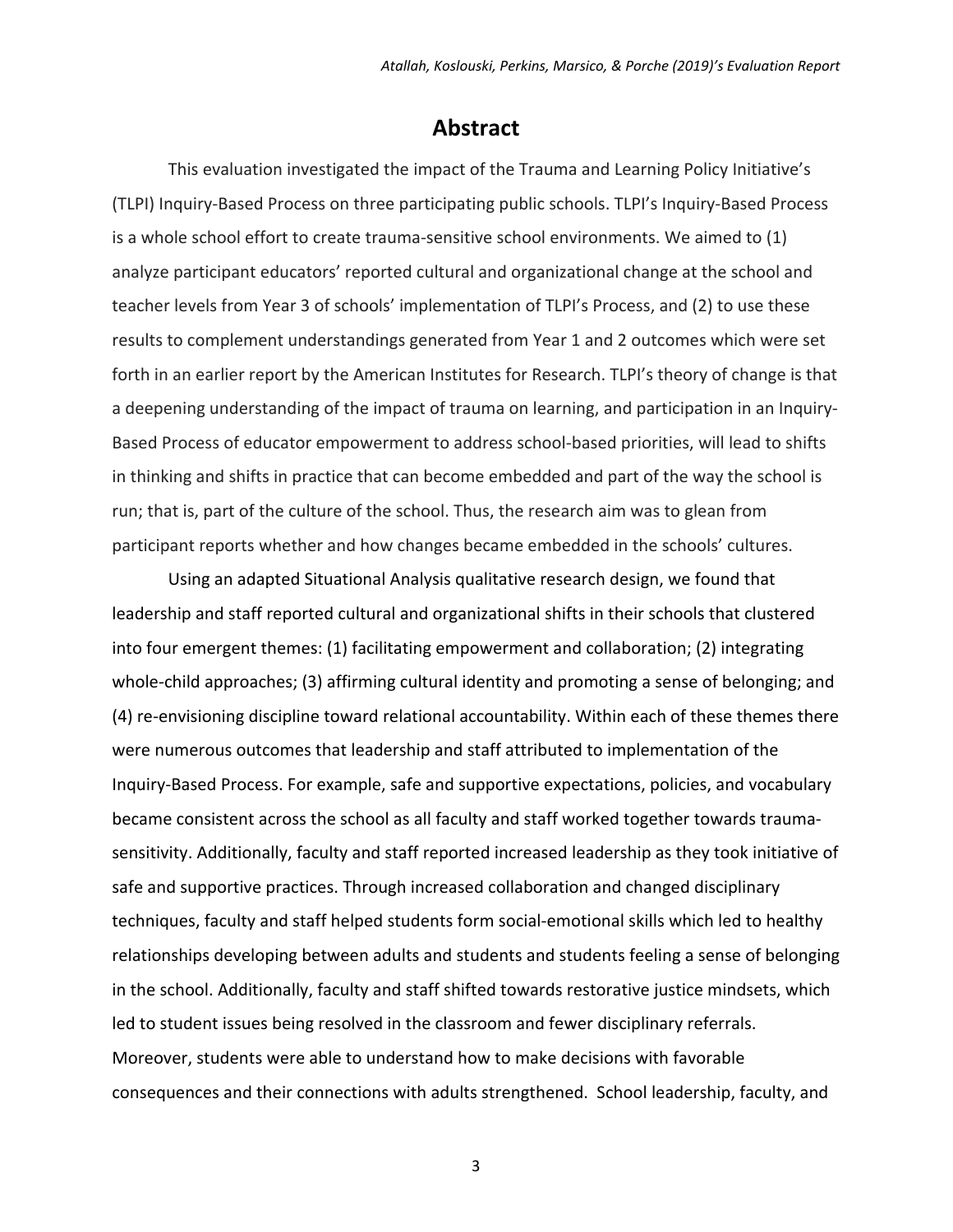staff felt they were doing important work and experienced healthy support systems with each other. As faculty and staff worked to improve relationships in the building, students felt they could safely make mistakes and felt more connected to the school overall. Lastly, school efforts to cross language barriers, host cross‐cultural discussions, and meet parents' needs resulted in increased familial inclusion.

Overall, this evaluation provides evidence for profound impacts that schools' engagement with TLPI's Inquiry‐Based Process, with the requisite level of commitment and focused effort, can have for leadership, staff, students, and families. Lasting changes reported by educators were multi-leveled, and included shifts in both thinking and practice. Educators' reports evidence a critical transformation where they no longer approached instruction of their students as primarily an intellectual endeavor, but rather saw their students as whole beings and aimed to transform how school community members related to one another. Within educator reports we observed the emergence of a rehumanizing relationality, which could be akin to building new social capital in school communities. This study suggests that, while this transformation may take time and effort to cultivate, the outcomes it generates may be more sustainable than other education reform approaches.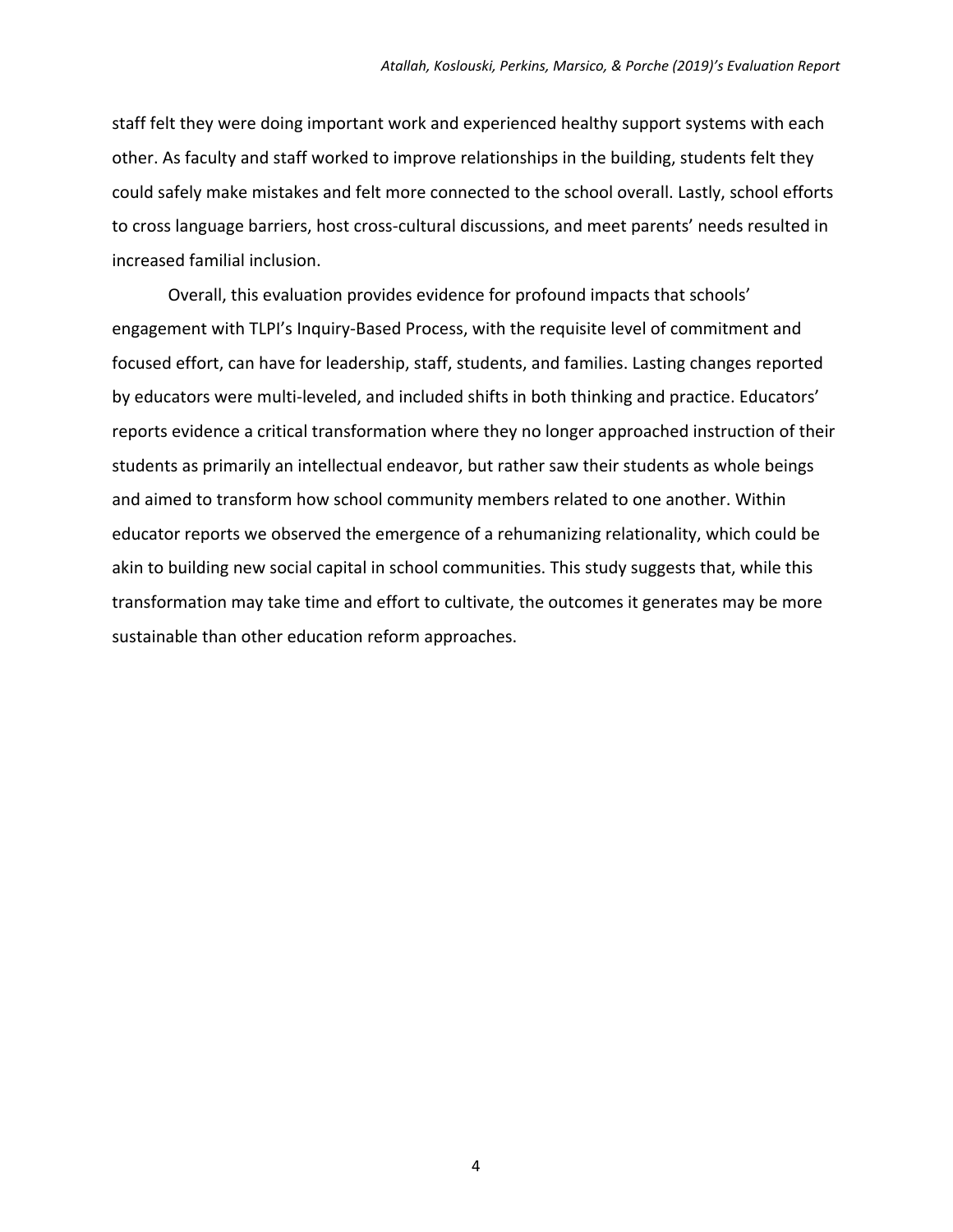### **Introduction**

#### **Goals and Research Aims of this Evaluation**

This evaluation research project analyzed existing data to investigate the impact of the Trauma and Learning Policy Initiative (TLPI)'s Inquiry‐Based Process on three participating public schools located in the region of eastern Massachusetts. TLPI's Inquiry‐Based Process is a whole school effort to create trauma-sensitive school environments as defined in TLPI's book: *Helping Traumatized Children Learn, Volume 2, Chapter 2*. Our evaluation research aims were to investigate reported cultural and organizational change at the school and teacher levels, and to use these results to complement understandings that have already been generated from Year 1 and 2 outcomes which were set forth in the "Trauma and Learning Policy Initiative (TLPI): Trauma‐Sensitive Schools Descriptive Study Final Report" by the American Institutes for Research (AIR; Jones, Berg, & Osher, 2018). TLPI's theory of change is that a deepening understanding of the impact of trauma on learning and participation in an Inquiry‐Based Process of educator empowerment to address school‐based priorities will lead to shifts in thinking and shifts in practice that can become embedded and part of the way the school is run; that is, part of the culture of the school. Thus, the research aim was to glean from participant reports whether and how changes became embedded in the culture.

The current evaluation research project was a secondary data analysis, completed with data previously collected by TLPI and AIR. We used innovative qualitative methods (Situational Analysis, see Clarke, Friese, & Washburn, 2018) capable of evaluating multi‐leveled transformations and cultural shifts within the three participating schools towards increased trauma sensitivity. The key questions that were addressed in our evaluation research included:

1. What are the ways that teachers and other school staff have reported becoming more aware of the impact of trauma on learning for students in their schools?

 $\sim$  5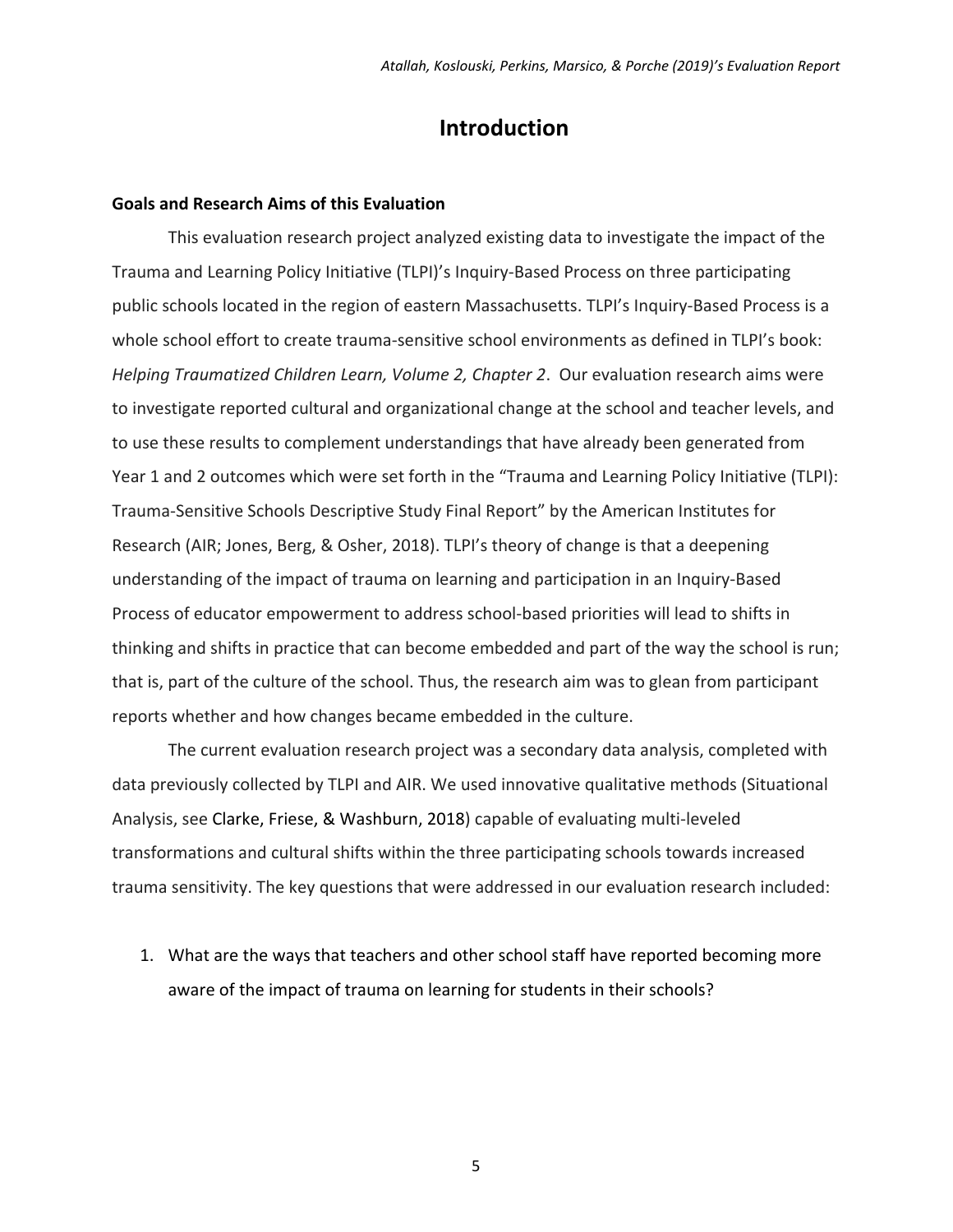- 2. What shifts in *thinking* (toward trauma sensitivity) were observed among leadership and staff and did they attribute these reported shifts to implementation of the Inquiry‐Based Process?
- 3. What shifts in *practice* (toward trauma sensitivity) were observed among leadership and staff and did they attribute these reported shifts to implementation of the Inquiry‐Based Process?
- 4. What expected and unexpected outcomes were attributed by leadership and staff to implementation of the Inquiry‐Based Process? What benefits were reported for students, staff, and families?
- 5. How did shifts in thinking and practice affect the cultures at these schools? What emergent behaviors were reported by leadership and staff to indicate evidence of trauma‐sensitive culture change?
- 6. Did shifts in thinking and practice and other indicators of culture change from years 1 and 2, as reported by AIR, continue into year 3? Did leadership and staff describe trauma‐sensitive shifts in thinking becoming generalized to new situations beyond the schools' formal action plans? Is there evidence in leadership and staff reports that shifts in thinking and practice are continuing to drive decision‐making in the schools?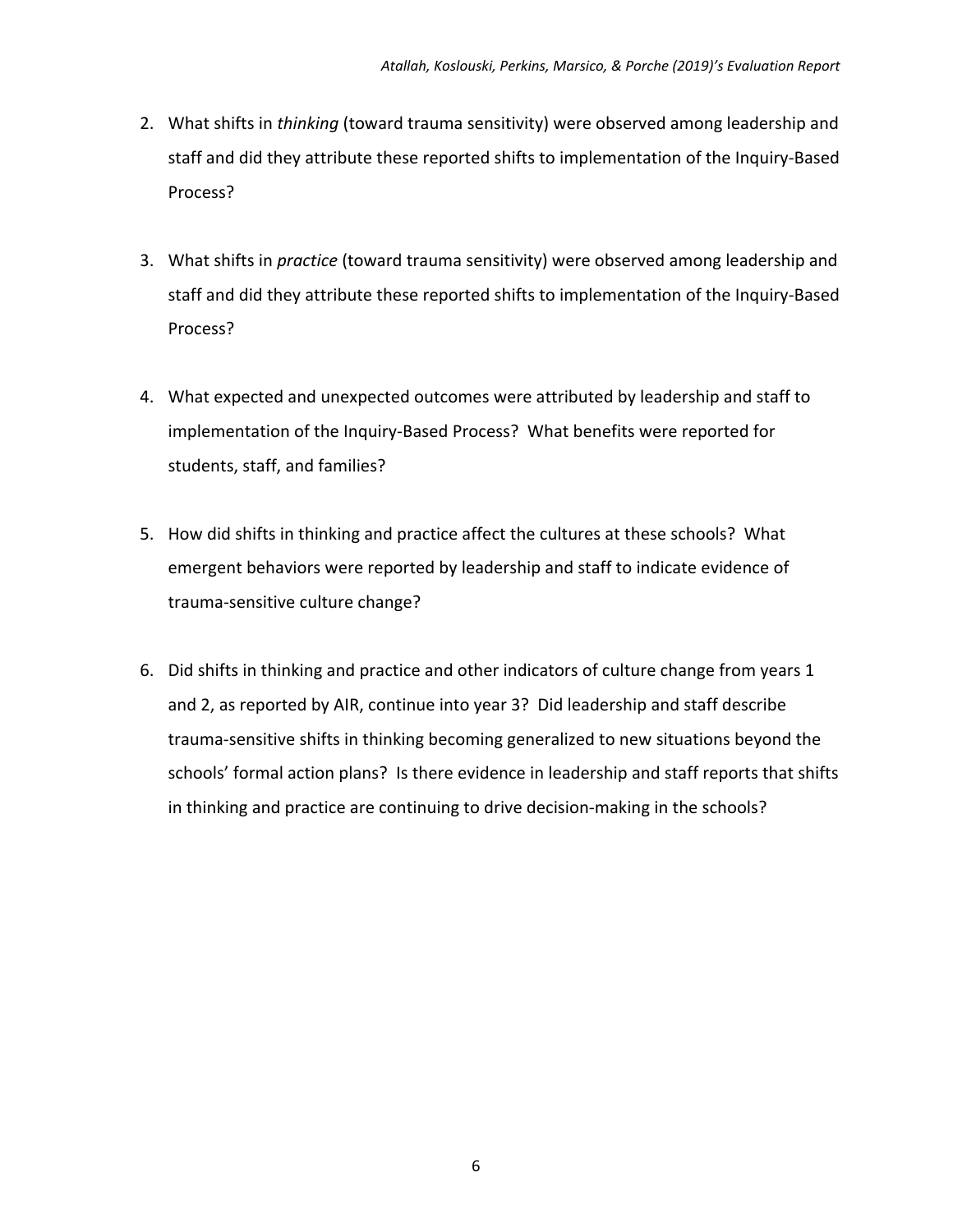### **Executive Summary**

This report describes findings from an evaluation of the Trauma and Learning Policy Initiative (TLPI)'s Inquiry‐Based Process. Findings are derived from data previously collected from three schools (with pseudonyms School A, School B, and School C) by TLPI staff members and American Institutes for Research (AIR) investigators. These data included in‐depth interview and focus group transcripts from audio‐recorded conversations with school staff collected at the beginning and end of the third year of implementation of TLPI's Inquiry‐Based Process.

The current evaluation was completed by PI Dr. Devin Atallah and Co‐PI Dr. Michelle Porche (faculty at BU Wheelock College of Education and Human Development), who together organized and led a Data Analysis Team (DAT) with three BU students: Jessica Koslouski, doctoral student of Applied Human Development; Kesha Perkins, undergraduate psychology student; and Christine Marsico, doctoral student of Counseling Psychology. This five‐member DAT completed the current evaluation, which is a secondary data analysis project using innovative qualitative methods (Situational Analysis) capable of evaluating complex and contextually‐embedded processes, such as shifts in thinking and shifts in practices towards increased trauma‐sensitivity within the three participating schools. Situational analysis is a method that provides substantial advantages over existing approaches to qualitative analysis. A key component of this method is the development of a diagram that synthesizes a series of maps reflecting data coding, to show relations between themes. This is in contrast to the typical list of codes organized into themes. This is important for the evaluation of TLPI to address the research questions and reflects how we interpret the change process based on the data.

To illustrate the empirically‐based findings from our analysis we describe the multi‐ leveled transformations and cultural shifts within the three participating schools through the figure below. We hope that this illustration of our interpretation of our findings also deepens understandings of TLPI's Inquiry‐Based Process more broadly. Similar to figures, or models, that represent statistical results, we are depicting the relationships between themes from the qualitative coding of the data. We will discuss how this illustration summarizes the qualitative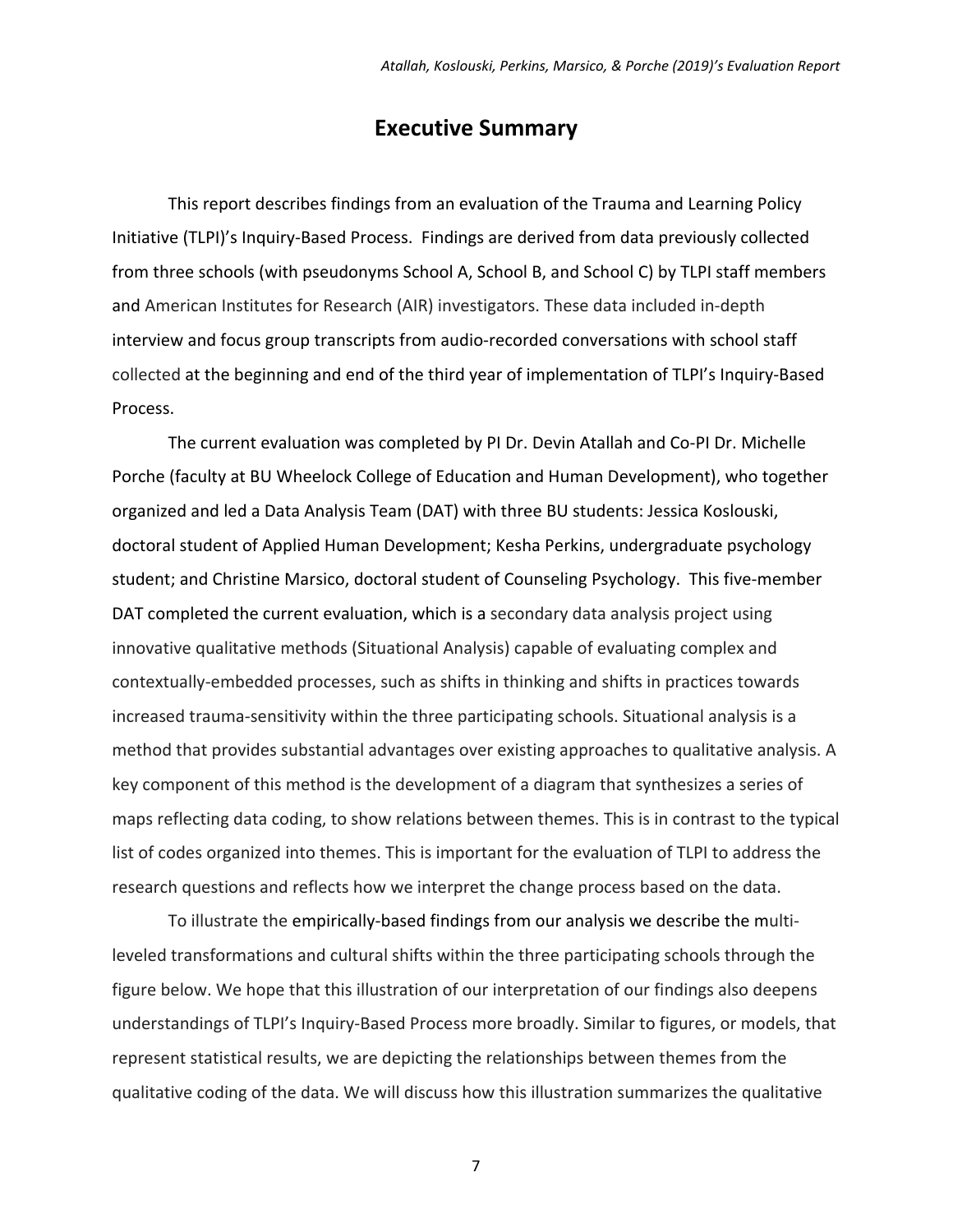findings, reflecting how TLPI's Inquiry‐Based Process became embedded in schools leading to changes in their cultures (see Figure 1 below). The figure illustrates complex and multileveled processes of cultural changes in School A, School B, and School C, as found in the data, using TLPI's Inquiry‐Based Process. The figure conveys three levels of change that were facilitated by *Shifts in Thinking* and *Shifts in Practice* among educators. Additionally, the data suggests that the shifts in thinking and practice were dependent on, reciprocally supported, and reinforced by strengthened relationships, trust, and sense of community. The salience of the emergence of this strong relationality in schools on the process of promoting trauma‐sensitivity is represented by a vertical arrow on the left-hand side of the figure. We use this figure to illustrate how we interpreted the process of change, as supported by interview and focus group data. We are limited, in that the data is comprised of self‐report of participants' actions and recall of process, rather than prospective observation and testing of specific strategies for change.



#### **Figure 1. Synthesis of Transformations and Cultural Shifts Reported by Educators**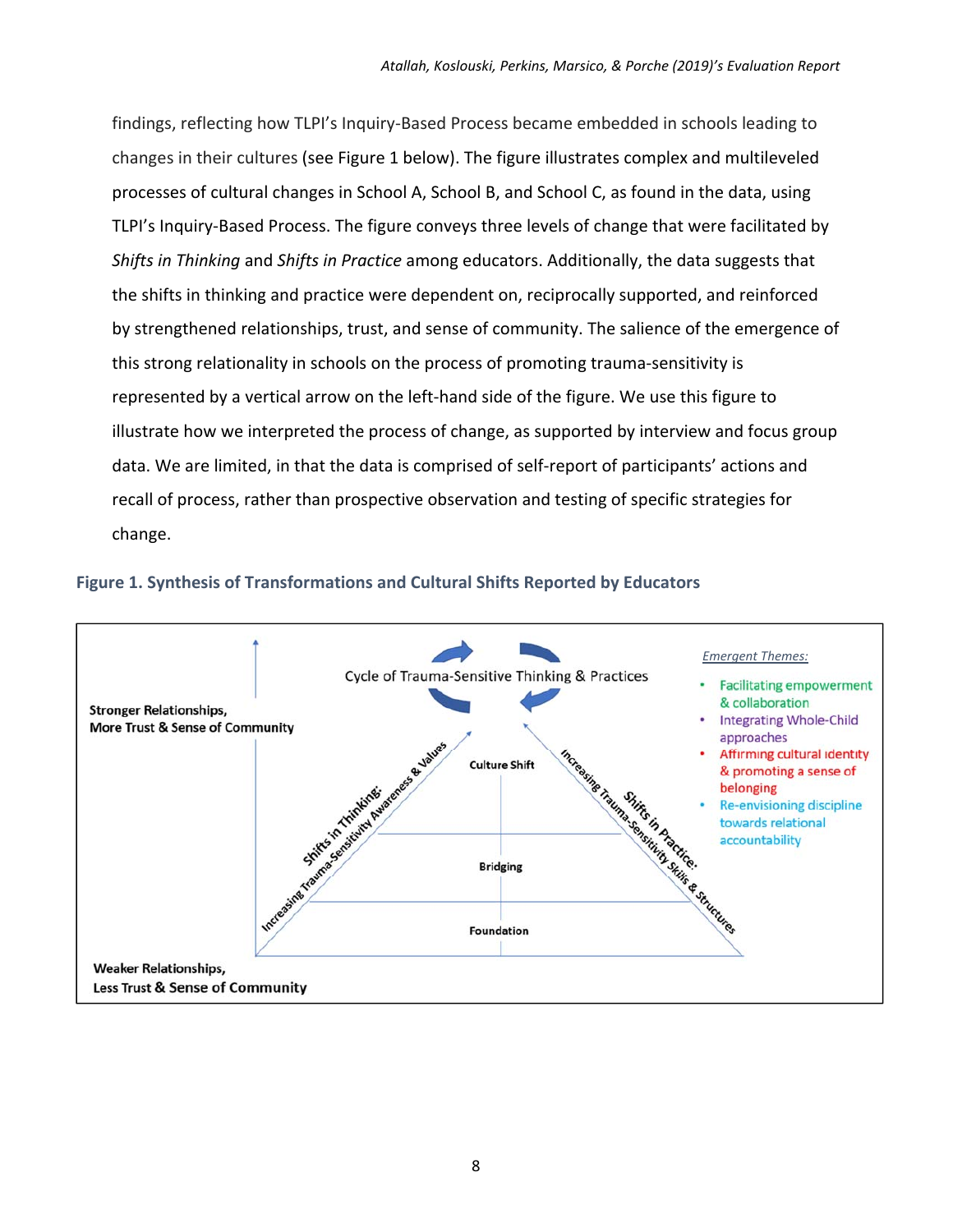In the current report, the three levels of the figure above describe a deepening progression that emerged from educators' reports about their work to build a trauma‐sensitive school using TLPI's Inquiry‐Based Process. In our analysis of the qualitative data, our findings take the shape of a triangle, which best represents how we interpret both the frequency of types of codes and structure of change. We find greater reports of foundational actions, and fewer of specified examples of culture shift, with what we identify as bridging actions in‐ between that act as mechanisms of change.

- 1. **Foundation**: When critical initial groundwork was being laid out, often including more formalized and surface-level processes and practices, and where steering committees and sounding boards played a stronger role in supporting action planning and initiating inquiry‐based roadmaps;
- 2. **Bridging**: When mindsets and practices were being "tried on", and deeper‐ level work was beginning to unfold in a school, with continual critical conversations, strengthening of collective reflection among faculty and staff, and ongoing support from steering committee and sounding boards;
- 3. **Culture Shift:** When more nuanced and holistic approaches were embodied in the mindsets and activities of school faculty, staff, and students, which depended less on formal structures, and instead, were embedded in strong relational bonds and systems internalized within the school.

Additional key characteristics of change revealed in our results include the *Shifts in Thinking*  and *Shifts in Practice* dimensions*.* These two dimensions, as identified from the data, are represented as the two vertical sides of the triangle, which illustrate the schools' progression toward an ever‐deepening cycle of trauma‐sensitive thinking and practice, as follows: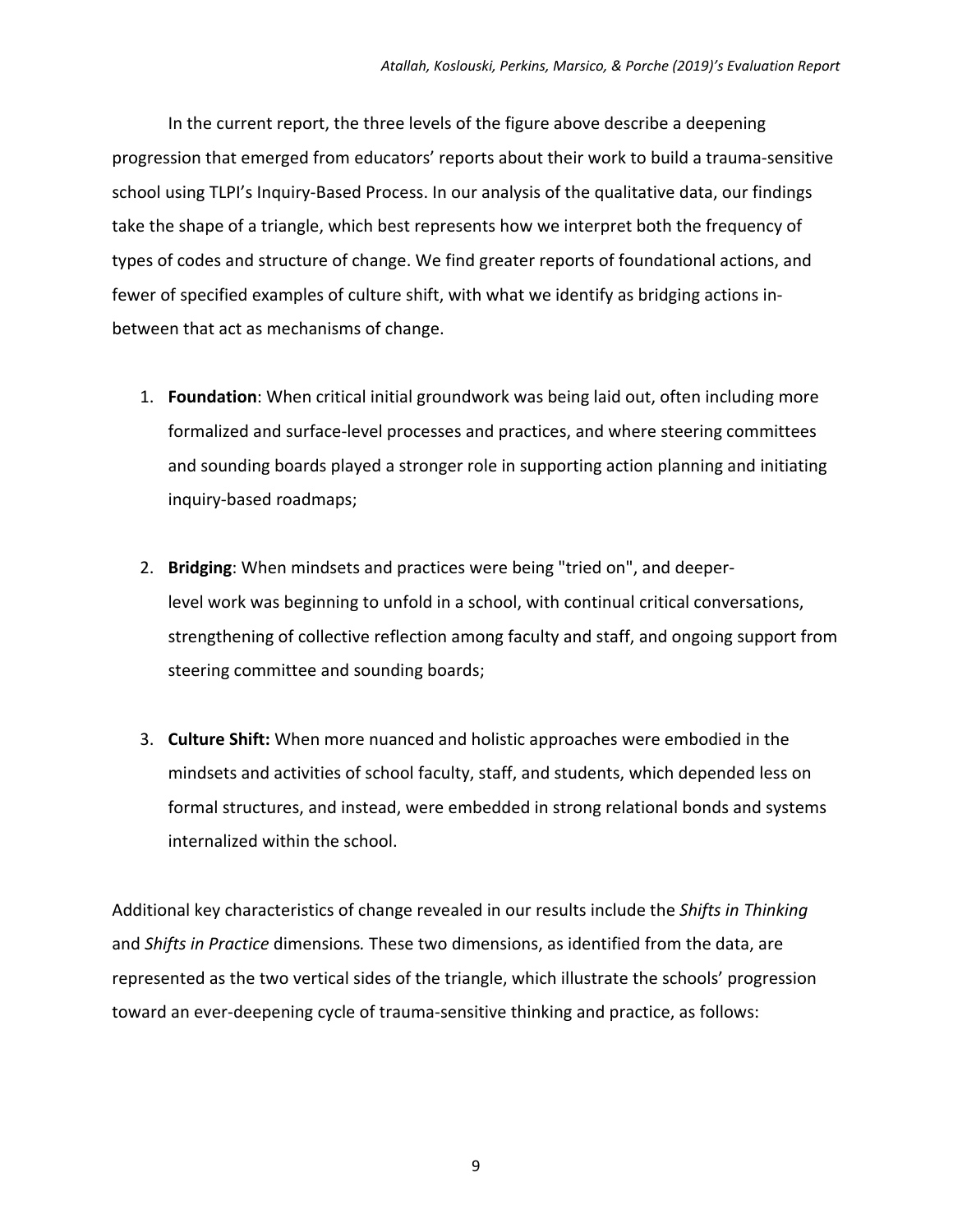**Shifts in Thinking**: The development of mindsets, awareness, knowledge, and values with ongoing reflection that guided culture changes in schools towards traumasensitivity. These shifts in thinking were catalyzed by staff's deepening, shared understanding of trauma's impact on learning, behavior and relationships and the need for whole‐school approaches.

**Shifts in Practice:** The continual conversations, critical reflections, and creative implementations of actions, structures, and supportive systems in schools that facilitated culture changes towards trauma‐sensitivity.

Furthermore, the figure above describes cultural and organizational changes within the schools as they occurred across the three levels (Foundation, Bridging, and Culture Shift) and across the two dimensions (Shifts in Thinking and Shifts in Practice). Yet also importantly, results are organized along four categories (that are all interrelated constructs), which describe the Emergent Themes of trauma-sensitivity, and are grounded on our study team's interpretations of the statements and detailed accounts of research participants:

(1) **Facilitating Empowerment and Collaboration**: This theme is grounded on the intersection of the development of quality relationships in schools and trauma‐sensitive collaboration. First, the data reveals that some school faculty and staff recognized the benefits of safe and supportive environments and were willing to stimulate motivation within those who were not yet onboard. These evolving mindsets were accompanied by the work of the Steering Committee, dialogues about teaching mindsets and practices, and brainstorming of action plans. As the schools executed these action plans, faculty and staff readily validated each other's knowledge‐sets and collaborated on trauma‐sensitive practices throughout the building. Educators gradually became empowered trauma‐sensitive leaders and drivers of ongoing change, as they initiated Whole Child practices and community and family engagement.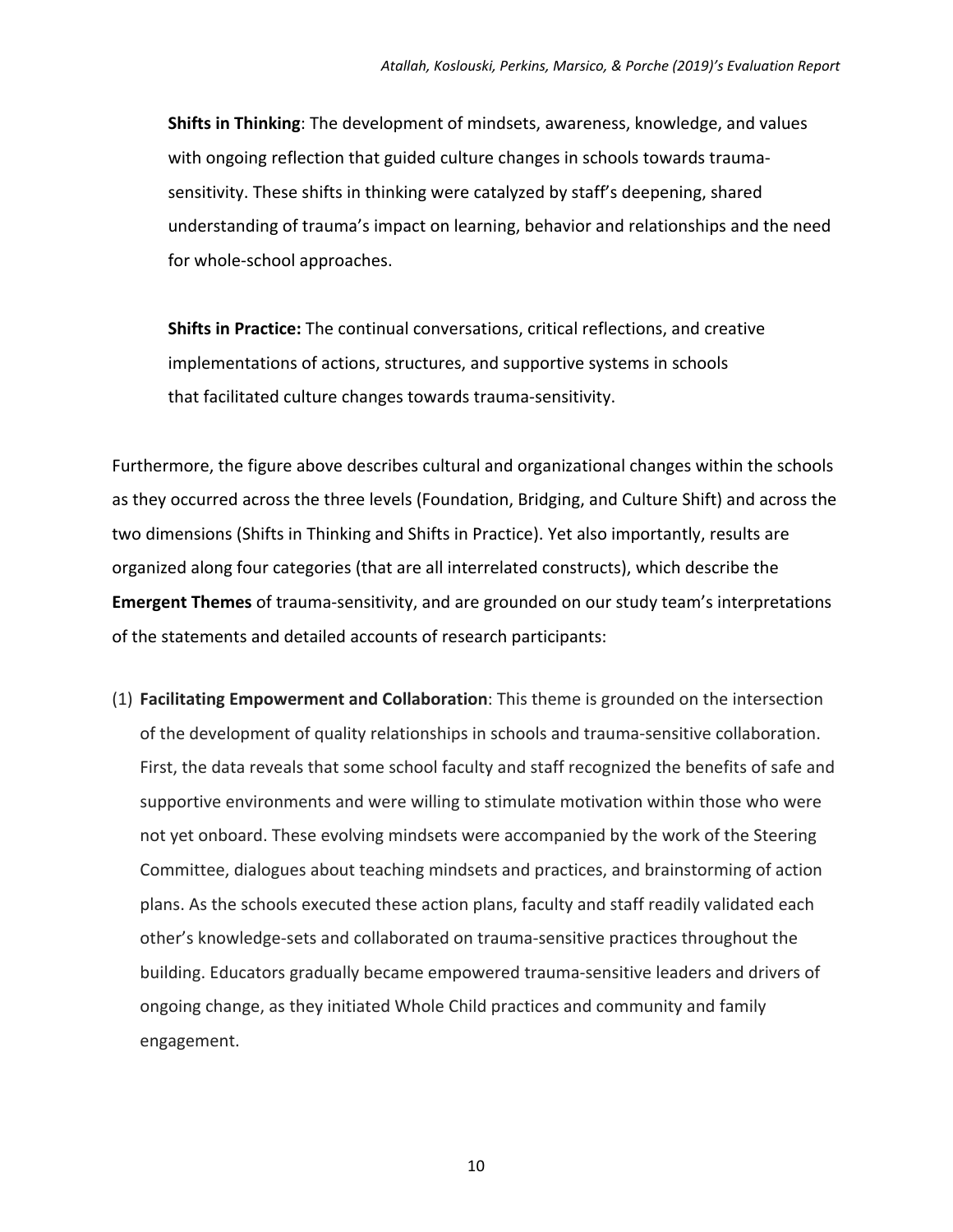- (2) **Integrating Whole‐Child Approaches**: In this theme, school faculty and staff began to acknowledge how student social‐emotional needs and academic success go hand in hand. Thus, schools allocated time for trauma‐focused professional development, where they learned and had discussions with one another about the effects of direct and vicarious trauma on both students and adults across the school community. With this developing knowledge, faculty and staff were enabled to respond to students with evolving empathy and the intent to listen/think first, before acting. As these relationships developed, adults recognized the need to reflect on not only their own practices and mindsets, but also students' complex environments and experiences. Therefore, schools brainstormed solutions for student success based on Whole Child principles and aimed towards keeping students in classrooms and making their school communities more inclusive.
- (3) **Affirming Cultural Identity and Promoting a Sense of Belonging:** Culturally‐affirming and trauma‐sensitive practices intersected within this theme to produce supportive school environments. Educators may have been aware of the need to build cultural awareness and humility, yet using professional development time for building knowledge and skillsets of these topics was essential. Schools worked to transform these insights into practices that embrace diversity and inspire difficult dialogues across cultural differences. During this process, educators consistently reflected on their perspectives, actions, curricula, and environments to work towards affirming the identities of students by the school community. Educators began to comprehend and develop practices that reflected their understanding that one of the key meanings of trauma‐sensitivity is: deeply understanding their students' contexts. Finally, schools began to comprehend that to understand their students' contexts, connections with students' families and broader community partnerships needed to be strengthened. Therefore, schools began to promote familial and community dialogues and interactions to attempt to foster relationships where meaningful conversations and connectivity could be cultivated.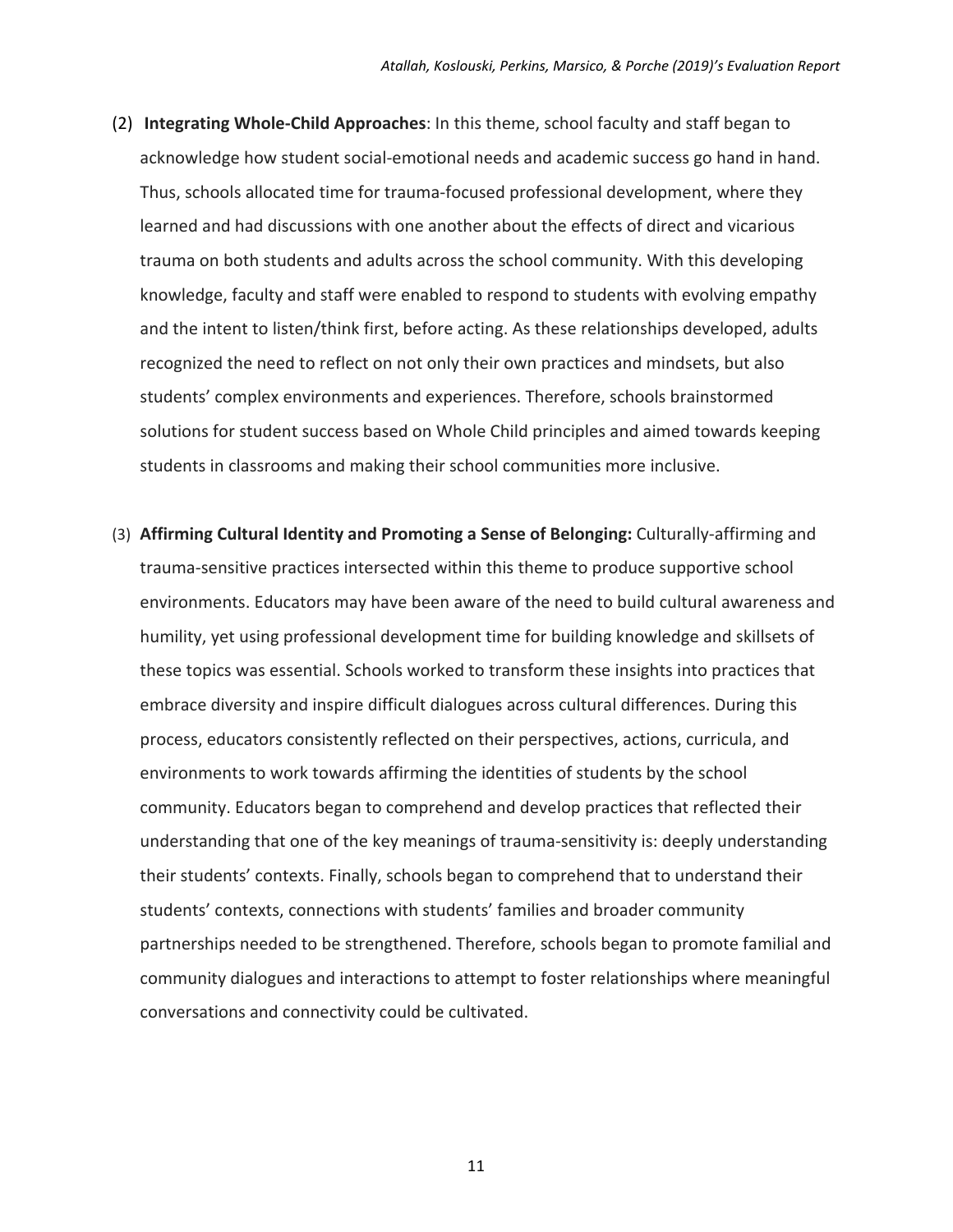(4) **Re‐envisioning Discipline towards Relational Accountability**: The concluding theme presents the transformation of disciplinary practices within the school buildings. In this theme, educators questioned the purpose of retributive techniques and disciplinary mindsets that focus on punishing and separating students in response to infractions and disruptions. Furthermore, schools collectively explored how these mainstream educational disciplinary mindsets and practices affect student well‐being and success. As a result, schools sought alternative disciplinary solutions that respond to students' social-emotional needs, allowed for self‐reflection, and that focused on restoring relationships. Faculty and staff worked towards holding themselves more accountable to their students and worked to keep them in the classroom. Faculty also aimed to help students develop more accountable relationships with each other and the school community as a whole. Furthermore, adults thought about circumstances behind student behavior and offered supports to manage this. As schools moved from punitive measures towards more restorative practices, students' behavioral missteps were reframed as opportunities for learning.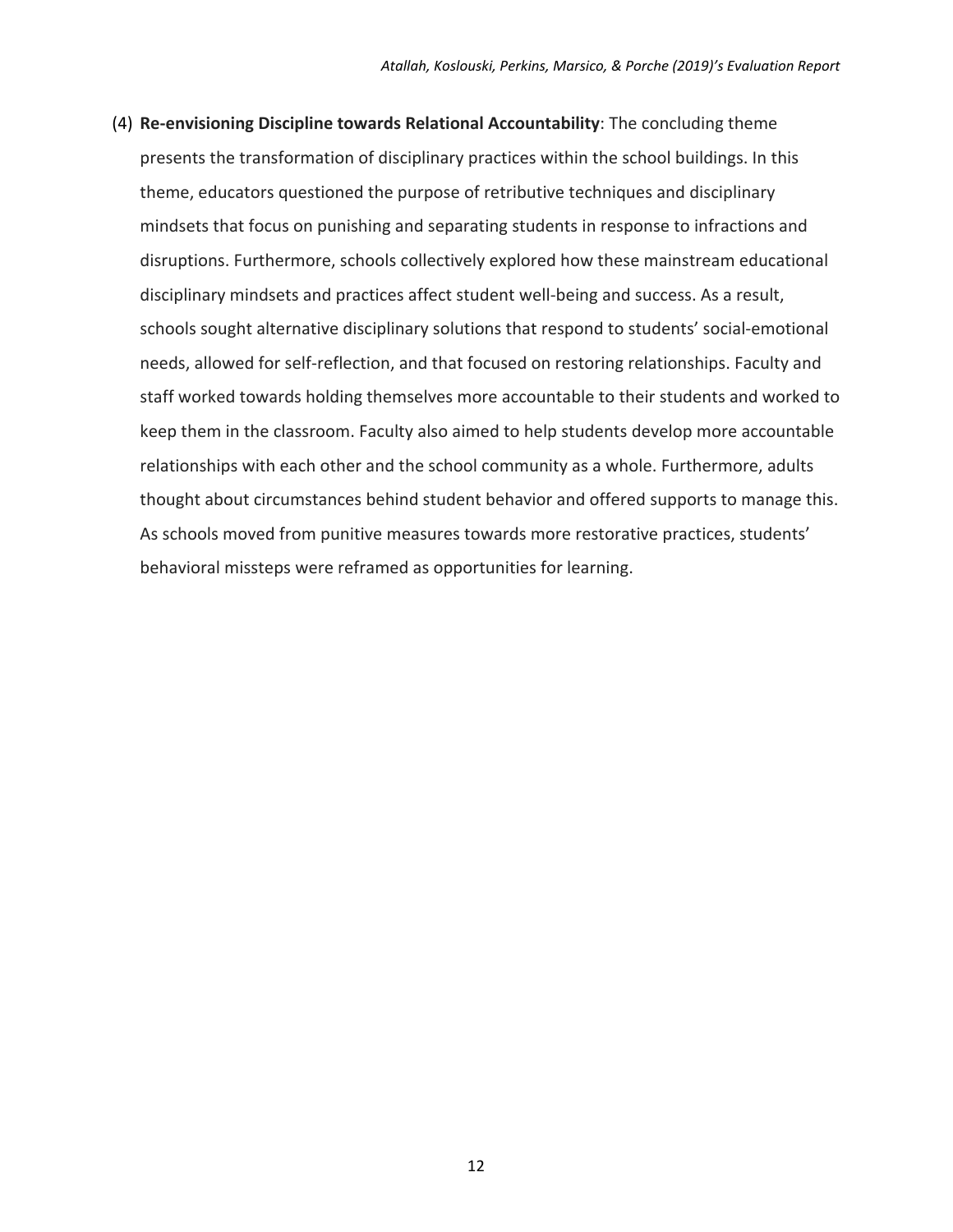### **Methods**

#### **Study Participants**

The current study analyzed data that were previously collected from participants in three schools with pseudonyms School A, School B, and School C. Five schools participated in the Trauma and Learning Policy Initiative's (TLPI)'s Trauma‐Sensitive Schools Descriptive Study in the 2015‐2016 and 2016‐2017 school years, but only these three (School A, School B, and School C) are part of the current study on sustainability in in the 2017-2018 school year. Of the two schools not included in this data analysis of Year 3, one school was delayed in implementing the Inquiry‐Based Process so no Year 3 data was available, and the other school declined the option of continuing in the study after Year 2 due to external circumstances unrelated to the study. The five schools were chosen from a pool of 35 applicants (see the AIR report (Jones, Berg & Osher, 2018) for full details on recruitment).

- **School A:** School A offers K‐5 classes and serves over 1,000 students in the community. The student population is diverse, including a majority of African American and Latinx students (85%); just under 15% of students are of White, Asian, or Multi‐Racial descent. Over 60% of students are economically disadvantaged, almost half (43%) of the students are English Language Learners (ELL), and between 10 and 15% of students are identified as having a disability. At School A, the following staff participated in interviews and focus groups: School Principal, four classroom teachers, English as a Second Language (ESL) Specialist, Speech and Language Specialist, School Adjustment Counselor, Occupational Therapist, and Health Specialist.
- **School B:** School B serves over 350 students in grades K‐5. Over 80% of the student population is White, between 5% and 10% are African American or Latinx, and less than 5% are Multi-Racial or Asian. Three in 10 students are economically disadvantaged and two in 10 are identified as having a disability. School B does not have an ELL population of students. At School B, the following staff participated in interviews and focus groups: School Principal, Assistant Principal, three classroom teachers, and two School Adjustment Counselors.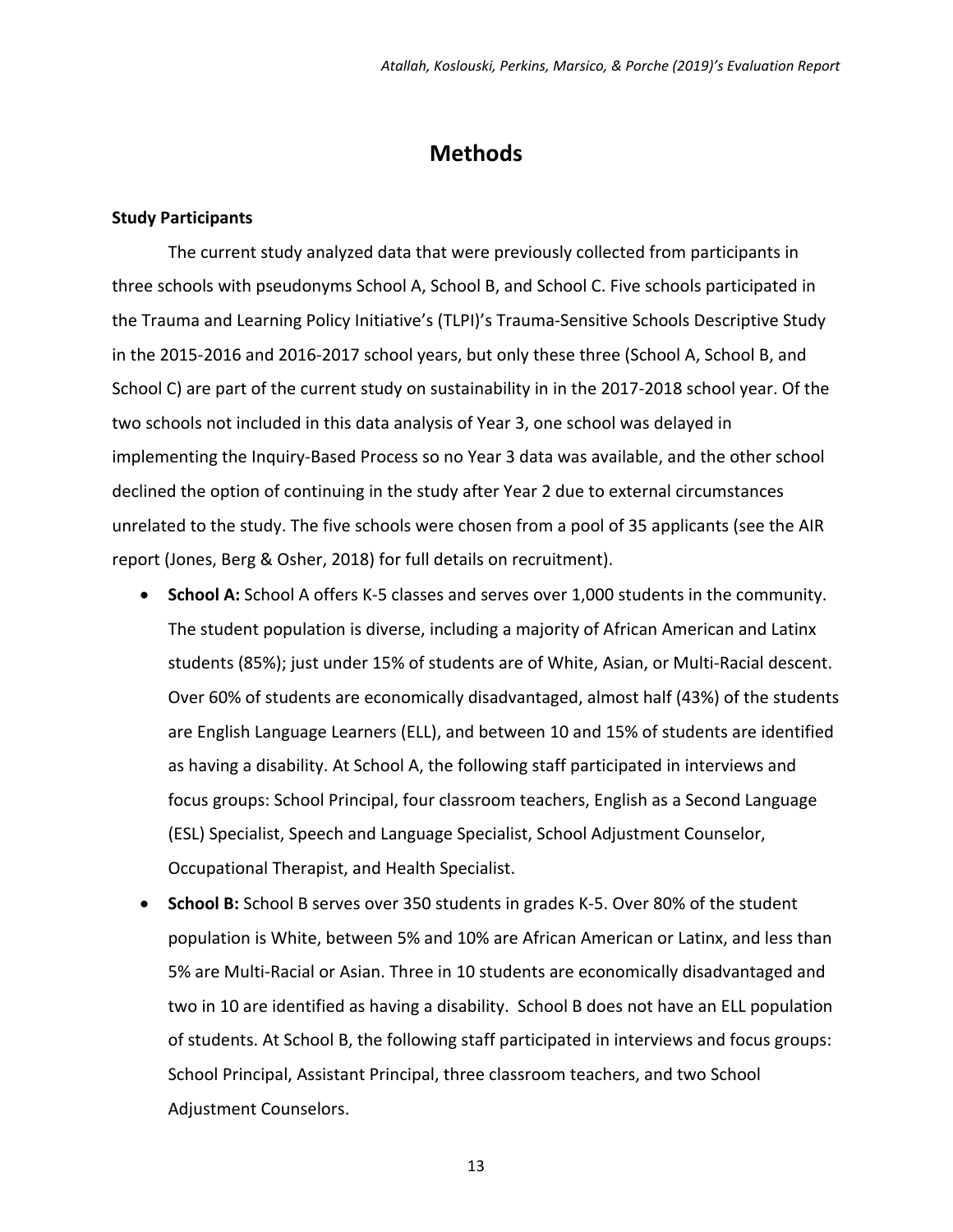**School C:** School C is a charter school with a lower (grades 6-8) and upper school (grades 9‐12) that serves over 450 students. The student population features a majority of White and Latinx identified youth (approximately 40% each) and 9% African American, 6% Asian, and almost 2% Multi‐Racial. A third of the students are economically disadvantaged, between 10% and 15% are identified with a disability, and almost 5% of students are ELLs. At School C, the following staff participated in interviews and focus groups: The Head of School/Lower School Principal, Dean of Students, Upper School Principal, Special Education Director, Assistant Dean of Students and four classroom teachers.

#### **Data Sources**

Dr. Atallah and Dr. Porche, and their Data Analysis Team (DAT) as a whole, obtained approval from BU IRB for this secondary analysis project. To ensure that this study complied with ethical standards, all the transcribed interviews that TLPI shared with our BU team were de-identified to protect privacy of the participants. TLPI shared multiple data sources with our DAT at BU. First, TLPI shared transcripts of interviews and focus groups it conducted with the school leaders (i.e., Principal, Head of School) and Steering Committees of School A, B, and C. In addition, a leader from each school was interviewed during the summer prior to Year 3 (i.e., June‐August 2017) and in the spring of Year 3 (i.e., June 2018). The Steering Committee of each school was interviewed in the spring of Year 3 (June 2018). De-identified transcripts were provided to the research team for analysis. Each school was interviewed separately. Additionally, de‐identified interview transcripts of an in‐person meeting and a series of three telephonic meetings with school leaders from School A, B, and C were included in this analysis. Also, video and a transcript of a Massachusetts Department of Elementary and Secondary Education conference, where administrators and staff from Schools A, B, and C presented on a panel about their experiences becoming a trauma‐sensitive school, were included in the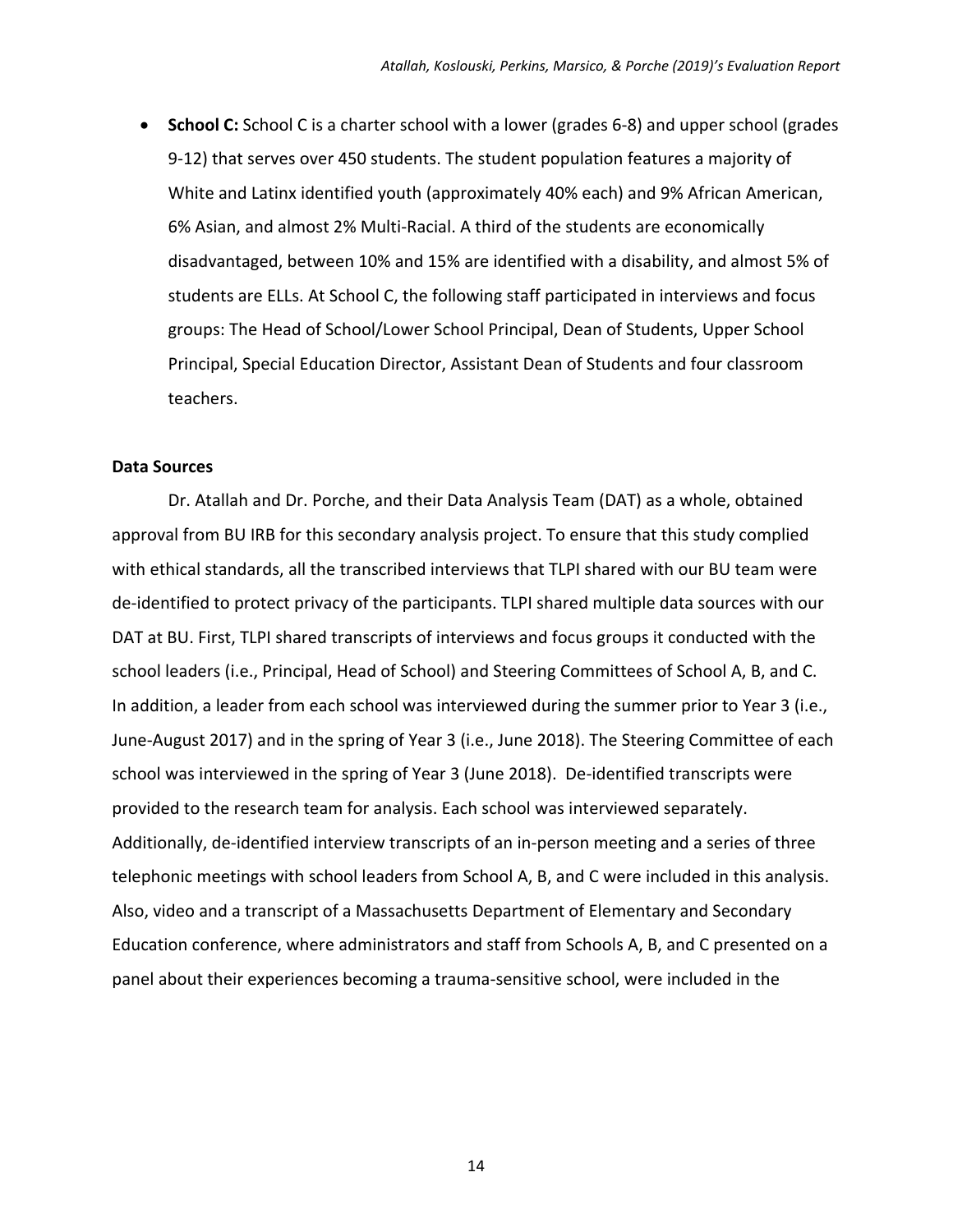analysis. All interviews and focus groups were designed to increase understanding of the participants' use of the Inquiry-Based Process for becoming trauma-sensitive schools.<sup>1</sup>

#### **Data Analysis Methodology**

 $\overline{a}$ 

The authors analyzed the data set provided by the Trauma and Learning Policy Initiative (TLPI) following key elements and analytic exercises of Situational Analysis (Clarke, Friese, & Washburn, 2018), which is a form of Grounded Theory (e.g., Charmaz, 2006; Strauss & Corbin, 1990). Situational Analysis places an emphasis on linking complex micro-level and relationallymediated phenomena with macro‐level structures to better attend to contextually‐embedded processes and the complexity of how human behaviors, relationships, and institutions interconnect and impact situations of interest. In this case, we were interested in evaluating and illuminating the situational elements, conditions, and processes which facilitated and sustained change in schools towards trauma‐sensitivity based primarily on interview data previously gathered with three academic institutions described briefly above (School A, School B, and School C). Our research was also inspired by Irwin's (2013) emphasis on using methodologies for qualitative secondary data analysis that increase the situatedness and contextually‐embedded nature of the critical inquiry and analysis. We would like to highlight that while a more comprehensive Situational Analysis (Clarke et al., 2018) study was not possible (i.e., further interviewing, ethnographic observation, and extensive visual and conceptual map‐making, which were not part of the original study's design and data collection procedures), our adapted methodology enabled a rigorous analysis of the available data. It is also important to keep in mind that we are able to provide empirical evidence for the ways that TPLI's Inquiry‐Based Process helped to transform school culture. However, we cannot compare the schools to each to say how far each improved, because data from focus groups reflects the open‐ended conversations, rather than systematic inquiry using the same protocol for each interview. Thus, we do not want to erroneously assume that any particular practice was not

 $1$  Meeting notes and agendas were available for School A, so they were consulted as a secondary check to confirm the themes that emerged from that school's interviews. Notes and agendas were not available for the other schools but that does not diminish the strength of findings from their interviews.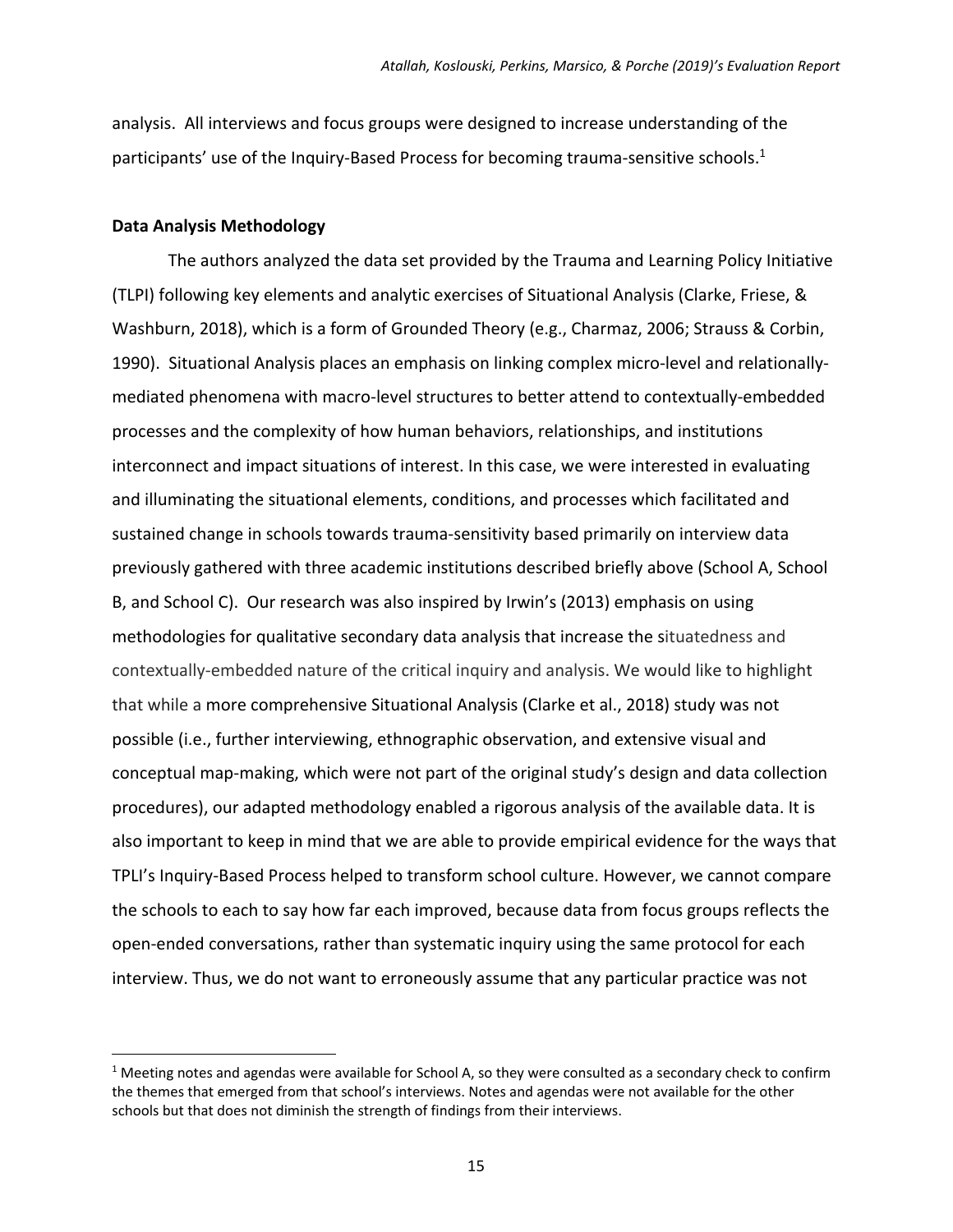happening if it might be the case that it was simply not discussed in a time‐limited interview setting,

As we completed this secondary data analysis project, we engaged in a total of six steps (see Table 1 below for the step‐by‐step description of our data analysis process). First, we formalized our Data Analysis Team (DAT), and began our coding of the contents of the transcripts iteratively, whereby relevant key words, phrases, facts, and data were extracted. During this process, the responses of participants were fully coded and then compared for similarities and differences, using NVivo software. During this initial stage, which overlaps with *open coding* from Grounded Theory (e.g., Strauss & Corbin, 1990), and consistent with Clarke et al.'s (2018) situational map‐making exercises, descriptive and reflective memos were written and illustrated by all DAT members. In total, over 200 open codes were created and constantly adapted, erased, combined, and changed (see Appendix A for example list of open codes). Next, various cycles of coding, including *pattern coding,* were completed to generate initial categories (Saldaña, 2009).

| DAT's          | <b>Name of Type of Analytic</b>                                                                   | <b>Description of Analytic Activity</b>                                                                                                                                                                                                                                                                |                                                                                                                                                                                                                 | <b>Dates</b>                      |
|----------------|---------------------------------------------------------------------------------------------------|--------------------------------------------------------------------------------------------------------------------------------------------------------------------------------------------------------------------------------------------------------------------------------------------------------|-----------------------------------------------------------------------------------------------------------------------------------------------------------------------------------------------------------------|-----------------------------------|
| <b>Steps</b>   | <b>Activity</b>                                                                                   |                                                                                                                                                                                                                                                                                                        |                                                                                                                                                                                                                 |                                   |
| $\mathbf{1}$   | <b>Open Coding</b><br>(Charmaz, 2006; Strauss &<br>Corbin, 1990)                                  | DAT team evaluated textual<br>content and created initial codes,<br>which began to describe the<br>properties and dimensions of each<br>emergent code.                                                                                                                                                 | Consistent analytic and<br>reflexive memoing by<br>individual DAT members<br>(Saldaña, 2009).                                                                                                                   | Dec. 2018-<br><b>March 2019</b>   |
| $\overline{2}$ | <b>Pattern Coding</b><br>(Saldaña, 2009)                                                          | DAT team identified emergent<br>themes collectively and explored<br>patterns in the open codes while<br>dropping redundant or marginal<br>codes, and consolidating broader<br>categories towards being able to<br>explain and pull together material<br>and make more meaningful units<br>of analysis. | Regular/weekly DAT<br>meetings and dialogues<br>considering emergent<br>themes and broader<br>categories.<br>DAT members engaging in<br>consistent individual and<br>group diagramming of<br>visually-based and | February $-$<br><b>March 2019</b> |
| 3              | <b>Axial Coding</b><br>(Charmaz, 2006; Morrow,<br>2005; Saldaña, 2009; Strauss<br>& Corbin, 1990) | DAT team described the<br>properties and dimensions of the<br>boarder units of analysis, themes<br>or categories, and worked                                                                                                                                                                           | reflexive analyses, or<br>'situational mapping'<br>(Clarke, Friese, &                                                                                                                                           | $March -$<br>April 2019           |

**Table 1. Data Analysis Team\* (DAT)'s step‐by‐step analytic process**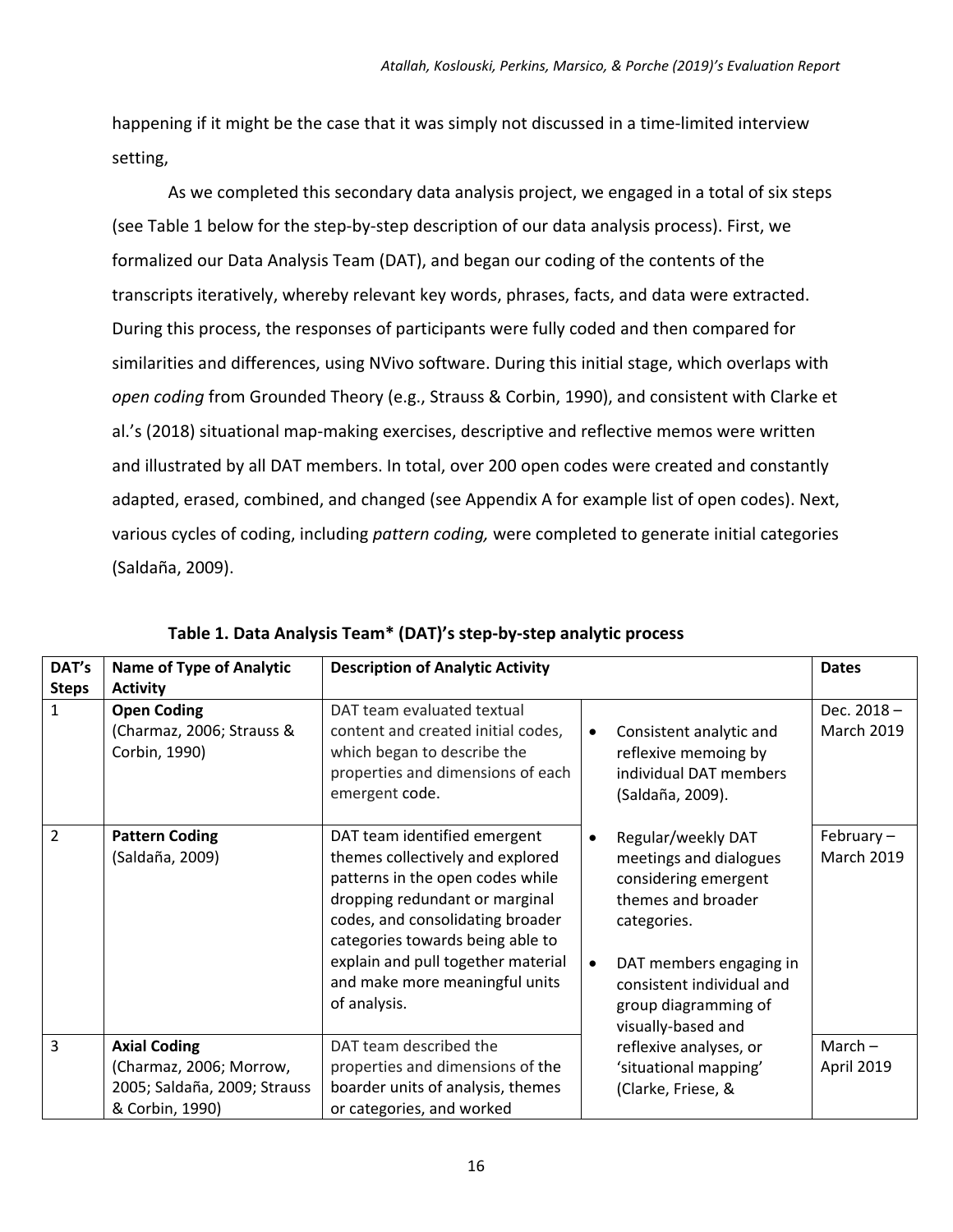|                 |                                                                                                                                                                                                                                                                                                                                             | collectively to fit these categories<br>in with each other by exploring<br>and illuminating the relations<br>between categories. Furthermore,<br>DAT met with TLPI leaders for<br>initial feedback on progress of<br>data analysis to improve validity<br>and trustworthiness of the study. | Washburn, 2018), drawing<br>attention to the 'social<br>ecology' of relations<br>between codes, and later,<br>amongst categories most<br>relevant to TLPI's Inquiry-<br>based Process. |                     |
|-----------------|---------------------------------------------------------------------------------------------------------------------------------------------------------------------------------------------------------------------------------------------------------------------------------------------------------------------------------------------|---------------------------------------------------------------------------------------------------------------------------------------------------------------------------------------------------------------------------------------------------------------------------------------------|----------------------------------------------------------------------------------------------------------------------------------------------------------------------------------------|---------------------|
| $\overline{4}$  | DAT engage in Theoretical Coding and final situational mapping that led to the generation of a<br>comprehensive visually-based representation, model, or Project Map (Clarke, Friese, & Washburn,<br>2018) entitled "TLPI's Trauma-Sensitive Triangle", which attempts to tell DAT's full analytic story of<br>TLPI's Inquiry-based Process |                                                                                                                                                                                                                                                                                             |                                                                                                                                                                                        | April - May<br>2019 |
| $5\overline{)}$ |                                                                                                                                                                                                                                                                                                                                             | Writing up of Initial Results and sharing the visually-based representation, model, or Project Map<br>with TLPI for feedback to improve validity and trustworthiness of analysis.                                                                                                           |                                                                                                                                                                                        | May 2019            |
| 6               | Writing up of Final Report, with quotes from participants substantiating emergent themes<br>June 2019<br>outlined in tables and a Project Map, entitled "TLPI's Trauma-Sensitive Triangle"                                                                                                                                                  |                                                                                                                                                                                                                                                                                             |                                                                                                                                                                                        |                     |

*\*DAT includes: PI Dr. Devin Atallah; Co‐PI Dr. Michelle Porche; doctoral students Ms. Jessica Koslouski & Ms. Christine Marsico; & undergraduate student Ms. Kesha Perkins* 

During pattern coding, again, consistent with Clarke et al.'s (2018) situational map‐ making exercises, DAT members further generated reflective memos (including the visual analytic exercises of messy situational maps, relational analysis, social world/arenas maps, and positional maps) focusing on our attempting to explain key contextual elements that emerged in participants' descriptions of processes of supporting and sustaining cultural changes within their schools towards trauma‐sensitivity (see Appendix B for examples of our situational maps). Reflective memos and diagrams also documented our ongoing insights and questions and were shared during weekly research team meetings. These memos were integrated into our DAT's conceptual development of the overarching themes and allowed for the identification of broader categories in the data (Saldaña, 2009).

 In total, our research team held twenty‐two data analysis meetings (at approximately two hours in length for each meeting) from December 2018 through May of 2019. When developing the categories, specific focus was placed on how the participant educators themselves viewed the problems, challenges, and strengths that they reported experiencing while developing, practicing, discussing, and facilitating trauma-sensitive changes in their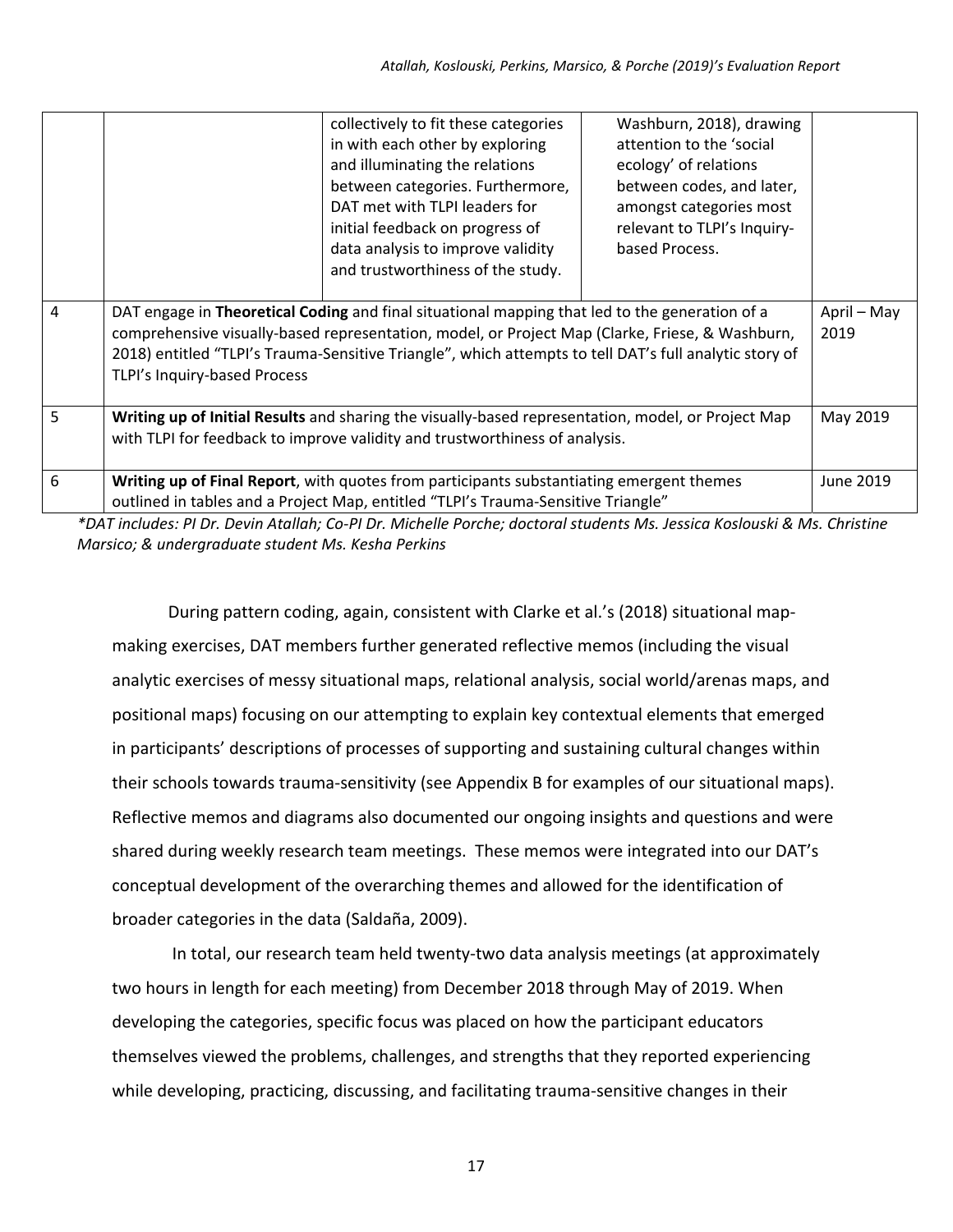schools. Furthermore, at one occasion in March, and then once again in May, our research team met with TLPI staff for two-hour periods to share our progress in the data analysis process, and we were able to learn of their feedback and perspectives. TLPI staff served as key supports for the three participating schools (School A, School B, and School C) and conducted many of the interviews with the participants. Therefore, TLPI staff held experience-near knowledge of the change processes in schools. Thus, our learning of their reflections on our analyses improved the validity and trustworthiness of our findings (Marrow, 2005). Ultimately, the outcome of this analysis resulted in the organization of the data through a conceptual model, or Project Map (Clarke et al., 2018). Each version of the Project Map is derived from coding of empirical data as it emerged grounded on participants' terminologies and descriptions of their own perspectives, expertise, and diverse experiences in schools. Please revisit Figure 1 below, which is our Project Map – the visual representation of the reported process by which schools incorporated trauma‐sensitive practices. Also, please refer to Table 2 for a description of key situational elements of these Project Maps, which are further explicated in the Findings and Interpretations section below.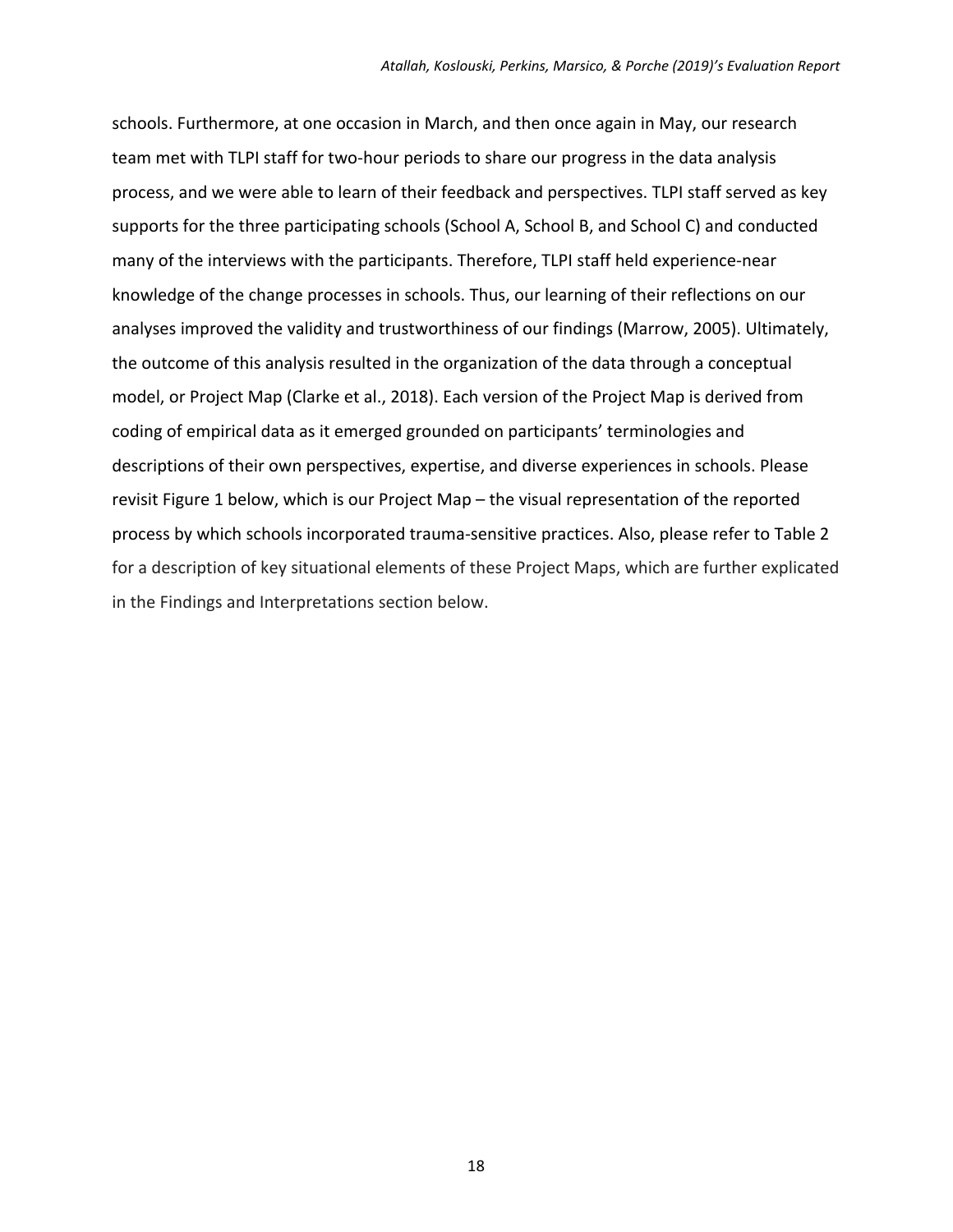### **Findings and Interpretations**

The following analysis emerged from our research team's deep immersion in the transcripts of participants from School A, School B, and School C, and their narratives of their journeys of school-wide transformations towards increased trauma-sensitivity using the Trauma and Learning Policy Initiative (TLPI)'s Inquiry‐Based Process. Ultimately, through our adapted Situational Analysis methodology (see detailed description of data analysis above) a visual‐based "Project Map" emerged. See Figure 1 below for this illustration of the data, in addition to Table 2 for a verbal description of key elements.

First, within our Project Map, you will notice four, color‐coded overarching categories that emerged in our analysis as the emergent themes, including: (1) Facilitating Empowerment and Collaboration; (2) Integrating Whole-Child Approaches; (3) Affirming Cultural Identity and Promoting a Sense of Belonging; and (4) Re‐envisioning Discipline towards Relational Accountability. These four themes, and respective subthemes (twenty‐four in total), emerged as interrelated, with two key dimensions impacting school‐wide transformations: Shifts in Thinking and Shifts in Practice. These two dimensions are represented in the figure as arrows leading upwards towards more trauma‐sensitive school cultures. Moreover, these dimensions are conceptualized as two vertical sides of the triangle metaphor, with an image of a cyclic process at the top representing how shifts in thinking and in practice constantly impact each other as "praxis." Praxis, as defined by Freire (1970), connotes cycles of reflection and action that lead to sustained changes in social structures and realities.

Furthermore, the four overarching themes (and corresponding twenty-four subthemes) emerged not only as unfolding along these dimensions of shifting thinking and shifting practice, but also as organized within three levels moving up, reflecting increased trauma sensitivity. Each level corresponds with the degree of school-wide transformation: the Foundation level; the Bridging level; and Culture Shift level. Finally, schools' upward movement emerged in our Situational Analysis as also impacted by a continuum, which represents increasing quality of relationships, including: more trust, greater sense of community, and increased capacities for difficult conversations with nuanced reflection and relational skillfulness as educators address challenging situations within schools.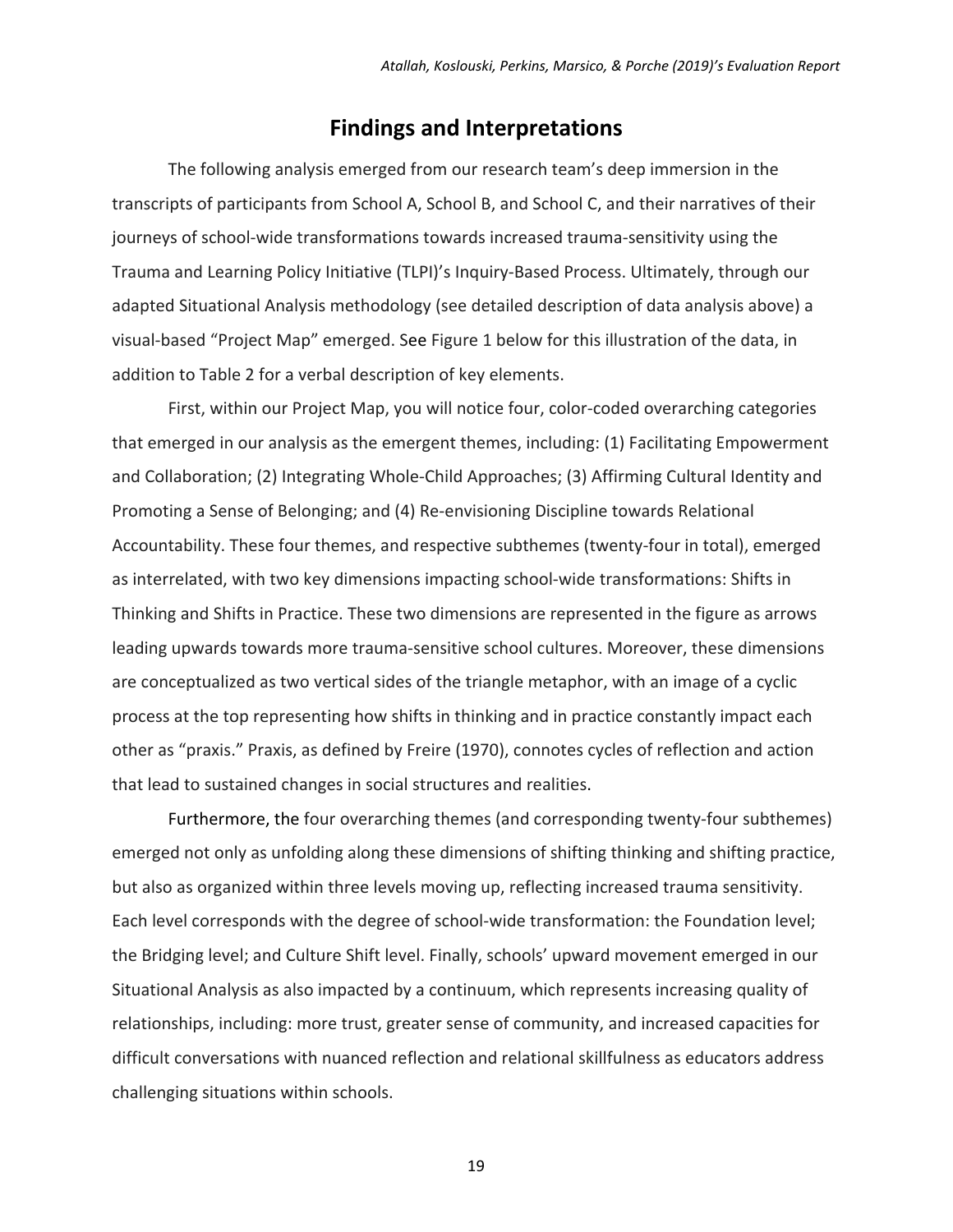



**Weaker Relationships,** Less Trust & Sense of Community

### **This is our Project Map: Empirical Results Show Interrelation of Relationships, Reflection, and Practice in Building a Trauma‐Sensitive School Culture**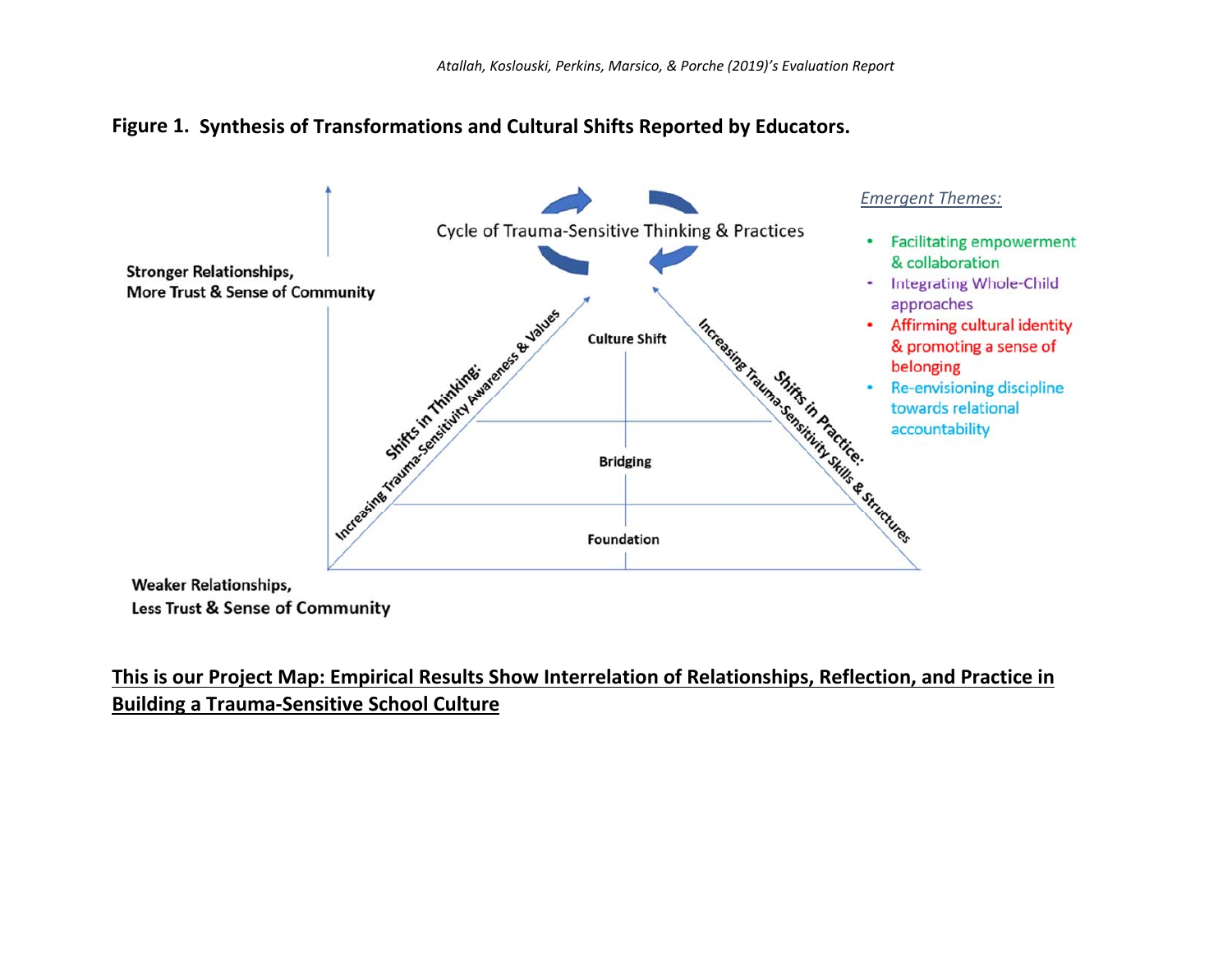### **Table 2. Description of the Key Empirical Elements of the Project Map**

| The Overarching,<br><b>Emergent Categories:</b><br><b>Four Emergent Themes</b> | Facilitatingempowerment<br>& collaboration                                                                                                                                                                                                                                                                                                                                                                                                                                                                                                                                                                                                                                                                                                                                                                                                                                                                                                                                                                                                                                                                                                                                                             | approaches | <b>Integrating Whole-Child</b>                                                                                          | Affirming cultural identity<br>& promoting a sense of<br>belonging                                                                                                                                                     |  | <b>Re-envisioning</b><br>discipline towards<br>relational accountability                                                                                                                                                                                                                                              |
|--------------------------------------------------------------------------------|--------------------------------------------------------------------------------------------------------------------------------------------------------------------------------------------------------------------------------------------------------------------------------------------------------------------------------------------------------------------------------------------------------------------------------------------------------------------------------------------------------------------------------------------------------------------------------------------------------------------------------------------------------------------------------------------------------------------------------------------------------------------------------------------------------------------------------------------------------------------------------------------------------------------------------------------------------------------------------------------------------------------------------------------------------------------------------------------------------------------------------------------------------------------------------------------------------|------------|-------------------------------------------------------------------------------------------------------------------------|------------------------------------------------------------------------------------------------------------------------------------------------------------------------------------------------------------------------|--|-----------------------------------------------------------------------------------------------------------------------------------------------------------------------------------------------------------------------------------------------------------------------------------------------------------------------|
|                                                                                |                                                                                                                                                                                                                                                                                                                                                                                                                                                                                                                                                                                                                                                                                                                                                                                                                                                                                                                                                                                                                                                                                                                                                                                                        |            |                                                                                                                         |                                                                                                                                                                                                                        |  |                                                                                                                                                                                                                                                                                                                       |
| <b>Dimensions of Change</b>                                                    | <b>Shifts in Thinking:</b><br>The development of mindsets, awareness, knowledge, and<br>values with ongoing reflection that guide culture changes<br>in schools towards trauma-sensitivity                                                                                                                                                                                                                                                                                                                                                                                                                                                                                                                                                                                                                                                                                                                                                                                                                                                                                                                                                                                                             |            | trauma-sensitivity                                                                                                      | <b>Shifts in Practices:</b><br>The continual conversations, critical reflections, and creative<br>implementations of actions, structures, and supportive<br>systems in schools that facilitate culture changes towards |  |                                                                                                                                                                                                                                                                                                                       |
|                                                                                |                                                                                                                                                                                                                                                                                                                                                                                                                                                                                                                                                                                                                                                                                                                                                                                                                                                                                                                                                                                                                                                                                                                                                                                                        |            |                                                                                                                         |                                                                                                                                                                                                                        |  |                                                                                                                                                                                                                                                                                                                       |
| <b>Levels of Change</b>                                                        | <b>Foundation</b><br>When critical initial groundwork is<br>being laid out, often including more<br>formalized and surface-level<br>processes and practices, and where<br>steering committees and sounding<br>boards may play a stronger role in<br>supporting action planning and<br>initiating inquiry-based roadmaps                                                                                                                                                                                                                                                                                                                                                                                                                                                                                                                                                                                                                                                                                                                                                                                                                                                                                |            | "tried on", and deeper-<br>level work is beginning to unfold in a<br>school, with continual critical<br>sounding boards | <b>Bridging</b><br>When mindsets and practices are being<br>conversations, strengthening of reflective<br>practices of faculty and staff, and ongoing<br>support from steering committee and                           |  | <b>Culture Shift</b><br>When more nuanced and holistic<br>approaches are embodied in the<br>mindsets and activities of school<br>faculty, staff, and students,<br>which depend less on formal<br>structures, and instead, are<br>embedded in strong relational<br>bonds and systems internalized<br>within the school |
|                                                                                |                                                                                                                                                                                                                                                                                                                                                                                                                                                                                                                                                                                                                                                                                                                                                                                                                                                                                                                                                                                                                                                                                                                                                                                                        |            |                                                                                                                         |                                                                                                                                                                                                                        |  |                                                                                                                                                                                                                                                                                                                       |
| <b>Relational Continuum</b>                                                    | Relationships, Trust, Relational Skills, & Sense of Community:<br>The Themes, Dimensions, and Levels above are all impacted by the quality of relations within the schools, where the types<br>of awareness and values that can be developed, and the types of conversations, actions, and systems that are<br>effectively created and engaged in, depend (in part) on the level of relational skills of school faculty and staff, and the<br>strength of the relationships and trust cultivated within and across all school community members. Furthermore, as<br>schools undergo transformations towards trauma-sensitivity, relationships in the building are strengthened. Therefore, this<br>Relational Continuum represents a reciprocal process, where the trauma-sensitive actions and structures schools can<br>implement with greater likelihood of success, depend on the relational skillfulness and quality of relationships in the<br>school, and yet at the same time, the relations and skillfulness present in educators in a school can strengthen as school<br>community members engage in trauma-sensitive actions and work together to foster supportive systems and structures. |            |                                                                                                                         |                                                                                                                                                                                                                        |  |                                                                                                                                                                                                                                                                                                                       |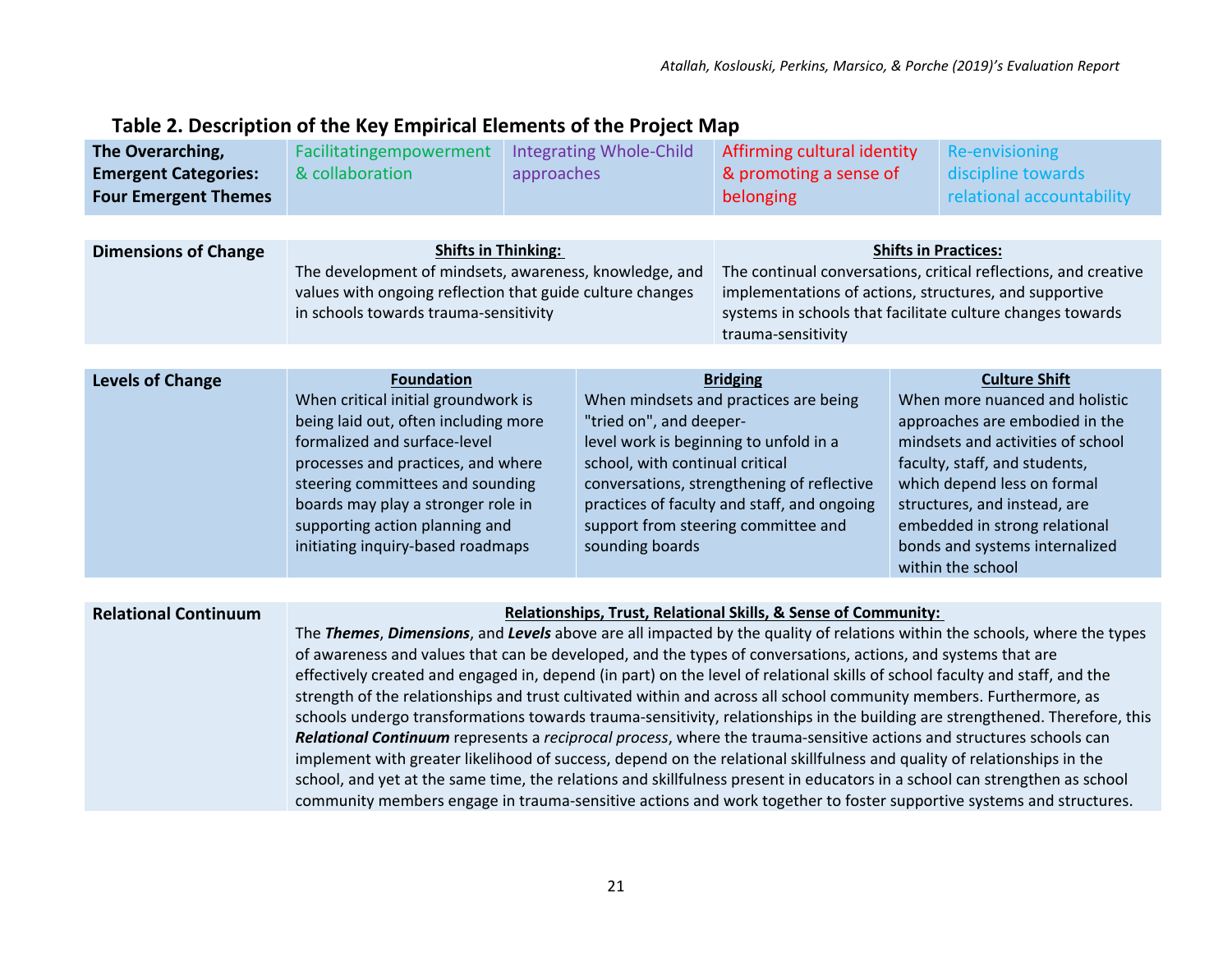Next, each aspect within the Project Map will be described in greater detail below. In doing so, the current report is organized by the four overarching themes that emerged in the analysis: (1) Facilitating Empowerment and Collaboration; (2) Integrating Whole‐Child Approaches; (3) Affirming Cultural Identity and Promoting a Sense of Belonging; and (4) Re‐ envisioning Discipline towards Relational Accountability. These four overarching categories have been color-coded to aid in the distinction of the themes in our project maps and tables. Furthermore, these four themes are broken up into subthemes and move up from the Foundation, Bridging, and Culture Shift levels, divided between the two dimensions of change as either Shifts in Thinking or Shifts in Practice. APPENDIX C organizes the four overarching themes and twenty‐four subthemes while providing illustrative quotes from the study participants for each one. In the following sections of the subthemes we include the respective subset of the APPENDIX C table for illustration.

#### Theme 1. Facilitating Empowerment & Collaboration

This theme aims to capture the salience of school‐wide collaboration and empowerment, which according to our analysis, appeared to grow as the participating schools put TLPI's Inquiry‐Based Process into action. This growth included the formation of bonds across schools, and their surrounding communities, with validation and support of each other's dedication to trauma-sensitivity. Therefore, the *Facilitating Empowerment & Collaboration* theme (see Figure 2) includes six subthemes (see Table 3) that describe different aspects of this process, broken up by level (Foundation, Bridging, and Culture Shift) and by dimensions of change (Shifts in Thinking, and Shifts in Practice). Although we did not systematically collect data that would test for comparative difference, we would like to highlight that data analyzed from Year 3 suggests that discussion at participating schools may reflect different stages within this theory of change as they implemented TLPI's Inquiry-Based Process.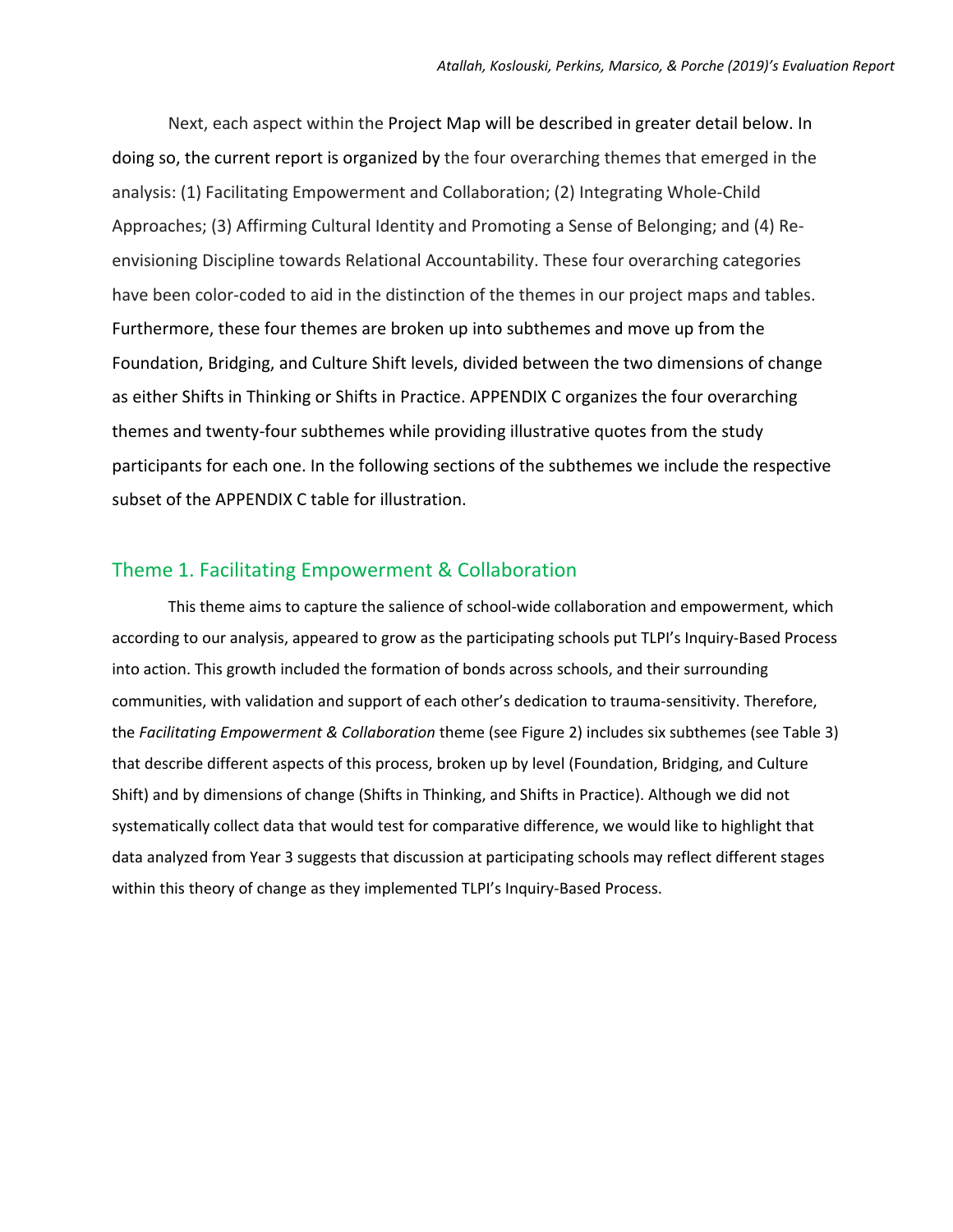

### **Subtheme 1.1.** Developing Shared Responsibility amongst Educators for all Students & Increasing Openness for Culture Change

This subtheme, which is located at the *Shifts in Thinking* Dimension and at the *Foundation Level*, represents the critical part of TLPI's Inquiry‐Based Process where school faculty, staff, and leadership began developing their understandings of the importance of facilitating transformations in their schools. For example, School C felt the need for a safe and supportive environment when frequent teacher and student transitions hindered healthy relationship development within the school. Additionally, conversations with the Steering Committee focused on fostering an environment in which all the educators begin to feel more responsible for all the students in the school, and that the building would benefit from TLPI's Inquiry‐Based Process to become trauma sensitive. However, this process required school faculty and staff to balance conflicting priorities, manage low buy-in, and begin to take ownership over the process for themselves.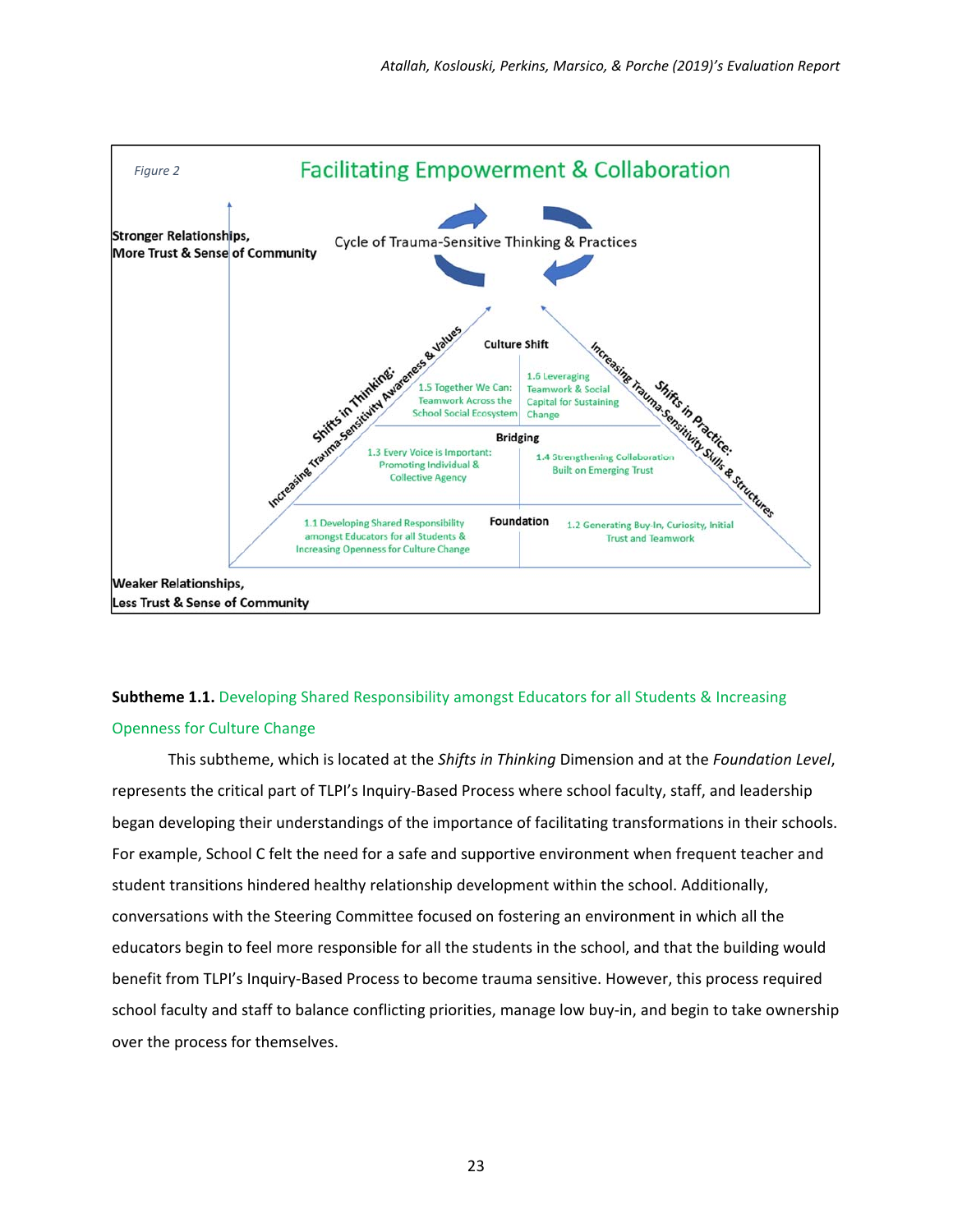#### **Subtheme 1.2.** Generating Buy‐In, Curiosity, Initial Trust & Teamwork

This subtheme, which is located at the *Shifts in Practice* Dimension and still at the *Foundation*  Level, describes how using the Inquiry-Based Process created opportunities for trust-building and collaboration amongst staff and administrators. This process designates space for school‐wide interactions resulting in efficient usage of existing resources and difficult dialogues about educator mindsets and practices. For instance, School A leaders and Steering Committee members measured staff buy‐in on action plans by conducting a survey and engaging them in brainstorming solutions so the whole school could move together towards trauma-sensitivity. Activities in this subtheme generated buy‐in amongst staff and began to improve the quality of relationships in the school, which laid the foundation for the next subthemes in the *Bridging* level.

#### **Subtheme 1.3.** Every Voice is Important: Promoting Individual & Collective Agency

This subtheme, which is located at the *Shifts in Thinking* Dimension at the *Bridging Level*, describes how school faculty and staff continued working together, having difficult conversations, and engaging in reflection and co-construction of understandings with other teachers and staff in a school, leading to deeper relationships amongst staff. This was especially true if all voices and knowledge‐sets were validated within the building, regardless of the opinion or job title. Specifically, two of the schools provided examples of how staff were eager to learn new approaches from their colleagues: School A's faculty taught each other self‐regulation techniques and School B developed a resource binder for sharing trauma‐sensitive practices within the building. The shifts in thinking at this level included an increased value on educators functioning as encouragers and support systems for one another. Moreover, an important understanding that emerged at this level was the willingness of faculty and staff to not only share responsibility for all students in times of calm, but also during times of crisis.

#### **Subtheme 1.4.** Strengthening Collaboration Built on Emerging Trust

In this subtheme, located at the *Shifts in Practice* Dimension at the *Bridging Level*, new approaches were applied, and educators built practices to have regular and reflective conversations with one another. Throughout this process, the Steering Committees supported and provided feedback on emergent strategies. Administration, faculty, and staff worked towards using a common language about trauma when communicating about students. Additionally, staff confidence in the work increased as they rethought practices used inside and outside of the classroom and suggested/initiated traumasensitive alternatives. Furthermore, collaboration extended across hallways as staff discussed and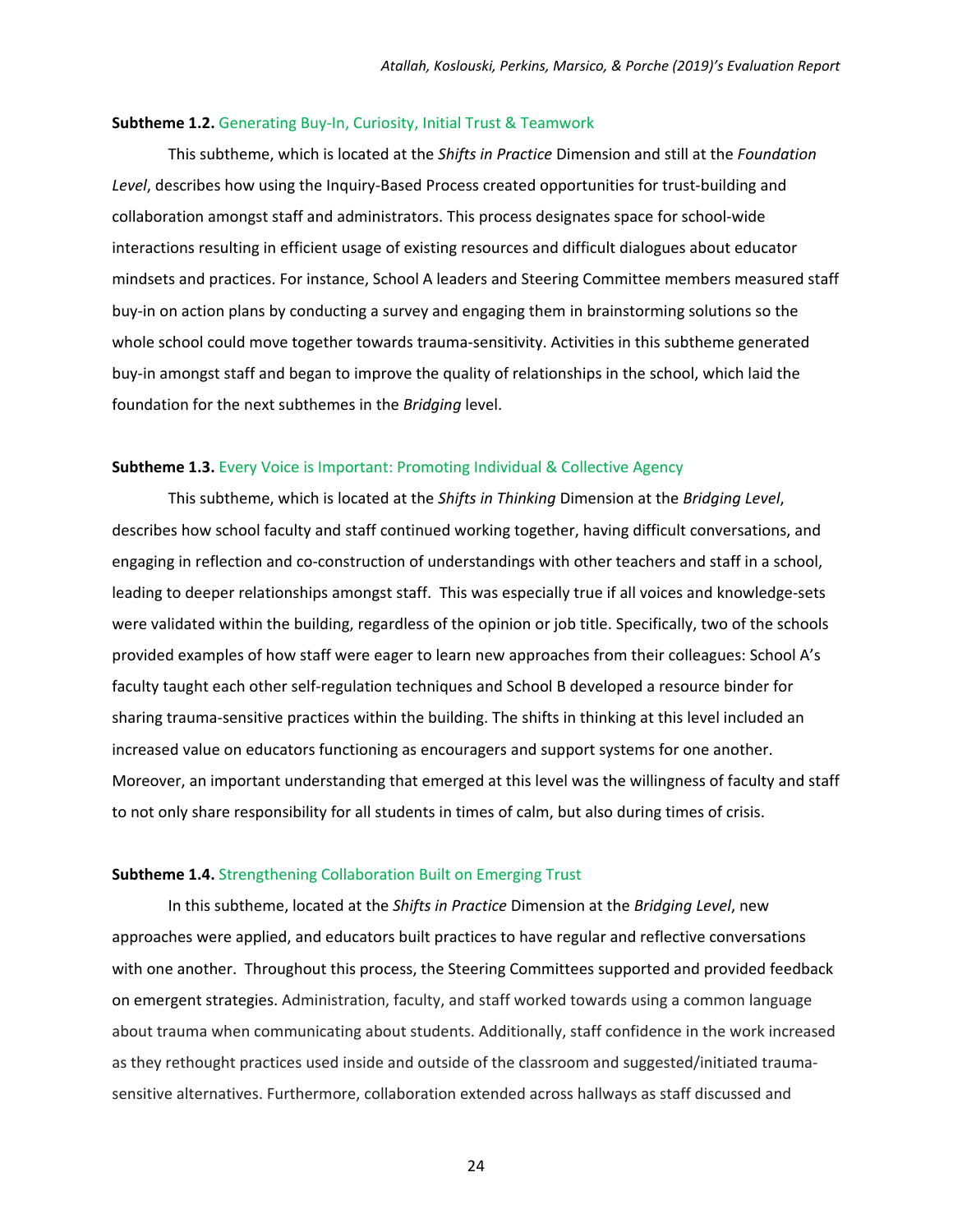created productive methodologies. As an example of Strengthening Collaboration Built on Emerging Trust, School B set aside professional development time for staff to visit each other's classrooms and discuss how they incorporated safe and supportive techniques.

#### **Subtheme 1.5.** Together We Can: Teamwork Across the School Social Ecosystem

In this subtheme, which is located at the *Shifts in Thinking* Dimension at the *Culture Shift Level*, school administrators, faculty, and staff began to more deeply internalize participatory, democratic values and bottom-up approaches that viewed everyone as bringing something to the table. These values made change not only viable, but also enduring. At this level, educators recognized the importance of fostering collaboration across the whole-school social ecosystem, which included strong family, caregiver, and community stakeholder engagement. School A illustrated this commitment by connecting parents to community summer programs and sharing referral information about community resources with families.

#### **Subtheme 1.6.** Leveraging Teamwork and Social Capital for Sustaining Change

In this final subtheme of Facilitating Empowerment & Collaboration, located at the *Shifts in Practice* Dimension at the *Culture Shift Level*, trauma‐sensitive practices and school structures began to become less formalized and were more grounded on relationally‐embedded systems built on trust and shared accountability to the learning community. Educators took initiative, felt empowered to implement safe and supportive practices, and continually and actively brainstormed and engaged in action planning to expand trauma‐sensitive practices. For instance, School C videotaped their staff applying trauma‐sensitive practices around the school so that new hires would be able to see the work happening within the building. Within this subtheme, family and community voices were included and amplified. Additionally, shared learning opportunities with other schools and districts were created to broaden professional networks of support.

| <b>Subthemes</b>                                                                                                                                              | <b>Illustrative Quotes</b>                                                                                                                                                                                                                                                                                                                                                                       |
|---------------------------------------------------------------------------------------------------------------------------------------------------------------|--------------------------------------------------------------------------------------------------------------------------------------------------------------------------------------------------------------------------------------------------------------------------------------------------------------------------------------------------------------------------------------------------|
| 1.1. Shifts in Thinking Dimension -<br><b>Foundation Level: Developing</b><br><b>Shared Responsibility amongst</b><br><b>Educators for all Students &amp;</b> | "I feel like, number one, staff definitely recognize that these are our kids, these are challenges<br>that our children are facing, that we have to approach things in a different way, of having<br>more of an openness and willingness to think about students in different ways, and those<br>challenging behaviors that once would maybe have kind of shut down an educator."<br>- Principal |

#### **Table 3. Emergent Theme: Facilitating Empowerment & Collaboration**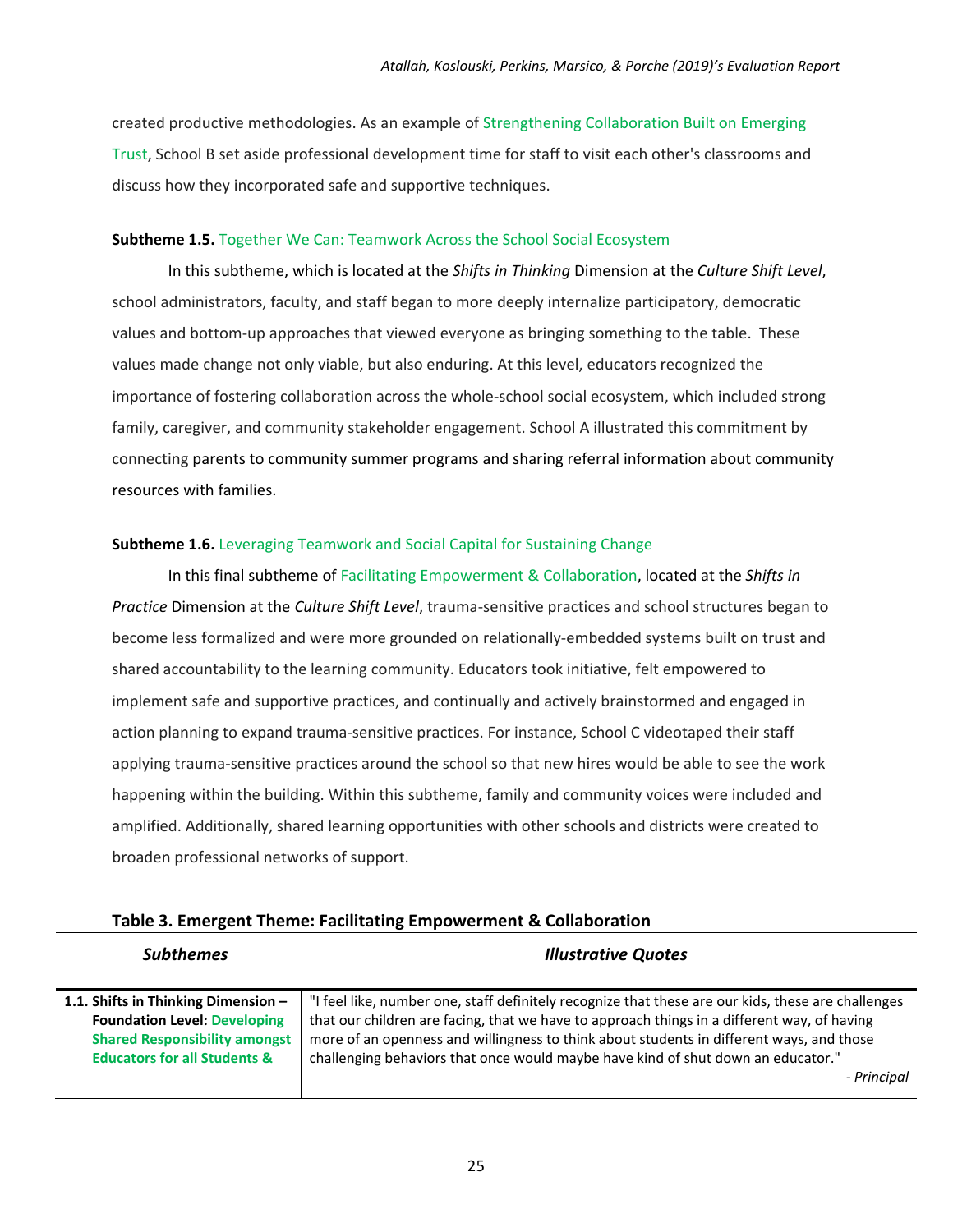| <b>Increasing Openness for</b><br><b>Culture Change</b>                                                                                                  |                                                                                                                                                                                                                                                                                                                                                                                                                                                                                                                                                                                                                                                                                                                                                                                                                                                                                                                                                                                                                                                                                                                                                                                                                                                                                                                                                                                                                                                           |
|----------------------------------------------------------------------------------------------------------------------------------------------------------|-----------------------------------------------------------------------------------------------------------------------------------------------------------------------------------------------------------------------------------------------------------------------------------------------------------------------------------------------------------------------------------------------------------------------------------------------------------------------------------------------------------------------------------------------------------------------------------------------------------------------------------------------------------------------------------------------------------------------------------------------------------------------------------------------------------------------------------------------------------------------------------------------------------------------------------------------------------------------------------------------------------------------------------------------------------------------------------------------------------------------------------------------------------------------------------------------------------------------------------------------------------------------------------------------------------------------------------------------------------------------------------------------------------------------------------------------------------|
| 1.2. Shifts in Practices Dimension -<br><b>Foundation Level: Generating</b><br><b>Buy-In, Curiosity, Initial Trust</b><br>& Teamwork                     | "Um, you want to begin with a steering committee. Definitely include your teaching staff on<br>that because you need buy-in. Small is the new big. You do not have to do everything at once.<br>What works for us and them and you over here may not work for you. So, do something that's<br>really urgent and is a priority for your school. Take time getting to know and asking everyone's<br>opinion and everyone's—let everyone's voice be heard about what the priorities are. We<br>refer, often, back to our teal and purple books, Helping Traumatized Children Learn, and in<br>there, we have visioning questions. Each action that we take-that we've taken and continue<br>to take, we refer back to those visioning questions and run every single part of the action<br>through that. How is that making us feel-the kids feel safer? Um, build in how you want to<br>evaluate your action at the beginning so that you're not trying to figure out how you're gonna<br>collect data afterward. One thing that we learned is that we have a ton of actions going, and if<br>you don't choose a point person on staff, it may fall on a couple of people in the school. If it's<br>something that's gonna continue to be part of your program, then collect data, review, reflect,<br>adjust and repeat the whole process because our work is never done, um, and there's always,<br>um-we can always do better."<br>- Assistant Principal |
| 1.3. Shifts in Thinking Dimension -<br><b>Bridging Level: Every Voice is</b><br><b>Important: Promoting</b><br><b>Individual &amp; Collective Agency</b> | "We sent them [some staff] again in December. We sent a group of people, different people<br>than we sent last year, to the Behavioral Health Workshop, and they came back and they sent<br>their own emails out saying, 'We just went to the most amazing workshop. These are some of<br>the things we learned about. We hope that if you have an interest that you'll come talk to us.'<br>So, those things never happened beforePeople weren't sharing like, 'I have some expertise<br>in this area. I learned this.' It was sort of like, 'I'm the minority, so I'm not going to be vocal<br>about the expertise that I may have gained, or the experiences I had.""<br>- Principal                                                                                                                                                                                                                                                                                                                                                                                                                                                                                                                                                                                                                                                                                                                                                                   |
| 1.4. Shifts in Practices Dimension -<br><b>Bridging Level: Strengthening</b><br><b>Collaboration Built on</b><br><b>Emerging Trust</b>                   | "We have a system for expressing gratitude to one another. We call it Thankful Thoughts, uh,<br>and then, recently, we've developed Breakfast Buddies-so, developing that connectedness<br>between our classrooms. So, we have breakfast in the classroom, and now we're asking<br>teachers to partner up with another class that they don't normally get to interact with and<br>have breakfast together."<br>-Principal                                                                                                                                                                                                                                                                                                                                                                                                                                                                                                                                                                                                                                                                                                                                                                                                                                                                                                                                                                                                                                 |
| 1.5. Shifts in Thinking Dimension -<br><b>Culture Shift Level: Together</b><br><b>We Can: Teamwork Across the</b><br><b>School Social Ecosystem</b>      | "Um, we had some higher class sizes, not building-wide, but in pockets, like our grade five gen<br>ed or grade three. Um, so, we had to really kind of, um, think about how we were going to use<br>the staff that we did have, and where we would-you know, where was the greatest need?<br>We looked for, um, some more partnerships, um, with, um, you know, with- with other, um,<br>resources in the community. So we, this year was the first year we brought in [the local<br>university] the early, uh, education students came in to do some pre-practicum work with<br>our kindergarten team, um, so that was great, because we didn't have as many paras in<br>kindergarten,"<br>-Principal                                                                                                                                                                                                                                                                                                                                                                                                                                                                                                                                                                                                                                                                                                                                                    |
| 1.6. Shifts in Practices Dimension -<br><b>Culture Shift Level: Leveraging</b><br><b>Teamwork &amp; Social Capital for</b><br><b>Sustaining Change</b>   | "Then, you know, also developing the teacher leadership. So not just bringing on the new<br>people but that, as those new people come on board, taking the people who are a little more<br>experienced with safe and supportive and really elevating them to teacher leaders. Having<br>them present for our staff, present for conferences and other staff, that gives them the<br>confidence to continue doing what they're doing and also serve as building-based leaders."<br>- Principal                                                                                                                                                                                                                                                                                                                                                                                                                                                                                                                                                                                                                                                                                                                                                                                                                                                                                                                                                             |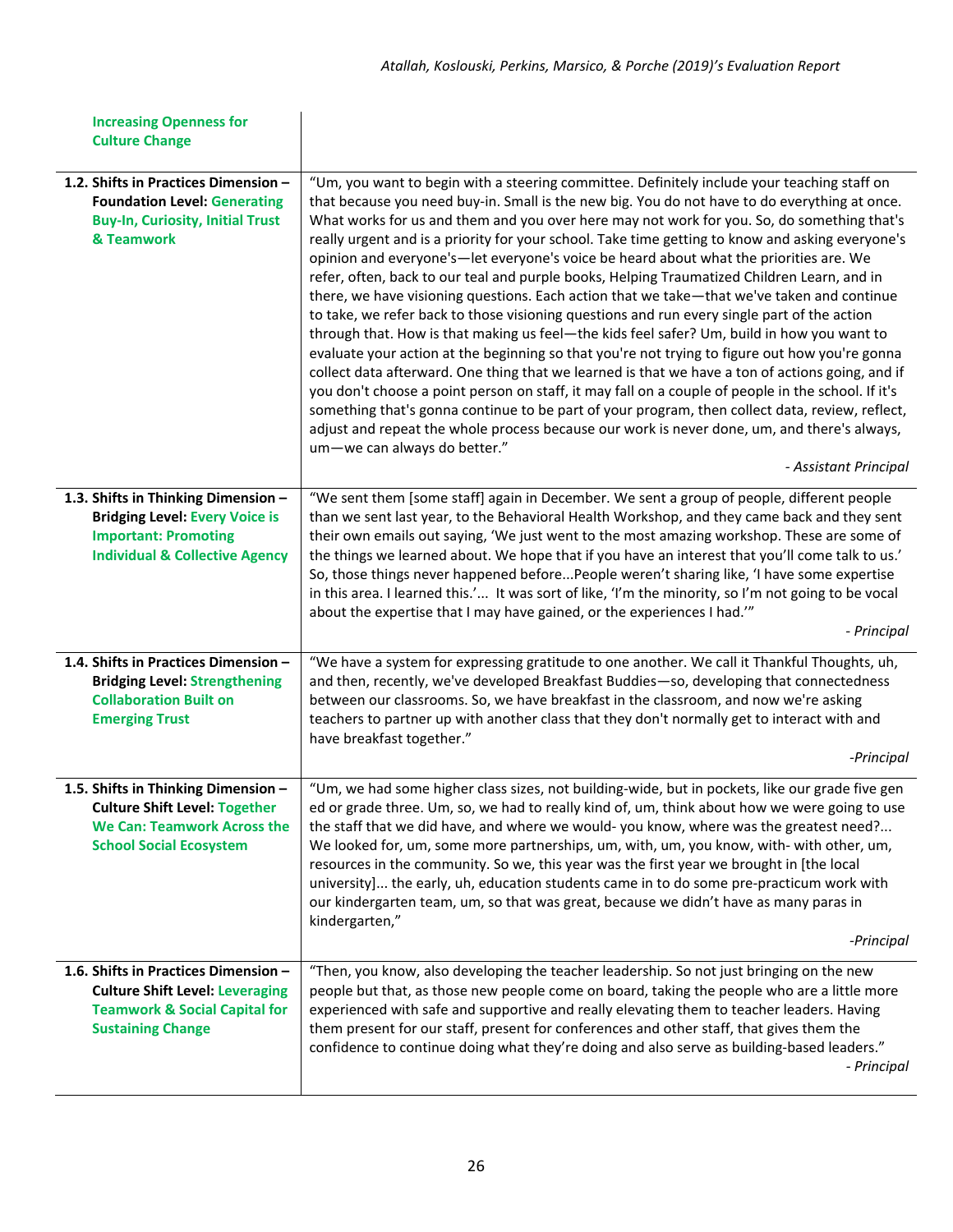### Theme 2. Integrating Whole‐Child Approaches

The second overarching theme focuses on how schools worked to promote resilience by attempting to meet students' manifold needs. This consists of educators learning about trauma and practicing techniques of reflection and thoughtful responses with an understanding that achievement includes student social emotional learning and physical/emotional well‐being. Therefore, the *Integrating Whole‐Child Approaches* theme (see Figure 3) includes six subthemes (see Table 4) that describe different aspects of this process, broken up by level (Foundation, Bridging, and Culture Shift) and by dimensions of change (Shifts in Thinking, and Shifts in Practice). Again, it is important to highlight that participating schools were at different stages within this theory of change as they implemented TLPI's Inquiry‐Based Process.

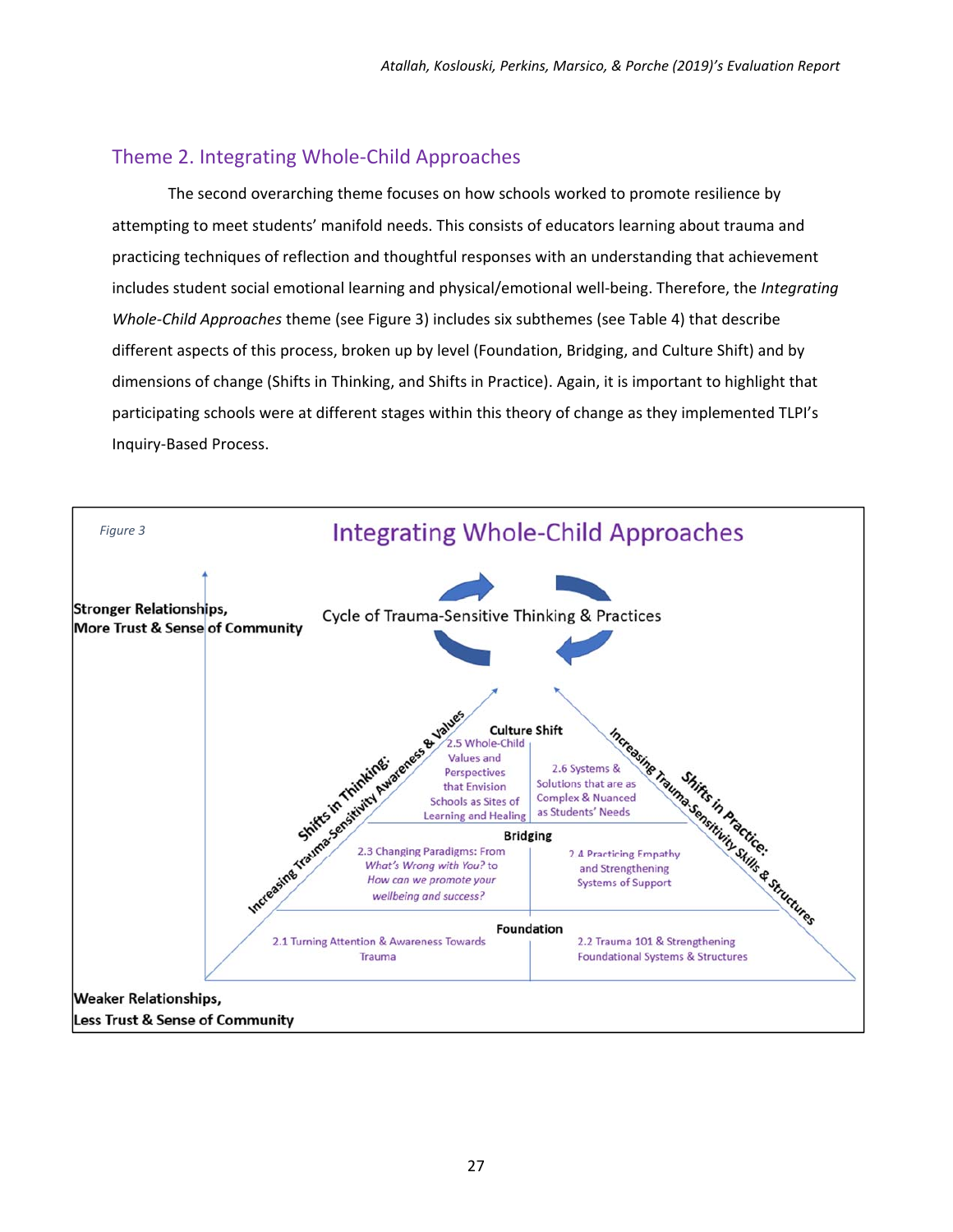#### **Subtheme 2.1.** Turning Attention & Awareness Towards Trauma

In this subtheme, which is located at the *Shifts in Thinking* Dimension and at the *Foundation Level*, schools began to turn attention towards the importance of broadening their awareness of trauma's impact on learning with the support of TLPI's Inquiry‐Based Process. Educators began to recognize trauma's impacts on students' relationships, self‐regulation, academic competencies, and physical and mental health. Furthermore, school faculty and staff not only learned about trauma's impacts on student and family experiences, but also on themselves through secondary trauma. Training recognized that teachers are part of social ecosystems marked by trauma. Thus, complex, long-term, and interrelated understandings and approaches are required to foster more resilient schools. As an example of this subtheme, School B staff discussed vicarious trauma and created a running group as a way to take care of themselves. Additionally, School A faculty had the opportunity to practice traumasensitive yoga during professional development.

#### **Subtheme 2.2.** Trauma 101 & Strengthening Tiered Student Support Systems & Structures

In this subtheme, which is located at the *Shifts in Practice* Dimension, still at the *Foundation Level*, faculty and staff were provided with professional development on trauma's impacts at school. Additionally, schools focused on the creation and implementation of formalized systems and structures (e.g., Steering Committees), which were critical at this stage. School C modeled this process when the Steering Committee helped staff write mission statements that aligned with the trauma‐sensitive priorities the school staff had collectively established. Furthermore, within this subtheme, schools began integrating existing social emotional learning practices and self-regulation approaches with traumasensitive action planning and goals.

### **Subtheme 2.3.** Changing Paradigms: From *What's Wrong with You?* to *How can we promote your wellbeing and success?*

In this subtheme, which is located at the *Shifts in Thinking* Dimension and at the *Bridging Level*, there was evidence of school faculty and staff collectively rethinking how they approached and addressed students' needs. School culture change began to transform as mindsets changed – where the previous focus on viewing students' challenges as individual‐level problems, changed towards becoming more aware about how students' lived experiences shape academic, behavioral, and relational engagements in complex ways. For example, School A staff not only recognized that students bring their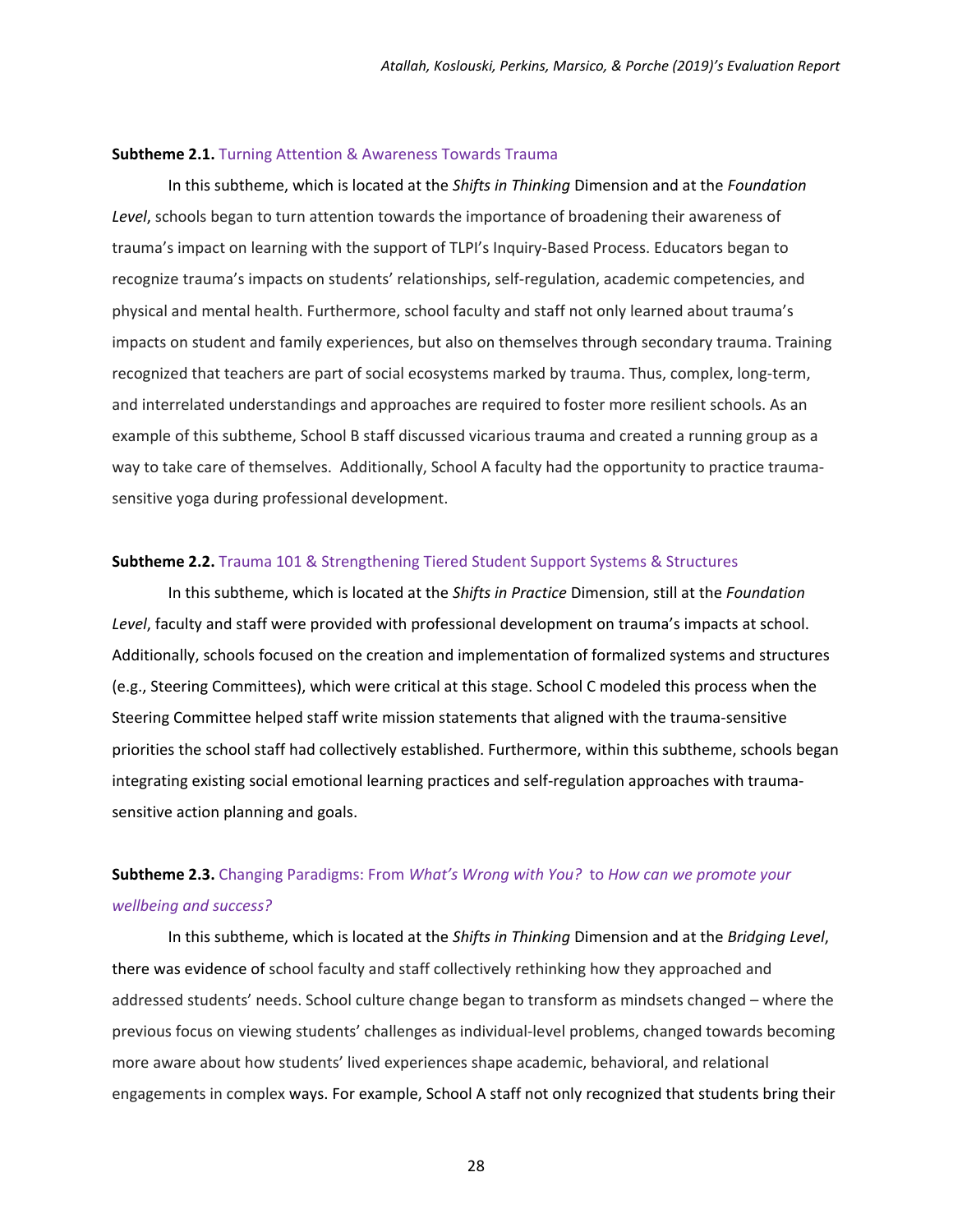challenges to school with them but were also willing to work on solutions that supported students instead of punishing their behavior or giving up. These changing mindsets included integration of Whole Child perspectives that center trauma's impacts on relationships, self‐regulation, competencies, and physical and mental health. Furthermore, faculty and staff began to ground their interpretations of and responses to student problems on strength‐based approaches and practices that valued positive redirection, and which welcomed students to bring more of their full selves to school.

#### **Subtheme 2.4.** Practicing Empathy and Strengthening Systems of Support

In this subtheme, which is located at the *Shifts in Practice* Dimension and at the *Bridging Level*, school faculty and staff began to communicate with more of a common language around trauma, and to develop and implement social support systems across Tiers I, II, and III. These practices allowed schools to better address the ranges of students' distinct needs. Students who required higher levels of support were connected to additional resources. For instance, School B created a space for students to develop and practice self-regulation skills while continuing their academic work outside of the classroom for a brief time; there was also a system in place for students to connect with a teacher of their choosing for emotional support. At this level, educators expanded their listening and empathy skills, created more spaces in the learning process to honor students' dignity, and attended to students' problems with greater emotional insight and care.

### **Subtheme 2.5.** Whole‐Child Values and Perspectives that Envision Schools as Sites of Learning and **Healing**

In this subtheme, which is located at the *Shifts in Thinking* Dimension and at the *Culture Shift Level*, there was evidence of faculty and staff thinking about students not only as intellects, but also as emotional, physical, and social beings. Within this subtheme, educators more comprehensively reflected on learning processes from Whole‐Child values and perspectives – including considerations of students' trajectories towards academic competencies in ways that also prioritized students' improvements in their quality of relationships, self-regulation, and physical and mental health. Based on these Whole-Child values articulated in *Helping Traumatized Children Learn, Volume 2*, School B created an assessment tool for student social‐emotional learning to inform staff's planning and instruction. Within this subtheme, educators thought outside the box and with high‐levels of nuance and reflection. Faculty and staff recognized that changes in student behaviors and school infrastructures require time, flexibility, and perseverance. They demonstrated courage, a strong sense of community, and collective

<u>29 and 29 and 2018</u>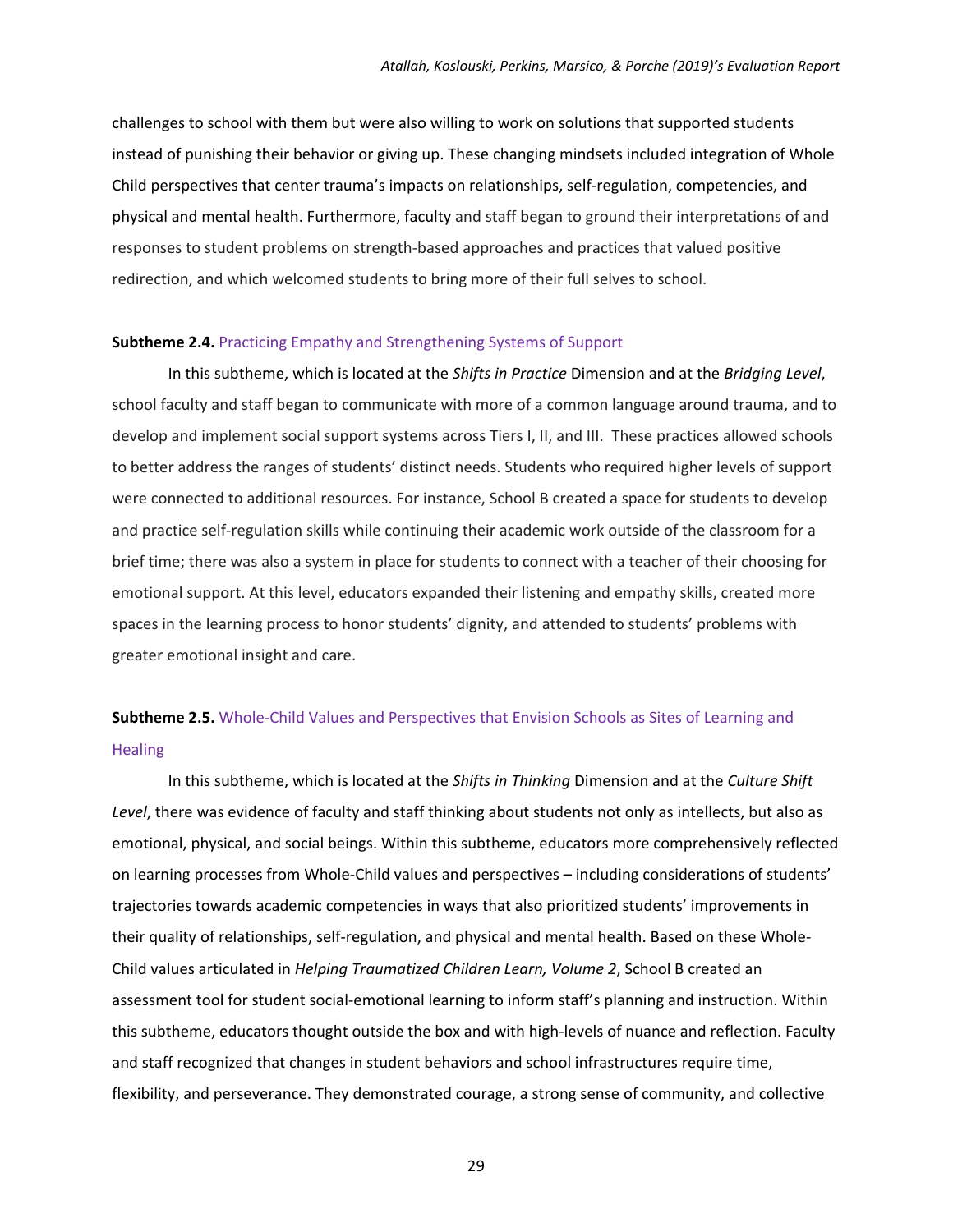support to push through setbacks and continual alterations. School leaders internalized awareness of how complex problems require complex solutions and prepared for multi-systemic resilience.

#### **Subtheme 2.6.** Systems & Solutions that are as Complex & Nuanced as Students' Needs

This subtheme, which is located at the *Shifts in Practice* Dimension and at the *Culture Shift Level*, was characterized by strong relationships and high levels of faculty and staff buy-in. School leaders, faculty and staff were able to enact priorities that streamlined social emotional learning and wraparound support systems across initiatives and classrooms. For example, School B created a binder with trauma-sensitive approaches and practices as a reference for staff looking to improve relationship skills and classroom practices. Additionally, faculty and staff are more in-tune with students' emotional, physical, familial, and social worlds. Complex problems could be held and worked through and difficult dialogues were welcomed. Educators developed more nuanced and creative practices that were rehumanizing and inclusive, consistently putting students' diverse and evolving needs first. Furthermore, increased prevention and resilience practices were implemented and adapted in schools to better address crises and difficult days, and to identify areas of concern or continual growth.

#### **Table 4. Emergent Theme: Integrating Whole‐Child Approaches**

| <b>Subthemes</b>                     | <b>Illustrative Quotes</b>                                                                          |
|--------------------------------------|-----------------------------------------------------------------------------------------------------|
| 2.1. Shifts in Thinking Dimension -  | "I figured out that the social emotional piece is a real key to learning in all areas, and if       |
| <b>Foundation Level: Turning</b>     | students don't feel safe, they cannot learn."                                                       |
| <b>Attention &amp; Awareness</b>     | - Principal                                                                                         |
| <b>Towards Trauma</b>                |                                                                                                     |
| 2.2. Shifts in Practices Dimension - | "Maybe 10 to 12 years, um, that we have had graduate level courses that we offer to our staff,      |
| <b>Foundation Level: Trauma 101</b>  | um, and the wait list is unbelievable, and we've trained—hundreds and hundreds of certified         |
| & Strengthening Tiered               | staff members in the city  who have taken these graduate courses to help, um, them to               |
| <b>Student Support Systems &amp;</b> | understand a little bit more about how trauma impacts learning and what they can do as              |
| <b>Structures</b>                    | teachers and as professionals to support the kids."                                                 |
|                                      | - Principal                                                                                         |
| 2.3. Shifts in Thinking Dimension -  | "I think in terms of, uh, I've noticed a big change in specific teachers. Um, the way they have     |
| <b>Bridging Level: Changing</b>      | totally embraced the idea, you know, like not just, oh, going along with things, but some           |
| <b>Paradigms: From What's</b>        | people have actually experienced that aha moment, and for some, it was kind of painful, but         |
| <b>Wrong with You? To How can</b>    | like ooh kind of thing. Um, and their whole practice changed. And they relate to the children       |
| we promote your wellbeing            | differently, and those children are totally benefitting from, um, being able to just be and make    |
| and success?                         | mistakes safely, you know. Things don't become a federal case, you know, when they don't            |
|                                      | have to be."                                                                                        |
|                                      | - School Adjustment Counselor                                                                       |
| 2.4. Shifts in Practices Dimension - | "And I've noticed a change, even in like the way I've done it, you know. In the way I               |
| <b>Bridging Level: Practicing</b>    | approach kids. Um, I tend to- my go to is 'what are you doing?' You know, and I just remember       |
| <b>Empathy and Strengthening</b>     | one kid- one little munchkin stomped out of the boys room, and- and instead of calling him on       |
| <b>Systems of Support</b>            | it, I just said, 'wow, you look really unhappy. Is there anything I can help you with?' And he just |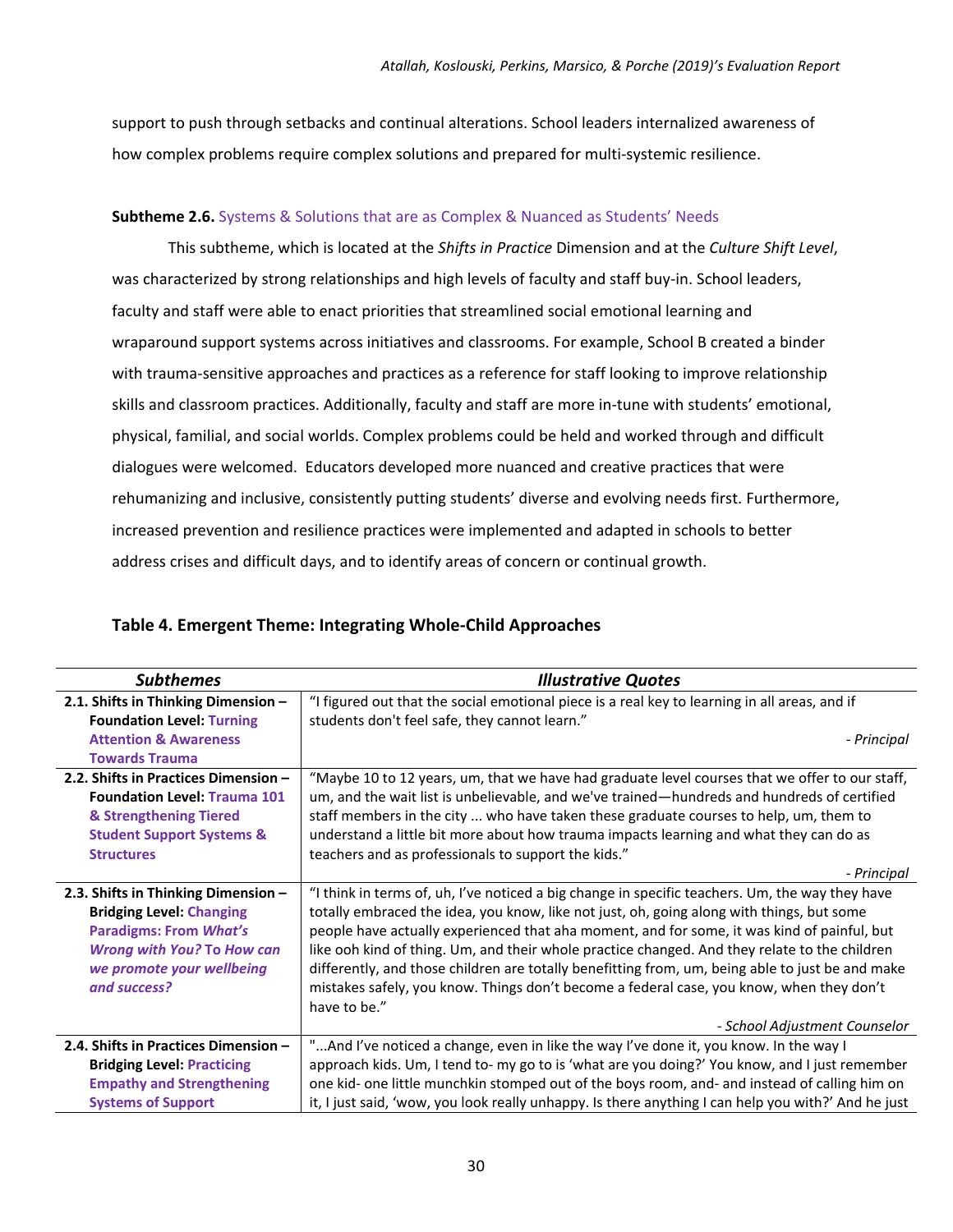|                                                                                                                                                              | kinda opened up, and he's like 'I fell on my way to school, and I hurt my knee.' And I'm like,<br>'I'm so sorry that happened.' That's just-you know, that's not a great way to start the day.<br>And he went skipping off to class. And like I normally wouldn't have - my first instinct wouldn't<br>have been to do that. And it just changed the- his day and mine, you know."<br>-Speech and Language Specialist                                                                                                                                                                                                                                                                                                                                                                                                                                                                      |
|--------------------------------------------------------------------------------------------------------------------------------------------------------------|--------------------------------------------------------------------------------------------------------------------------------------------------------------------------------------------------------------------------------------------------------------------------------------------------------------------------------------------------------------------------------------------------------------------------------------------------------------------------------------------------------------------------------------------------------------------------------------------------------------------------------------------------------------------------------------------------------------------------------------------------------------------------------------------------------------------------------------------------------------------------------------------|
| 2.5. Shifts in Thinking Dimension -                                                                                                                          | "our teachers need to develop that resilience. How do they do that? Well, they have to                                                                                                                                                                                                                                                                                                                                                                                                                                                                                                                                                                                                                                                                                                                                                                                                     |
| <b>Culture Shift Level: Whole-</b>                                                                                                                           | dwell in it. We need to make sure that we are not just rushing to, 'Here's our social and                                                                                                                                                                                                                                                                                                                                                                                                                                                                                                                                                                                                                                                                                                                                                                                                  |
| <b>Child Values and Perspectives</b><br>that Envision Schools as Sites                                                                                       | emotional curriculum. Here's what you're going to be doing. Here's what you're going to be<br>doing. Here is what we all want to start.' So, I view it as a long process, and that it's perfectly                                                                                                                                                                                                                                                                                                                                                                                                                                                                                                                                                                                                                                                                                          |
| of Learning and Healing                                                                                                                                      | okay for it to be a long process because we're really trying to develop a completely different<br>culture."                                                                                                                                                                                                                                                                                                                                                                                                                                                                                                                                                                                                                                                                                                                                                                                |
|                                                                                                                                                              | -Principal                                                                                                                                                                                                                                                                                                                                                                                                                                                                                                                                                                                                                                                                                                                                                                                                                                                                                 |
| 2.6. Shifts in Practices<br>Dimension - Culture Shift<br><b>Level: Systems &amp; Solutions that</b><br>are as Complex & Nuanced as<br><b>Students' Needs</b> | "the really powerful thing is that there is a value and a consistent practice now around just<br>being completely aware of,' Who are our students who are not connected with things?' So,<br>we're constantly talking about it. We're surveying them [students] once or twice a year on,<br>"What are you involved in? If you're not involved with something, like, why are you not<br>involved?" And then not a big, whole Activities Fair, to try to get kids to sign up, but just<br>smaller grade level teams saying, "Hey, um, so and so is super dramatic and maybe should be<br>auditioning for play, but she was an English Language Learner." So, how are we gonna connect<br>that? And then the teacher-the English-the ELL teacher is selling that to the kids, practicing<br>that with the kid. And then, I saw the evolution of it. It was absolutely amazing."<br>-Principal |
|                                                                                                                                                              |                                                                                                                                                                                                                                                                                                                                                                                                                                                                                                                                                                                                                                                                                                                                                                                                                                                                                            |

### Theme 3. Affirming Cultural Identity & Promoting a Sense of Belonging

This theme aims to articulate the importance of educators working to foster enviornments within schools that account for the ways in which complex sociopolitical contexts shape learning trajectories for all students, and particularly for culturally and linguistically diverse students. Affirming the multiplicity of identities that students have, and develop, within their socialization journeys in their families and communities, and in their schools, is necessary for addressing trauma. This is particularly critical because of the ways that systemic oppressions and sociopolitical marginalizations are forms of trauma themselves. Daily micro‐aggressions that students may face, and of course, the much deeper and structural disadvantages (such as oppressive arrangements of power around issues of race, class, sexuality, gender and gender orientations, immigration, etc.) that impact educational outcomes across communities, can work to deeply alienate, humiliate, and marginalize students – manifesting as forms of trauma. For example, these can include students' experiencing devaluation of their cultural backgrounds, chronic economic hardships or food insecurity, incarceration of a family member, physical trauma during border crossings for students who may have more recently immigrated, and/or loss of identity due to pressures to assimilate, legacies of racism, and/or the internalization of oppression.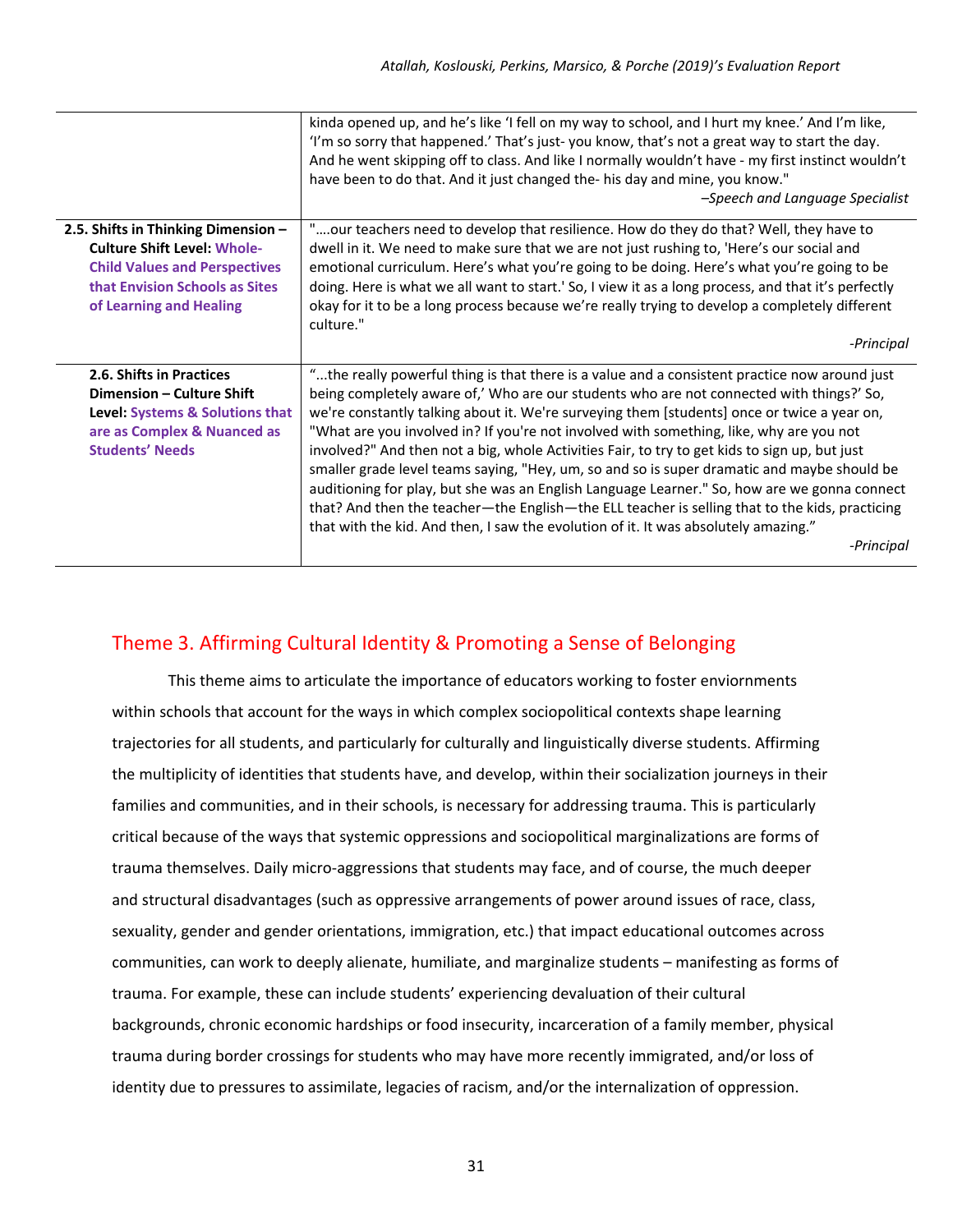Findings within this overarching theme highlight how educators can become not only an apolitical supportive force in their students' educational journeys, but also an ally across difference, towards equity, and transform their school into a space of belonging. To do this, educators worked hard to understand the complex contexts of their students' lives, histories, and constantly developing identities. This *Affirming Cultural Identity & Promoting a Sense of Belonging* theme (see Figure 4) includes six subthemes (see Table 5) that describe different aspects of this process, broken up by level (Foundation, Bridging, and Culture Shift) and by dimensions of change (Shifts in Thinking, and Shifts in Practice). It is important to highlight that participating schools were at different stages with respect to this theme as they implemented TLPI's Inquiry‐Based Process.



### **Subtheme 3.1.** Culture & Context Matters: Educators Begin to Develop Shared Investment in Increasing Awareness of Diversity

This subtheme, which is located at the *Shifts in Thinking* Dimension and at the *Foundation Level*, represents elements of the TLPI's Inquiry‐Based Process where schools began to turn attention towards the importance of broadening their awareness of the importance of cultural diversity, the sociopolitical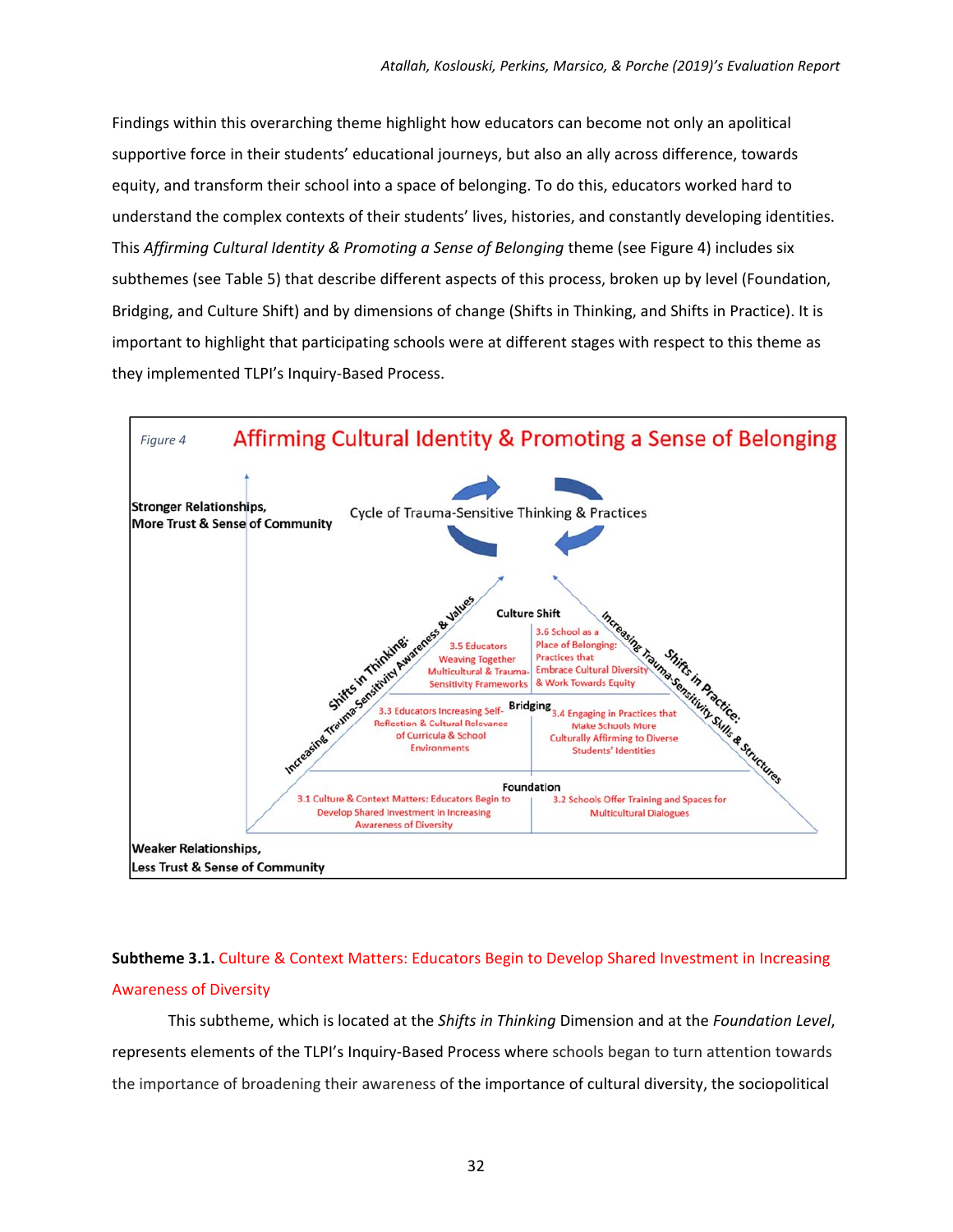contexts, and daily struggles that mark their students' learning trajectories. In some circumstances, schools sought to develop this understanding among all teachers and staff. For instance, when School C wanted to develop cultural competency within their building, they looked for a rubric as a guide to engage in the work with dignity. Across schools, findings suggest that there were educators who demonstrated the desire to learn more about how their schools could embrace cultural diversity in order to provide a safe and supportive learning environment for students from all backgrounds, with nuanced understandings of how students from socially marginalized backgrounds face different sets of challenges and alienations in schools.

#### **Subtheme 3.2.** Schools offer Trainings & Spaces for Multicultural Dialogues & Learning

In this subtheme, which is located at the *Shifts in Practice* Dimension and at the *Foundation Level*, educators began to implement practices that embraced cultural diversity. Schools recognized the value of providing cultural awareness and competency trainings for teachers and began conversations around implementation. For example, School A recognized the need for staff to participate in a cultural awareness professional development session.

### **Subtheme 3.3.** Educators Increasing Self‐Reflection & Cultural Relevance of Curricula & School **Environments**

In this subtheme, which is located at the *Shifts in Thinking* Dimension and at the *Bridging Level*, educators moved towards a deepening awareness of the critical role multiculturalism plays in establishing safe and supportive learning spaces. Furthermore, an important element of this development was how educators began to show understanding and value ongoing reflection about their pedagogical approaches, curricula, and school environments. This reflection allowed educators and schools to move towards practices and structures that sought to embrace and represent students' and families' cultures and identities. For instance, School A held a meeting with families in Spanish to understand parental concerns; while the English‐speaking school leader could only understand some of the conversation, she recognized the importance of establishing comfortable and validating spaces for families within the school.

33 and 2012 and 2013 and 2013 and 2014 and 2014 and 2014 and 2014 and 2014 and 2014 and 2014 and 2014 and 2014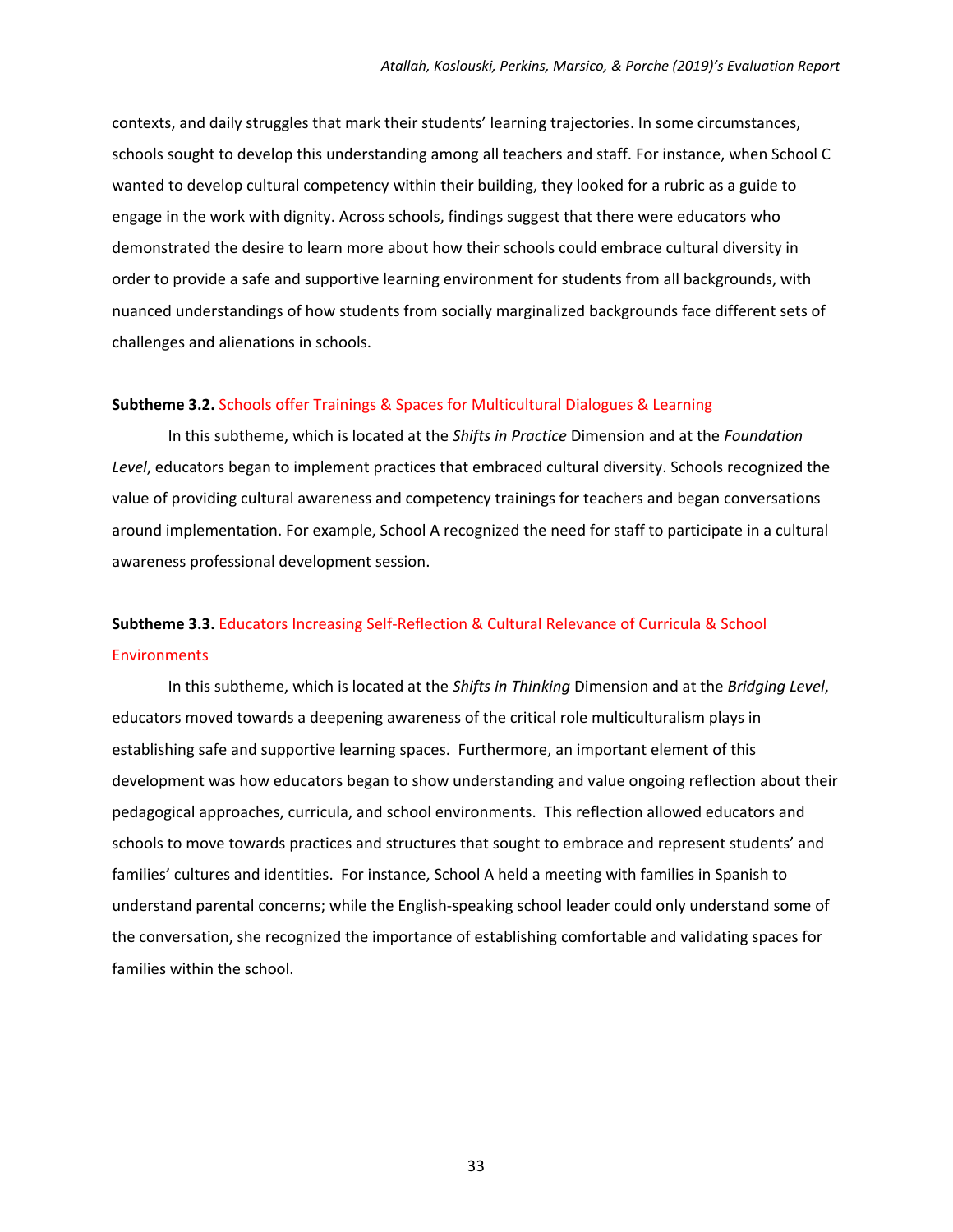### **Subtheme 3.4.** Engaging in Practices that Make Schools More Culturally Affirming to Diverse Students' **Identities**

In this subtheme, which is located at the *Shifts in Practice* Dimension and at the *Bridging Level,*  educators moved with deeper understanding and reflective practices to actively make the physical environments of their schools welcoming to students' diverse identities. In doing so, students could begin to feel that their cultural backgrounds were valued and respected at school. Within this subtheme, educators also employed practices that celebrated cultural diversity and promoted connections and conversations across students and families from different cultural backgrounds. For example, School A initiated positive cultural conversations between staff and families by presenting country flags in the school entryway to showcase the school's diverse population and welcome the community into the building.

#### **Subtheme 3.5.** Educators Weaving Together Multicultural & Trauma‐Sensitivity Focus

This subtheme, which is located at the *Shifts in Thinking* Dimension and at the *Culture Shift Level*, demonstrates how schools worked towards a deeper recognition of how students' cultural and contextual experiences intersect with trauma and are inseparable components to fostering a safe and supportive schools. In this way, when adapting and developing their own trauma-sensitive practices, with deep reflection, educators considered cultural differences and sociopolitical concerns and how they intersect with their students' trajectories of trauma and learning. For instance, School A learned about its community's crime rates and foster care prevalence to better understand the different environments and experiences that shaped students' lives outside of school.

### **Subtheme 3.6.** School as a Place of Belonging: Practices that Embrace Cultural Diversity & Work Towards Equity

This subtheme, which is located at the *Shifts in Practice* Dimension and at the *Culture Shift Level*, includes the ways in which educators worked to ensure that individuals' multi-faceted and intersecting identities were seen and supported in school. For example, School C expressed its commitment to inclusive family engagement by providing translators for families at quarterly parent education forums. In this subtheme, practices explicitly promoted equity and enhanced belonging, and were therefore more supportive of the unique stories, experiences, and identities students brought with them to school each day. Affirmative practices acknowledged how students' diverse cultural experiences could be marginalized or even denied by dominant cultures and mainstream educational structures. Schools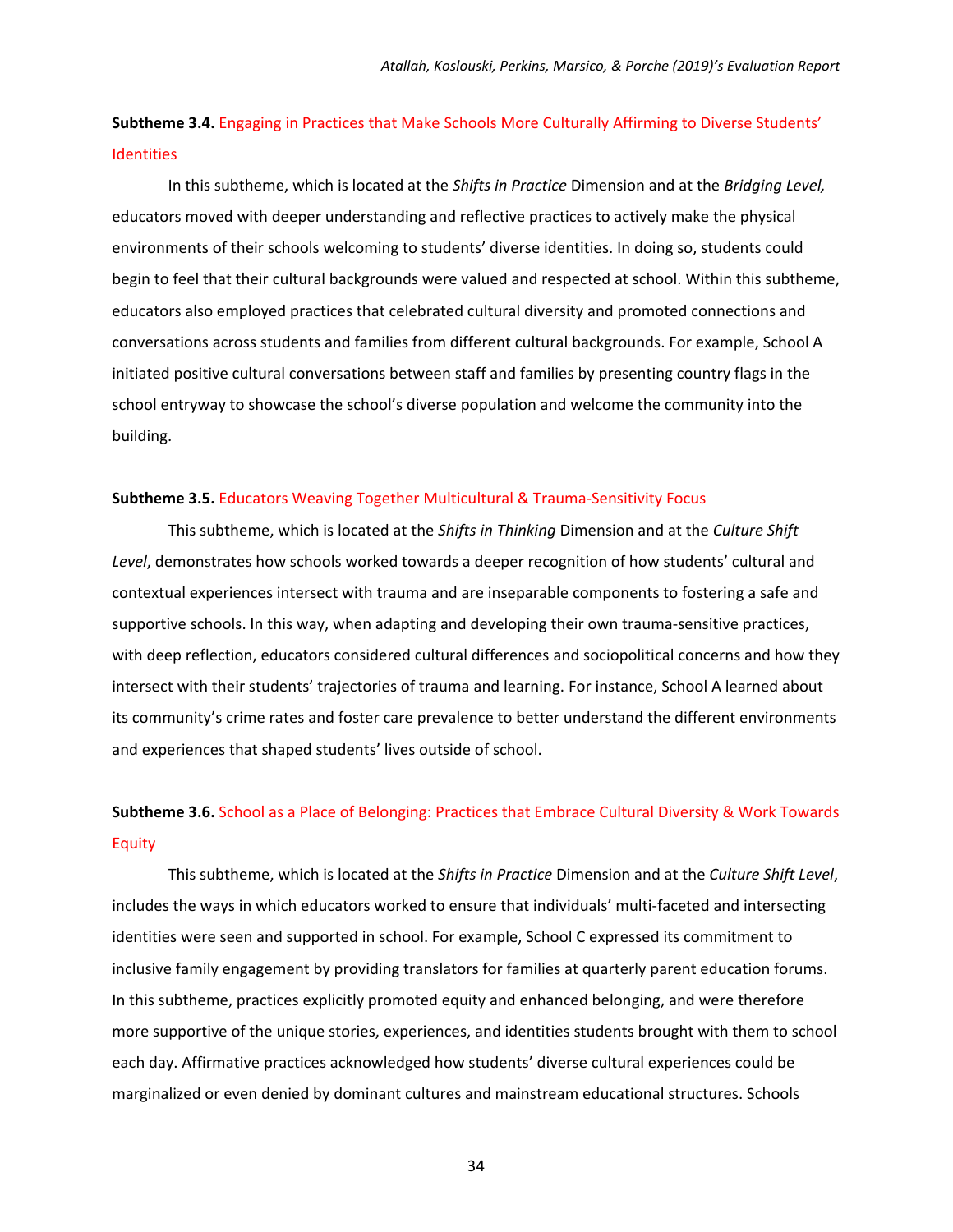learned to recognize, validate, and then dismantle barriers that privilege and support one group of students over another. At this level, schools promoted equity as a key dimension of trauma‐sensitivity.

### **Table 5. Emergent Theme: Affirming Cultural Identity & Promoting a Sense of Belonging**

| <b>Subthemes</b>                                                                                                                                                                                                         | <b>Illustrative Quotes</b>                                                                                                                                                                                                                                                                                                                                                                                                                                                                                                                                                                                                                                                                                                                                                                                                                                                                                                                                                                                                                                                                                                                                                                          |
|--------------------------------------------------------------------------------------------------------------------------------------------------------------------------------------------------------------------------|-----------------------------------------------------------------------------------------------------------------------------------------------------------------------------------------------------------------------------------------------------------------------------------------------------------------------------------------------------------------------------------------------------------------------------------------------------------------------------------------------------------------------------------------------------------------------------------------------------------------------------------------------------------------------------------------------------------------------------------------------------------------------------------------------------------------------------------------------------------------------------------------------------------------------------------------------------------------------------------------------------------------------------------------------------------------------------------------------------------------------------------------------------------------------------------------------------|
| 3.1. Shifts in Thinking Dimension -<br><b>Foundation Level: Culture &amp;</b><br><b>Context Matters: Educators</b><br><b>Begin to Develop Shared</b><br><b>Investment in Increasing</b><br><b>Awareness of Diversity</b> | "When we started our work around, you know, our cultural competency work, it's like yeah,<br>that's what we wanted, because we wanted to rate ourselves on a rubric to know if we were<br>like anywhere near what we were supposed to be. It's like- or find a school that's doing this so<br>we can go and see what we're doing or not doing, because there are just some times when<br>you're feeling like yeah, our school feels like a pretty good place, but I have no idea if we're<br>like close to great on this particular thing, because everybody else doesn't know about it<br>either, and we're all learning together. Or like other people have been doing this for 20 years<br>and are doing really amazing work on it, and we're like not even anywhere near that place, so I<br>can understand that like, you know, schools and teams want something, and that's why, you<br>know, we all start with that assessment anyway, right? Because you're looking at what are you<br>already doing, what are you not doing yet? You know, whereas it's just not an accountability<br>tool, but it is a self-assessment tool to kind of figure out where you want to start."<br>-Principal |
| 3.2. Shifts in Practices Dimension -<br><b>Foundation Level: Schools offer</b><br><b>Trainings &amp; Spaces for</b><br><b>Multicultural Dialogues &amp;</b><br><b>Learning</b>                                           | Oh, yes, "All are welcome here." That, again, started with a couple of teachers were wearing a<br>button, and I think it was from [another district], and it was with that logo ['All Are Welcome<br>Here' in different languages]I loved that and I know it's such a great message, we should<br>have that in our building, and I'm like, "We should have that in our building," and then we're<br>just coming up with a design [for a banner in the front lobby], and we've put it out for staff.<br>Staff emailed back and said, "Oh, can we include Swahili? Can we include Korean?" because<br>we've got a couple staff members who speak both of those languages, and I'm like, "Sure." So,<br>we added those two languages in, in addition to French and Portuguese and Spanish.<br>-Principal                                                                                                                                                                                                                                                                                                                                                                                               |
| 3.3. Shifts in Thinking Dimension -<br><b>Bridging Level: Educators</b><br><b>Increasing Self-Reflection &amp;</b><br><b>Cultural Relevance of Curricula</b><br>& School Environments                                    | "We have a high immigrant population, while we also have students who are descendants of<br>[early settlers]. So, we have this real diversity, and we're trying to come together to support-<br>a school culture, where people who are homeless and people whose parents are the<br>presidents of local universities are coming together and sharing something common and<br>celebrating it. So, there's just so much different, um-different things that students are<br>bringing to the table. And we're trying to create a culture that is really unified and supports all<br>of those things and gets all of those students college ready."<br>-Principal                                                                                                                                                                                                                                                                                                                                                                                                                                                                                                                                       |
| 3.4. Shifts in Practices Dimension -<br><b>Bridging Level: Engaging in</b><br><b>Practices that Make Schools</b><br><b>More Culturally Affirming to</b><br><b>Diverse Students' Identities</b>                           | "And it [the bulletin board with flags from all of the countries represented in the school] starts<br>a conversation between families, and also strangers. You know, one lady's looking. She goes<br>'my daughter, you know, this is my family's - this is Puerto Rico. This flag's mine, but the other<br>side [of my daughter's family] is this flag from the Dominican,' and then I was like 'that's really<br>cool.' I said 'yeah, [our] Principal added this one, the Korean one.' I said 'I'm a little partial to<br>that one, because of my niece and nephew,' and so it just starts getting a talk going, and then<br>we started talking about like the third grade international presentations, and it just kinda gives<br>an entry point for kids and parents and - to talk about. And really valuing each other's<br>cultures."                                                                                                                                                                                                                                                                                                                                                          |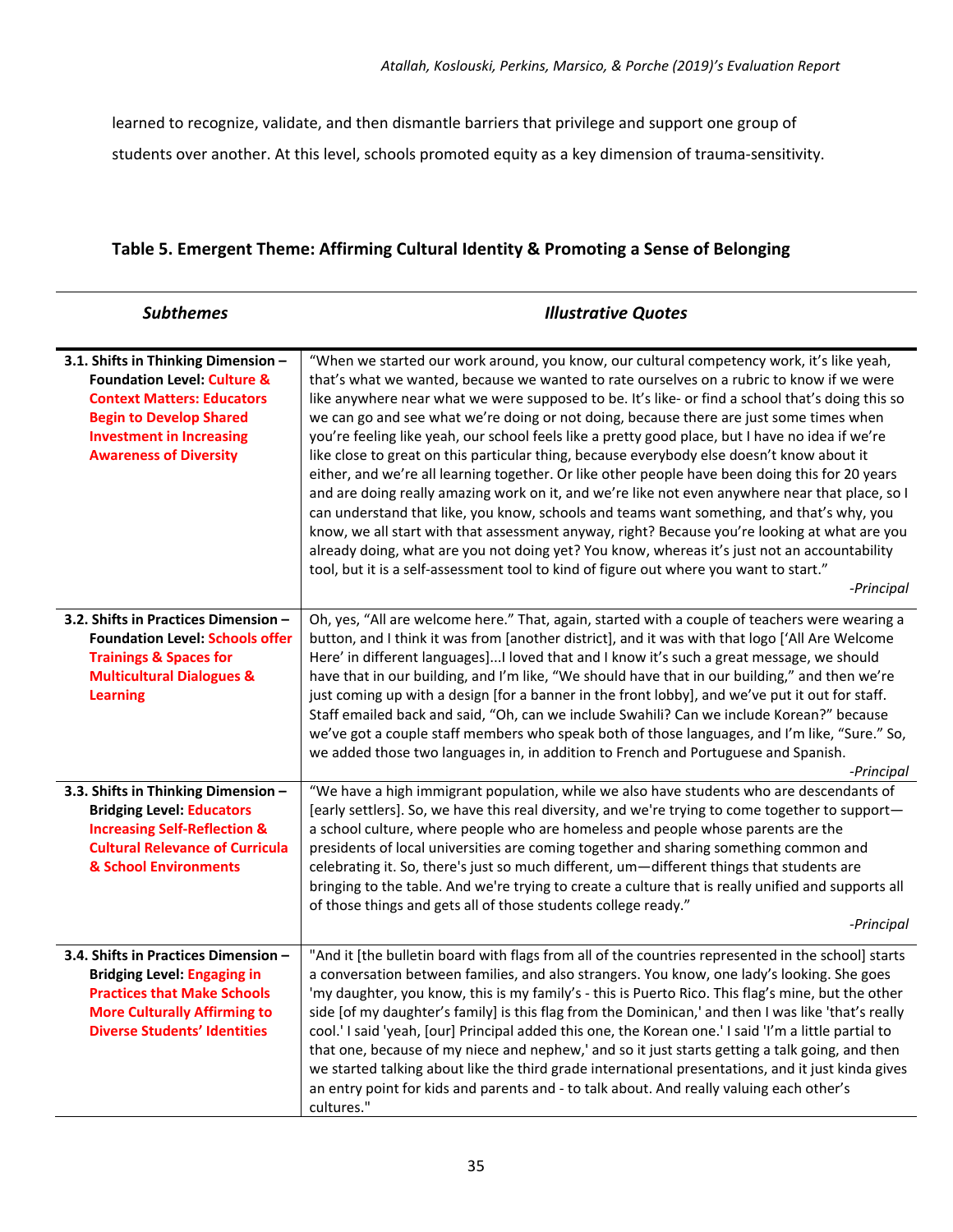|                                         | -Speech and Language Specialist                                                                                                                                                                                                                                                                                                                                                                                                                                                                                                                                                                                                                                                                                                                                                                                                                                                                                                                                                                                                                                                                                                                                                                                                                                                          |
|-----------------------------------------|------------------------------------------------------------------------------------------------------------------------------------------------------------------------------------------------------------------------------------------------------------------------------------------------------------------------------------------------------------------------------------------------------------------------------------------------------------------------------------------------------------------------------------------------------------------------------------------------------------------------------------------------------------------------------------------------------------------------------------------------------------------------------------------------------------------------------------------------------------------------------------------------------------------------------------------------------------------------------------------------------------------------------------------------------------------------------------------------------------------------------------------------------------------------------------------------------------------------------------------------------------------------------------------|
| 3.5. Shifts in Thinking Dimension -     | One of the things that came up after one of our parent-teacher conferences "Is there a way                                                                                                                                                                                                                                                                                                                                                                                                                                                                                                                                                                                                                                                                                                                                                                                                                                                                                                                                                                                                                                                                                                                                                                                               |
| <b>Culture Shift Level: Educators</b>   | that we could bring [immigrant] families together?" At first, it was this whole conversation                                                                                                                                                                                                                                                                                                                                                                                                                                                                                                                                                                                                                                                                                                                                                                                                                                                                                                                                                                                                                                                                                                                                                                                             |
| <b>Weaving Together</b>                 | around the kind of the information that we could impart to families, but then it really shifted                                                                                                                                                                                                                                                                                                                                                                                                                                                                                                                                                                                                                                                                                                                                                                                                                                                                                                                                                                                                                                                                                                                                                                                          |
| <b>Multicultural &amp; Trauma-</b>      | to finding out what the families need from us, and how could we structure this meeting? So,                                                                                                                                                                                                                                                                                                                                                                                                                                                                                                                                                                                                                                                                                                                                                                                                                                                                                                                                                                                                                                                                                                                                                                                              |
| <b>Sensitivity Focus</b>                | that was kind of exciting because these women were now coming to me, identifying a problem<br>in our school and thinking about, "Well, if we're safe and supportive, this is what we should be<br>doing." Then, from that, we were able to kind of pull together another little team  and we<br>met several times to kind of plan a series of meetings, and we called it Conversaciones. It was<br>just a gathering of parents; we wanted it very informal. It was nine o'clock in the morning; so,<br>as parents are dropping-off, they could stay and bring their little ones So, anyways, this<br>meeting was just hopping in conversation, and the little ones had a play group Everything<br>was delivered in Spanish, so it was in their native language, which was uncomfortable for me<br>because I have so many people who can speak Spanish within my building. Again, I was in this<br>position of kind of helping the group. I was organizing the meetings, and getting things<br>together, and making sure it's going to happen; but as far as when the meetings took place,<br>I'm just kind of smiling because I had some idea of what they were talking about, but not<br>really. [laughs] I don't understand Spanish The AP [assistant principal] would kind of whisper |
|                                         | to me what was being talked about, and I kind of thought to take a parent role in some of our<br>meetings that are English only and how they experience it, so it was eye-opening for me; but<br>they felt so comfortable that these meetings were in Spanish, that they could talk about their<br>concerns, and each group kind of debriefedThen, we met again afterwards. So, they [the<br>parents] wanted information about homework; they wanted information about report cards;<br>they wanted information about resources in the community, summer programming. That was<br>actually our last meeting. We had the summer resource guide, and in small groups we were<br>able to kind of walk parents through the different programs that are offered in the city, and<br>how they could enroll I'm already thinking next year maybe we could partner and maybe<br>help them with the actual enrolling of their children in these programs<br>- Principal                                                                                                                                                                                                                                                                                                                           |
| 3.6. Shifts in Practices Dimension -    | "I think of one big impact is that all of our students feel important, and they feel like they're                                                                                                                                                                                                                                                                                                                                                                                                                                                                                                                                                                                                                                                                                                                                                                                                                                                                                                                                                                                                                                                                                                                                                                                        |
| <b>Culture Shift Level: School as a</b> | seen and they are welcomed. You know, I have all of these thank-you letters around here that                                                                                                                                                                                                                                                                                                                                                                                                                                                                                                                                                                                                                                                                                                                                                                                                                                                                                                                                                                                                                                                                                                                                                                                             |
| <b>Place of Belonging: Practices</b>    | kids have written, and some of our neediest kids have written, "I know you love us. I know                                                                                                                                                                                                                                                                                                                                                                                                                                                                                                                                                                                                                                                                                                                                                                                                                                                                                                                                                                                                                                                                                                                                                                                               |
| that Embrace Cultural Diversity         | these things," and to hear that and to read that is really important."                                                                                                                                                                                                                                                                                                                                                                                                                                                                                                                                                                                                                                                                                                                                                                                                                                                                                                                                                                                                                                                                                                                                                                                                                   |
| & Work Towards Equity                   | -Principal                                                                                                                                                                                                                                                                                                                                                                                                                                                                                                                                                                                                                                                                                                                                                                                                                                                                                                                                                                                                                                                                                                                                                                                                                                                                               |
|                                         | the contract of the contract of the<br>$\sim$ 1.4 $\sim$ 1.4 $\sim$ 1.4 $\sim$<br>$\mathbf{r} = \mathbf{r} \cdot \mathbf{r}$                                                                                                                                                                                                                                                                                                                                                                                                                                                                                                                                                                                                                                                                                                                                                                                                                                                                                                                                                                                                                                                                                                                                                             |

Theme 4. Re-envisioning discipline towards relational accountability

┱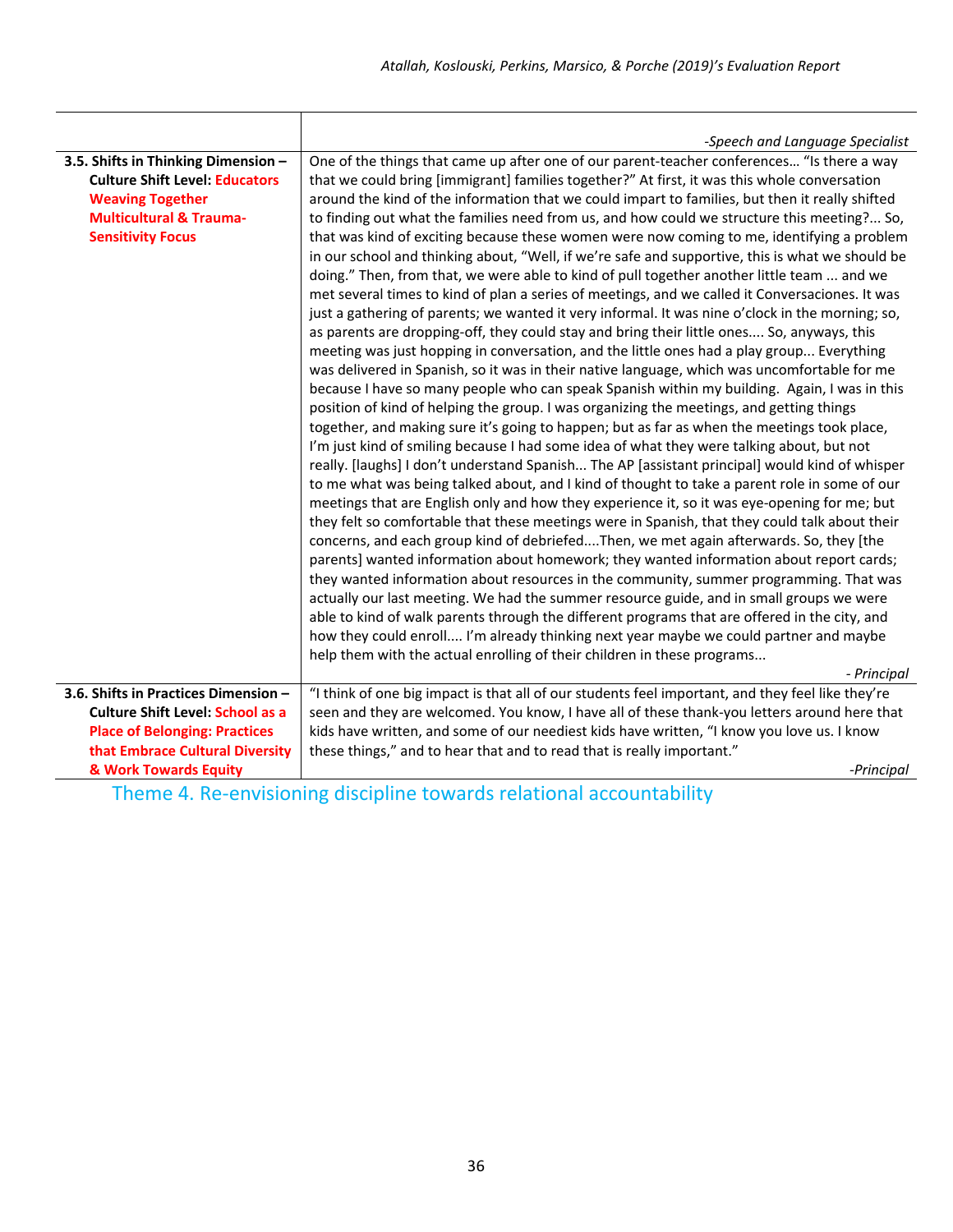This theme describes the integral process of schools working to address how trauma, relationships, and accountability are interconnected and shape students' experiences in schools. This includes schools beginning to recognize how punitive approaches to addressing students' externalizing behaviors can have a compounding and negative impact, especially for students facing ongoing trauma and toxic stressors in their everyday lives. Mainstream school discipline approaches are often based on retributive justice mindsets, which highlight that adults' voices are the ones that count and that students who 'act out' require punishment and correction. In contrast, restorative approaches focus on creating the conditions of community in classrooms and across the school more broadly, so that all persons impacted by infractions in a school setting (students, teachers, paraprofessionals, guidence counsloers, school leaders, families, etc.) are involved in repairing relational harm associated with 'acting out' behaviors. Findings within this overarching theme, *Re‐envisioning Discipline Towards Relational Accountability* (see Figure 5), highlight how educators who aimed to work towards creating trauma‐sensitive schools reported rethinking traditional discipline practices to focus on disrupting cycles of harm within their schools, which intersect with experiences of trauma, and can exacerbate harm in students' lives.

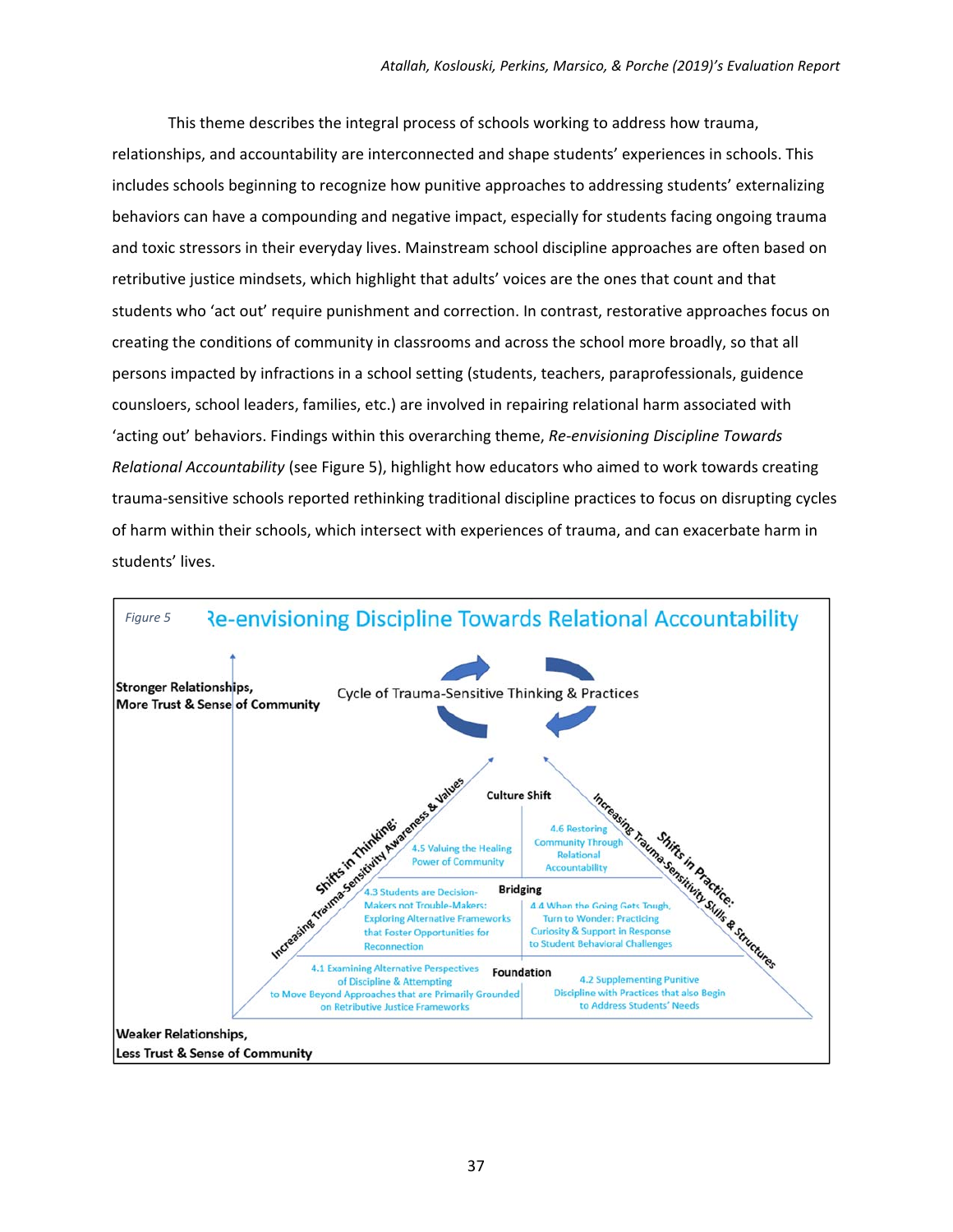In this light, a key element of trauma‐sensitivity describes how educators worked to create opportunities and systems in their schools to effectively repair harm that unfolds in relationships between students, faculty, staff, and all community members in schools. This overarching theme includes six subthemes (see Table 6) that describe different aspects of this process, broken up by level (Foundation, Bridging, and Culture Shift) and by dimensions of change (Shifts in Thinking and Shifts in Practice). It is important to highlight that participating schools were at different stages with respect to this theme as they implemented TLPI's Inquiry‐Based Process.

### **Subtheme 4.1.** Examining Alternative Perspectives of Discipline & Attempting to Move Beyond Approaches that are Primarily Grounded on Retributive Justice Mindsets

In this subtheme, which is located at the *Shifts in Thinking* Dimension and at the *Foundation Level*, educators began to consider the purpose of discipline and reconsider the traditional emphasis on punitive practices (e.g., sending students to office, detention, and suspension). For instance, School C staff were eager to discuss different disciplinary methods after noticing regular student detentions were ingrained in the school culture. Moreover, educators began thinking about the functions of behavior and embracing positive redirection. Educators started to recognize that not everything is punishable and students that engage in disruptive behaviors are not 'naughty.' Instead, mistakes are part of learning. Educators also recognized that stress and trauma can cause students to have difficulties with relationships and 'act out.'

#### **Subtheme 4.2.** Supplementing Punitive Discipline with Practices that Begin to Address Students' Needs

In this subtheme, which is located at the *Shifts in Practice* Dimension and at the *Foundation Level*, educators began to focus on keeping their students in the classroom and implementing strategies and supports to do so. Educators partnered with students to find the best supports for students and viewed acceptable/appropriate behavior more broadly (e.g., flexible seating). For example, School A faculty and students worked together to proactively choose a seating arrangement they felt would promote student success and allowed opportunities for revision, which eliminated the need for reactive or punitive seating assignments.

38 and 2012 and 2013 and 2014 and 2014 and 2014 and 2014 and 2014 and 2014 and 2014 and 2014 and 2014 and 2014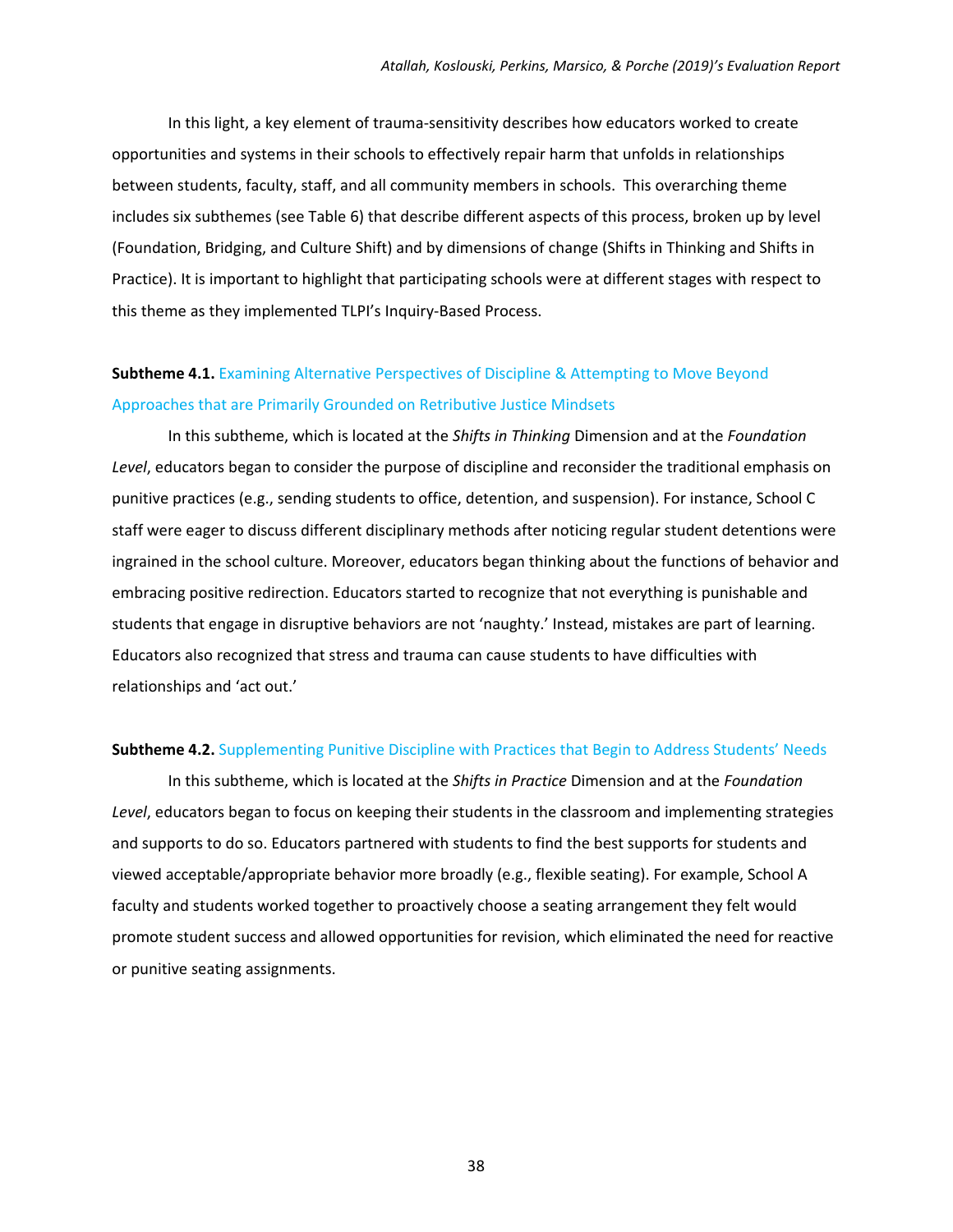### **Subtheme 4.3.** Students are Decision‐Makers not Trouble‐Makers: Exploring Alternative Approaches that Foster Opportunities for Reconnection

In this subtheme, which is located at the *Shifts in Thinking* Dimension and at the *Bridging Level*, educators began to shift how they were thinking about discipline and its connection to learning. Here, educators conceptualized challenges with students as learning opportunities, for the students and for themselves. When thinking about their students' challenging behaviors, educators wondered about supports that could be put in place for the student rather than what punishments could be enacted. Educators at School C demonstrated this by taking the time to question student behavior and brainstorm supportive solutions instead of immediately assigning detentions or other punishments.

### **Subtheme 4.4.** When the Going Gets Tough, Turn to Wonder: Practicing Curiosity & Support in Response to Student Behavioral Challenges

In this subtheme, which is located at the *Shifts in Practice* Dimension and also at the *Bridging Level,* educators built off the awareness of trauma and began to approach challenging behaviors with curiosity. Teachers practiced more complex relational skills themselves, pausing before responding to challenging behaviors and then engaging students in a conversation about what was going on, rather than scolding the student. Educators partnered with students to get them back on track and enlisted colleagues' support and expertise to provide additional resources. This curiosity and focus on support kept more students in the classroom and reduced office referrals. For instance, School Leader A described the new mindset with an example of a student who had "stolen" a snack. Now, instead, of immediately punishing the student, staff wondered if the student might be hungry and experiencing food insecurity and enlisted the guidance counselor to reach out to the family to explore the concern.

#### **Subtheme 4.5.** Valuing the Healing Power of Community

In this subtheme, which is located at the *Shifts in Thinking* Dimension and at the *Culture Shift Level*, educators related to students in qualitatively different ways. For example, the School B Principal recognized how educators took multiple factors into account before suggesting that a student needed Tier 3 supports. Additionally, the School B Principal remarked that the overall number of students needing such supports had decreased. Furthermore, faculty and staff valued that students make mistakes as part of the learning process, and that 'making mistakes safely' is part of trauma‐sensitive practice. Rather than being excluded because of mistakes, faculty considered ways to include students, restore trust and sense of community, after a mistake occurred.

39 and 2012 and 2013 and 2014 and 2014 and 2014 and 2014 and 2014 and 2014 and 2014 and 2014 and 201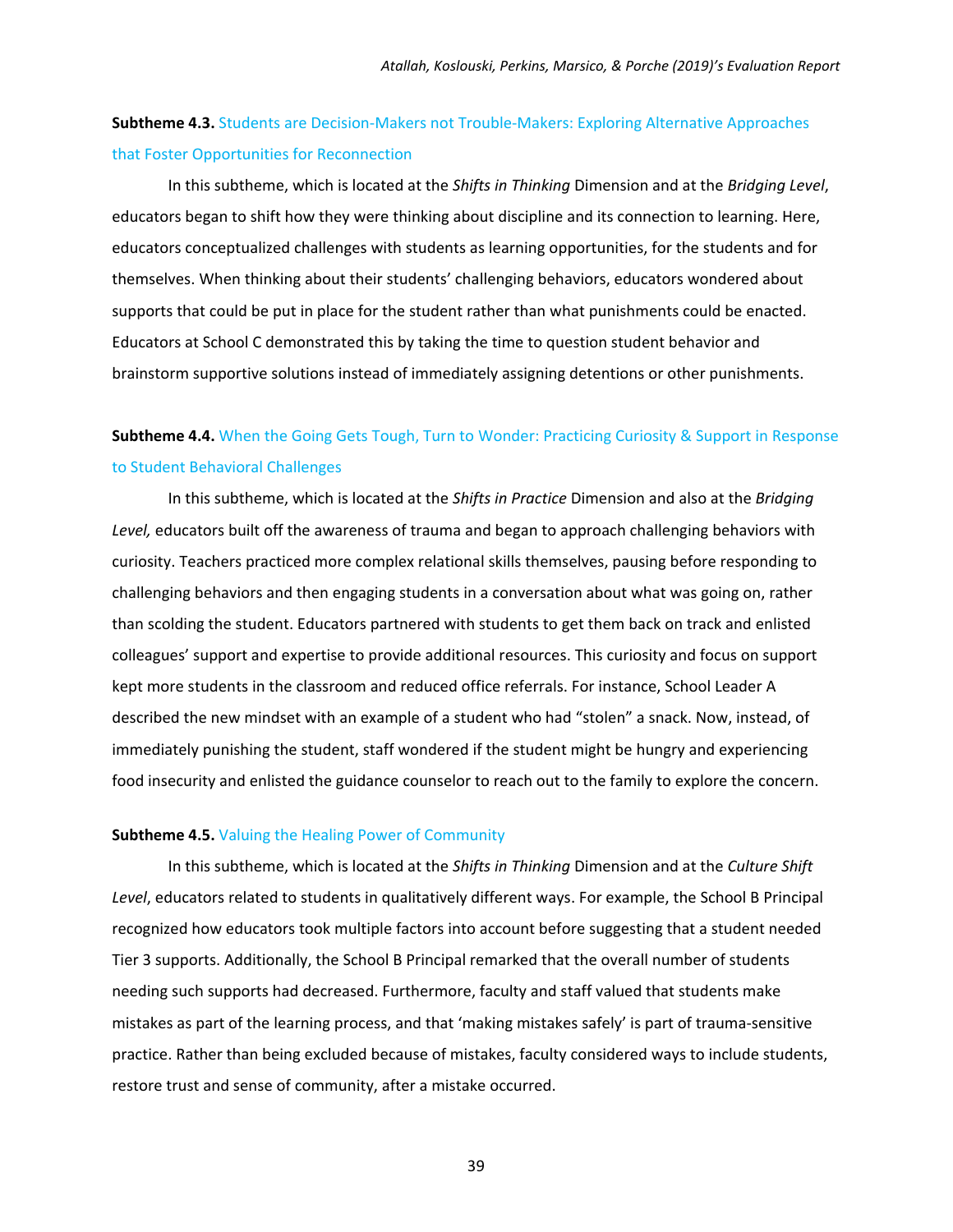#### **Subtheme 4.6.** Restoring Community through Relational Accountability

In this subtheme, which is located at the *Shifts in Practice* Dimension and *Culture Shift Level*, schools implemented restorative practices and repaired relationships. Students were provided with support when dysregulated and then given opportunities to restore relationships with those impacted by their behavioral challenges. Those most impacted and involved with behaviors were directly engaged in conversations and worked collectively to decide steps towards restoration. For instance, a staff member at School B wanted to have conversations with a student who was having a difficult time in her classroom to hear the student's perspective and repair relationships. Student voices were critical in this process. These types of conversations were humanizing and supportive. Members of the school community became more accountable to one another and the school as a whole.

#### **Table 6. Emergent Theme: Re‐envisioning Discipline towards Relational Accountability**

*Subthemes Illustrative Quotes* 

| 4.1. Shifts in Thinking Dimension -       | "So, being able to shift away from some of these traditional consequences, um, shifting away      |
|-------------------------------------------|---------------------------------------------------------------------------------------------------|
| <b>Foundation Level: Examining</b>        | from some of the punitive, shifting towards the idea that—what is the function of that            |
| <b>Alternative Perspectives of</b>        | behavior? It's stuff that we've always been talking about, um, with our student services team,    |
| <b>Discipline &amp; Attempting to</b>     | our special ed director, our counselors, um, when we're doing FBAs but not necessarily            |
| <b>Move Beyond Approaches that</b>        | something that was really sticking with the whole staff, over time.                               |
| are Primarily Grounded on                 | -Principal                                                                                        |
| <b>Retributive Justice Mindsets</b>       |                                                                                                   |
| 4.2. Shifts in Practices Dimension -      | "There was definitely a mindset of kind of just get-getting them out of their room. Um, you       |
| <b>Foundation Level:</b>                  | know, with this-you know, if it rose to a certain level, it was somebody else's problem,          |
| <b>Supplementing Punitive</b>             | somebody else has got to step in and deal with this. Um, and I definitely feel like teachers are  |
| <b>Discipline with Practices that</b>     | more, um, able to address things within their classroom, um, and they're using some of the        |
| also Begin to Address Students'           | tools"                                                                                            |
| <b>Needs</b>                              | -Principal                                                                                        |
| 4.3. Shifts in Thinking Dimension -       | "I've noticed, um, usually when I used to walk into classrooms, that we had kids sitting          |
| <b>Bridging Level: Students are</b>       | like way over there or something, and you know it was the kid in trouble or-you know, and         |
| <b>Decision-Makers not Trouble-</b>       | it was- it always felt horrible. It felt like oh, my god. Um, and everyone knew that the kid was  |
| <b>Makers: Exploring Alternative</b>      | in trouble, or the troublemaker, or whatever, and now you still see kids everywhere, and it's     |
| <b>Approaches that Foster</b>             | very different They don't feel ostracized. You know? And, uh, today, in the classroom that I      |
| <b>Opportunities for</b>                  | was in, it was very like okay, the kid was way over there because that was a better spot for      |
| <b>Reconnection</b>                       | her Here is better, because if I sit next to my friend, well, you know, I'm gonna get in trouble  |
|                                           | because I'm talking. You know. So, they are also starting to be self-aware and using the          |
|                                           | strategies that they use, realizing that those strategies are to help them, and not everything is |
|                                           | a punishment, and it's a learning experience, and it feels so much more humane"                   |
|                                           | -School Adjustment Counselor                                                                      |
| 4.4. Shifts in Practices Dimension -      | "One little munchkin stomped out of the boys room, and instead of calling him on it, I just       |
| <b>Bridging Level: When the Going</b>     | said, 'Wow, you look really unhappy. Is there anything I can help you with?' And he just kinda    |
| <b>Gets Tough, Turn to Wonder:</b>        | opened up, and he's like 'I fell on my way to school, and I hurt my knee.' And I'm like, 'I'm so  |
| <b>Practicing Curiosity &amp; Support</b> | sorry that happened. That's just-you know, that's not a great way to start the day.' And he       |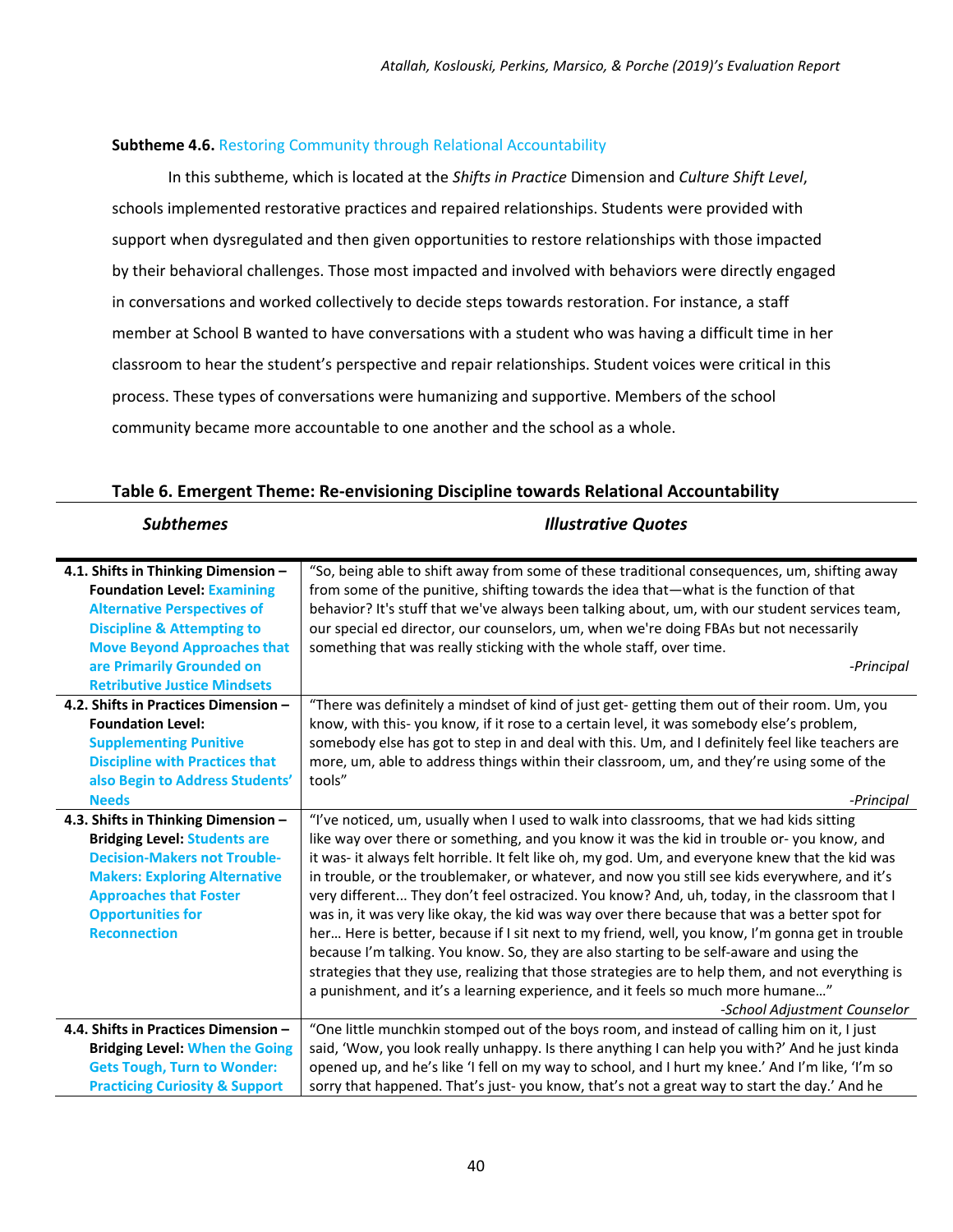| in Response to Student<br><b>Behavioral Challenges</b>                                                                                        | went skipping off to class. And like I normally wouldn't have - my first instinct wouldn't have<br>been to do that. And it just changed the- his day and mine, you know.<br>-Speech and Language Specialist                                                                                                                                                                                                                                                                                                                   |
|-----------------------------------------------------------------------------------------------------------------------------------------------|-------------------------------------------------------------------------------------------------------------------------------------------------------------------------------------------------------------------------------------------------------------------------------------------------------------------------------------------------------------------------------------------------------------------------------------------------------------------------------------------------------------------------------|
|                                                                                                                                               |                                                                                                                                                                                                                                                                                                                                                                                                                                                                                                                               |
| 4.5. Shifts in Thinking Dimension -<br><b>Culture Shift Level: Valuing the</b><br><b>Healing Power of Community</b>                           | "Why were they sent [to the Transitional Learning Center]? Was it a peer conflict? Was it<br>noncompliance, repeated noncompliance, or not doing anything? Was it refusing to do the<br>work? And then, related to that, what do they have to do to return [to the classroom]? So,<br>looking at restorative pieces, do they have to complete a task? Do they have to restore with<br>the staff member who they were having a hard time with?"<br>- Principal                                                                 |
| 4.6. Shifts in Practices Dimension -<br><b>Culture Shift Level: Restoring</b><br><b>Community through Relational</b><br><b>Accountability</b> | "We had a tantruming kindergartener coming through the door and the approach was get him<br>into the classroom. Not get him out of the classroom, but get him into the classroom and get<br>him to the quiet, safe, calming corner where he can releaseThen once he was ready for that<br>therapeutic rapport building, he was in his classroom. He was able to build that rapport back<br>with the adults who he was struggling with and quickly get back, get into the classroom<br>activities for the day."<br>- Principal |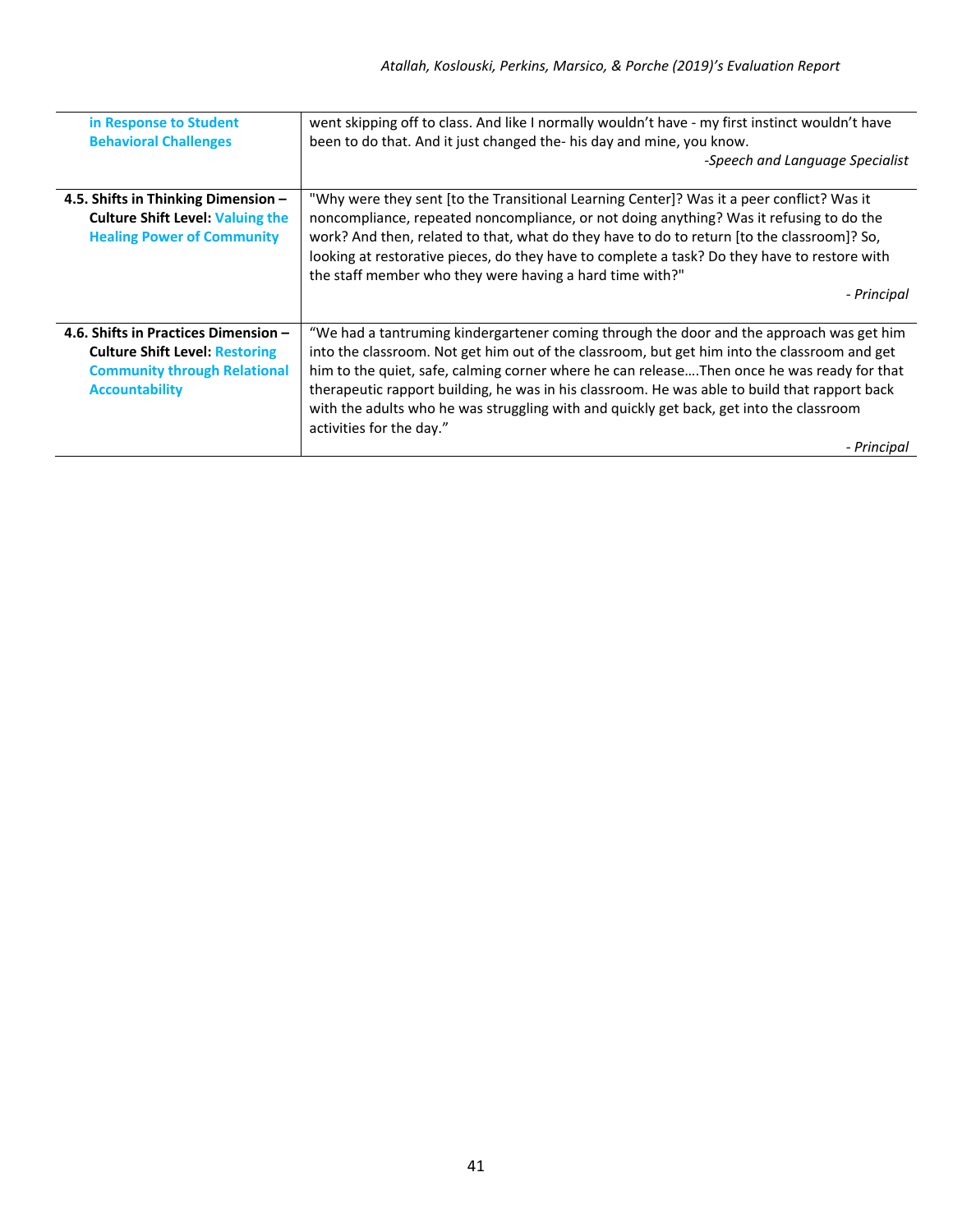### **Discussion**

This evaluation study was completed based on our research team's deep immersion in the transcripts of participants and the narratives of their journeys of school‐wide transformations towards increased trauma‐sensitivity by implementing the Trauma and Learning Policy Initiative (TLPI)'s Inquiry‐Based Process. Grounded on our adapted Situational Analysis methodology (see detailed description of data analysis above), a visual‐based Project Map emerged to illustrate the coding of the empirical data. See Figure 1 above for the visualbased Project Map, in addition to Table 2 on page 21 for a description of the key elements. Overall, our findings showed different stages of the four emergent themes, as we describe below, and they reflect range in change in school culture as a result of each school's unique engagements with TLPI's Inquiry‐Based Process, as described by key stakeholders. In the absence of a research design that would include a rubric or measurement tool to compare schools to each other, we coded interview data for the speaker(s)' description of the topic being discussed and how that conveyed thinking and action as foundational, bridging, or cultural shift. Rather than emphasizing comparison between schools, we prioritize a deeper understanding of the process of change. Across each school, key processes that overlapped were founded on the integration of psychoeducational knowledge regarding trauma, the development of stakeholder self‐reflection practices, and the strengthening of relationships. The Discussion section that follows is organized in response to the central questions that guided our evaluation (which are listed in the Introduction section above).

### **Question 1:** *What are the ways that teachers and other school staff have reported becoming more aware of the impact of trauma on learning for students in their schools?*

TLPI training for teachers, administrators, and staff provided foundational knowledge of trauma and how these experiences affect children in school. As identified in Theme 2 of the Project Map: Integrating Whole‐Child Approaches, this knowledge expansion was necessary to increase awareness and understanding of children's learning, behavior and relationships in schools, and more importantly, opened the door for conversations and self‐reflection that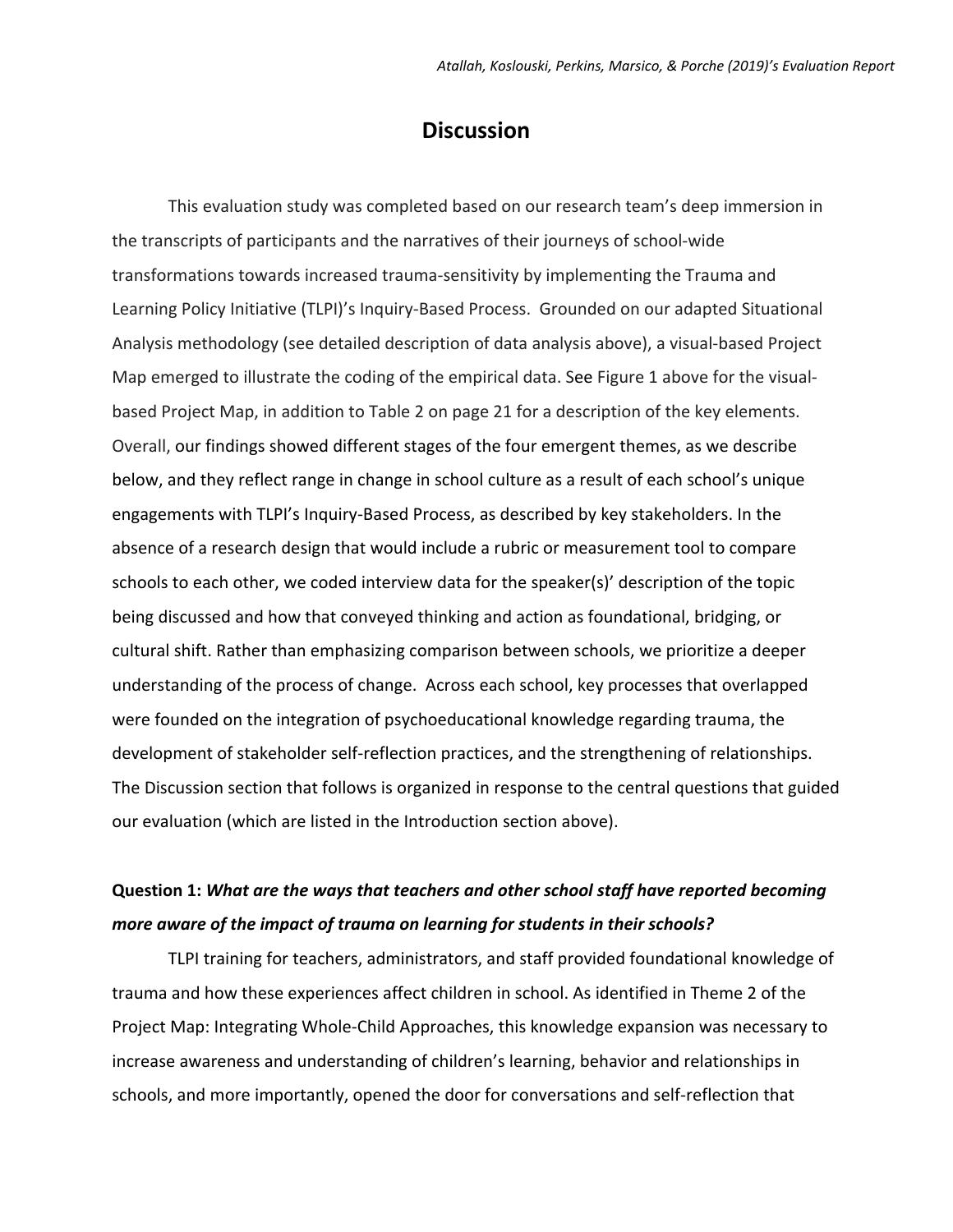eventually led to changes in practice. The degree to which change occurred appeared to be dependent on trust building and relationship strengthening among all staff members at the school and between those staff members and students.

### **Question 2:** *What shifts in thinking (toward trauma sensitivity) were observed among leadership and staff and did they attribute these reported shifts to implementation of the Inquiry‐Based Process?*

As the three participation schools implemented the Inquiry‐Based Process and moved towards trauma‐sensitivity, changes in thinking occurred, as outlined in our dimension of change on the Project Map model entitled: *Shifts in Thinking*. For example, leadership, faculty, and staff moved towards attempting to hold themselves more accountable for all students' successes after learning about trauma and examining its impacts at school. School leaders, including principals and specialists reported on their observations of educators' response to the Inquiry‐Based Process, reporting on educators' recognition of the importance of student social emotional learning and affirming students' cultural identities and contexts. Leaders also reported ways that educators delved into deeper conversations about how to execute Whole Child approaches and foster relationships between students and staff, because of participation in TLPI. Even more, faculty and staff realized they had to become trauma‐sensitive examples for students to model these relational skills as well. Moreover, school participants exhibited their dedication to trauma-sensitivity, as fostered by the Inquiry-Based Process, when they asked themselves if school techniques aligned with the attributes of a trauma‐sensitive school and then altered those that did not meet these standards. These examples of shifts in thinking toward trauma‐sensitivity, attributed to participation in TLPI, were indicators of the schools' commitment to student success and well‐being. The Findings and Interpretation section above provides in‐depth and more detailed explanations and examples of shifts in thinking towards trauma‐sensitivity across all of the four emergent themes and levels.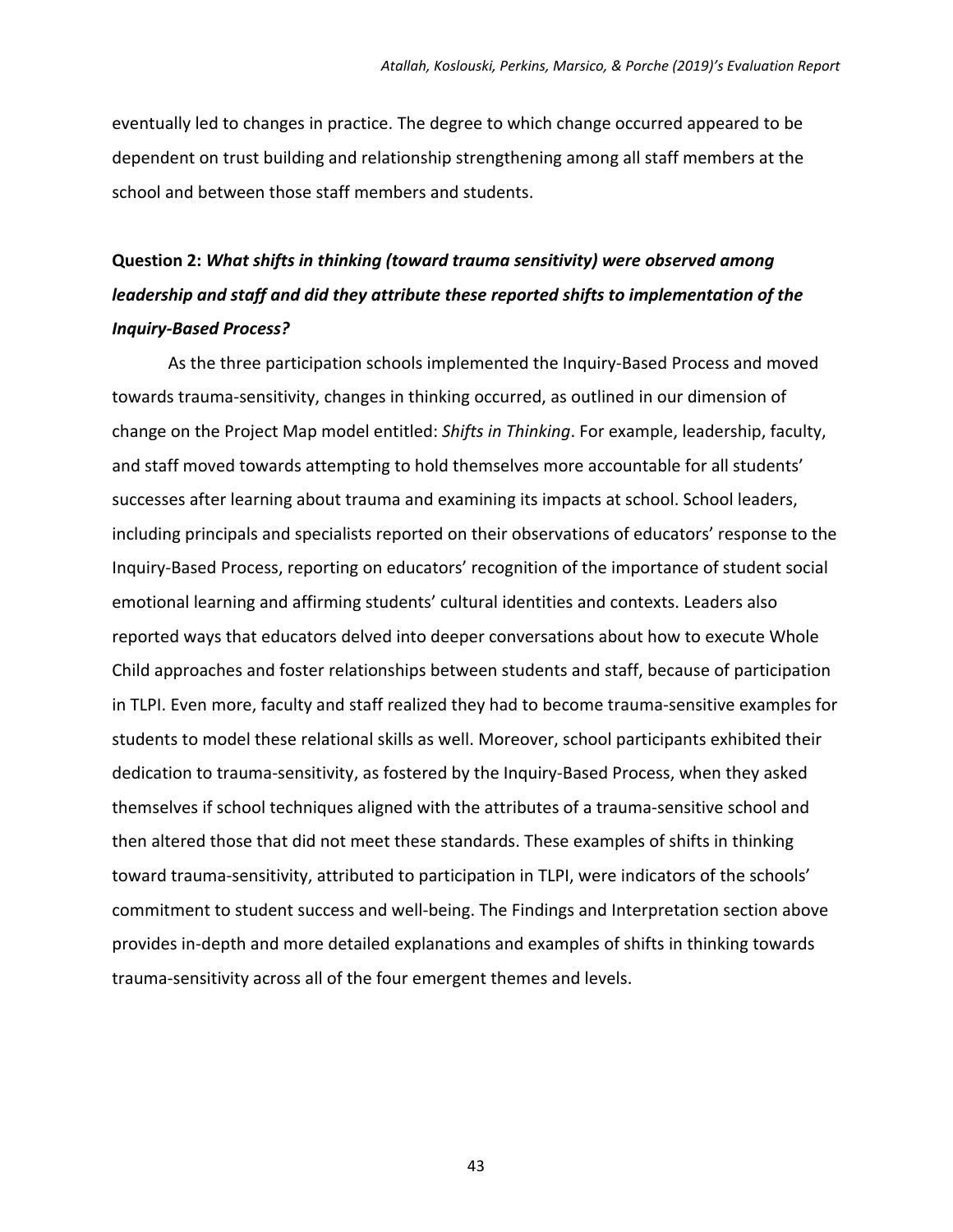### **Question 3:** *What shifts in practice (toward trauma sensitivity) were observed among leadership and staff and did they attribute these reported shifts to implementation of the Inquiry‐Based Process?*

As the schools underwent shifts in trauma‐sensitive thinking and awareness, they adjusted and/or added practices towards sustainable school culture changes (practice modifications are outlined in our dimension of change on the Project Map entitled: *Shifts in Practice*)*.* Educators described how they took action steps in response to trainings and facilitated discussions, and pointed out that these changes would not have happened otherwise. For example, following the initial TLPI professional development on the impacts of trauma, the schools held annual professional development trainings for all faculty and staff. Likewise, schools developed individual goals and action plans that fit the needs and urgencies of their schools. For example, one school spoke of consistently referencing the TLPI vision questions in their meetings to ensure they were doing the work with dignity and accuracy; another created trauma-sensitive tool-kits with access to TLPI materials. Furthermore, some faculty spoke of classroom practices that were based on the Whole‐Child approach described in TLPI's books (https://traumasensitiveschools.org/tlpi‐publications).

Besides using the TLPI resources, school faculty, staff, and administrators looked to each other and the community for strategies to develop safe and supportive adjustments. For instance, teachers would say to each other that if the school was really trauma‐sensitive, then they should be doing "x" with students, parents, and the community. Moreover, schools not only learned about their communities to better understand students and meet them where they were, but they also invited various community members into the building for conversations and collaborative efforts. These altered techniques were based on an increased commitment to restorative justice, social emotional learning, and improved relationships, that were introduced through the Inquiry‐Based Process. Once again, the Findings and Interpretation section above provides in‐depth and detailed explanations and examples of ways schools changed their practices within the coded dimension of change entitled: *Shifts in Practice*.

44 and 2012 and 2014 and 2014 and 2014 and 2014 and 2014 and 2014 and 2014 and 2014 and 2014 and 2014 and 201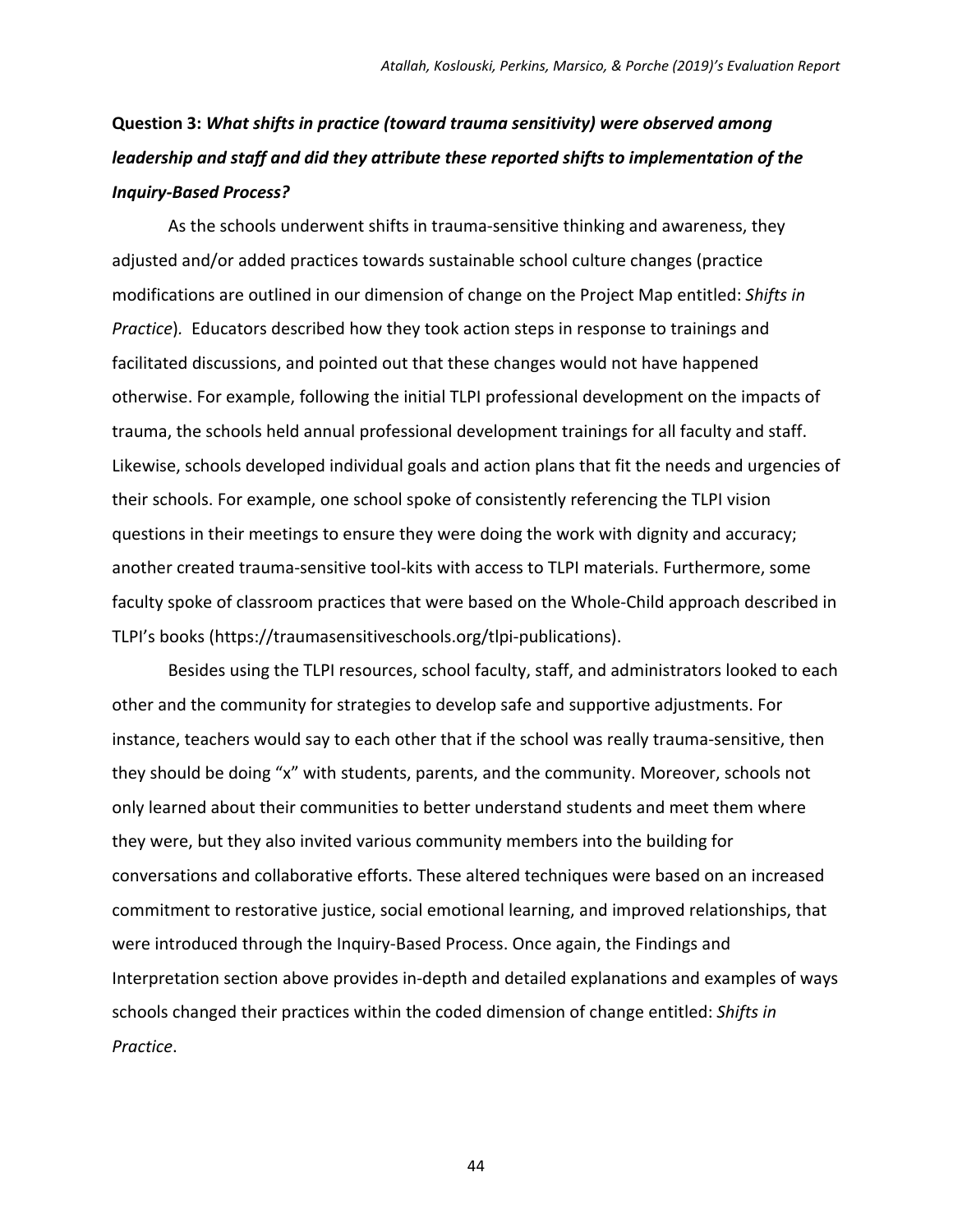**Question 4:** *What expected and unexpected outcomes were attributed by leadership and staff to implementation of the Inquiry‐Based Process? What benefits were reported for students, staff, and families?*

There were numerous expected outcomes that the leadership and staff attributed to implementation of the Inquiry‐Based Process. Several revolved around the continuation of trauma‐sensitive practices; for example, safe and supportive expectations and policies were consistent across the school as all faculty and staff worked towards trauma‐sensitivity. Additionally, faculty and staff leadership increased as they took initiative of safe and supportive practices. Furthermore, leadership began to hire candidates who exhibited a desire and/or experience of working with trauma‐sensitive approaches. Ultimately, students understood the common trauma‐sensitive language being used by adults and became more patient with one another in these safe and supportive environments.

Increased collaboration and changed disciplinary techniques also produced expected outcomes. School‐wide synergy amongst leadership, faculty and staff helped students form social‐emotional skills and provided extra support for Tiers I‐III. For instance, teachers sought the help of student support staff for help with hallway policies and student welfare. As a result, healthy relationships between adults and students developed and students felt a sense of belonging in the school. Additionally, faculty and staff had reconsidered retributive justice and shifted towards restorative justice. Not only were student issues resolved in the classroom, but administration also received fewer disciplinary referrals. Moreover, students were able to understand how to make decisions with favorable consequences and their connections with adults strengthened.

The schools' communities benefited from these favorable outcomes in several ways. School leadership, faculty, and staff felt they were doing important work and experienced healthy support systems with each other. As faculty and staff worked to improve relationships in the building, students felt they could safely make mistakes and felt more connected to the school overall. Lastly, school efforts to cross language barriers, host cross-cultural discussions, and meet parent needs resulted in increased familial inclusion.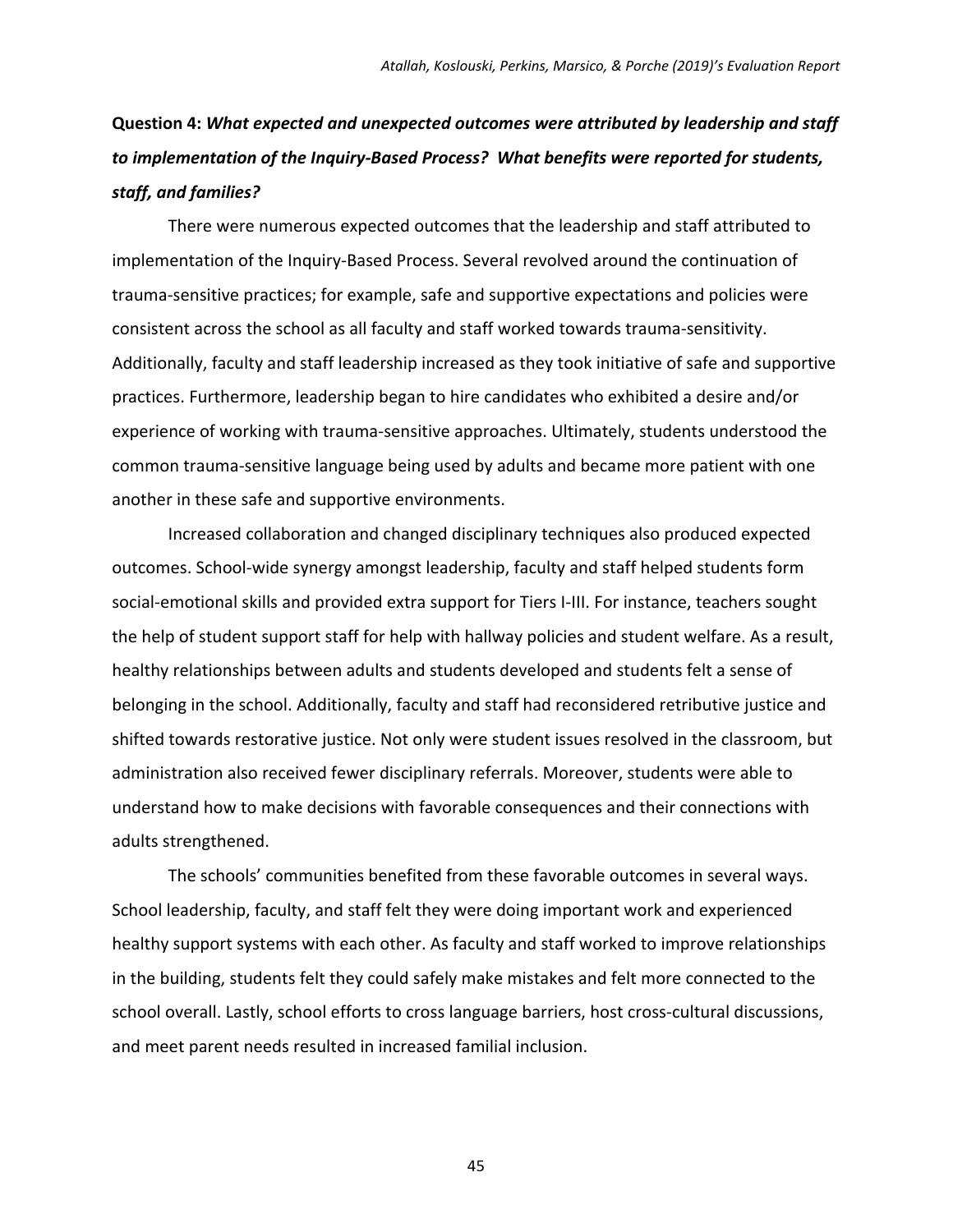### **Question 5:** *How did shifts in thinking and practice affect the cultures at these schools? What emergent behaviors were reported by leadership and staff that indicate evidence of trauma‐ sensitive culture change?*

The Findings and Interpretation section above provides in‐depth and detailed explanations and examples of cultural transformations within the participating schools towards trauma‐sensitivity. More specifically, the *Culture Shift* level within the Project Map articulates diverse ways that shifts in thinking and practices effected more lasting cultural changes. Overall, we did notice that during the third year of implementation, participating schools observed emerging behaviors that indicated evidence of trauma‐sensitive culture change in how faculty and staff began to communicate with a common language about trauma sensitivity, and in some cases, students even began to use aspects of this language with each other, reflecting shifts in thinking in parallel with the building of stronger relationships. In addition, a collaborative‐based school culture developed with faculty and staff looking toward each other for ideas, guidance, and validation, reflecting shifts in practice as educators build more trusting relationships with each other. Furthermore, faculty and staff actions were student‐centered: teachers paused to think about student behaviors before reacting and worked to support these students instead of immediately punishing or passing them off to administration. This is reflective of the culture shift in the schools as educators and students are integrating understanding of trauma‐sensitivity and acting in ways that align with this increased understanding.Teachers talked with students about their actions and helped them reflect on solutions instead of directing them without explanations. Moreover, schools began to become more involved in their communities with increased parent engagement and cross‐institutional partnerships, which we theorize, could also drive cultural changes in schools.

**Question 6:** *Did shifts in thinking and practice and other indicators of culture change from Years 1 and 2, as reported by AIR, continue into Year 3? Did leadership and staff describe trauma‐sensitive shifts in thinking becoming generalized to new situations beyond the schools' formal action plans? Is there evidence in leadership and staff reports that shifts in thinking and practice are continuing to drive decision‐making in the schools?*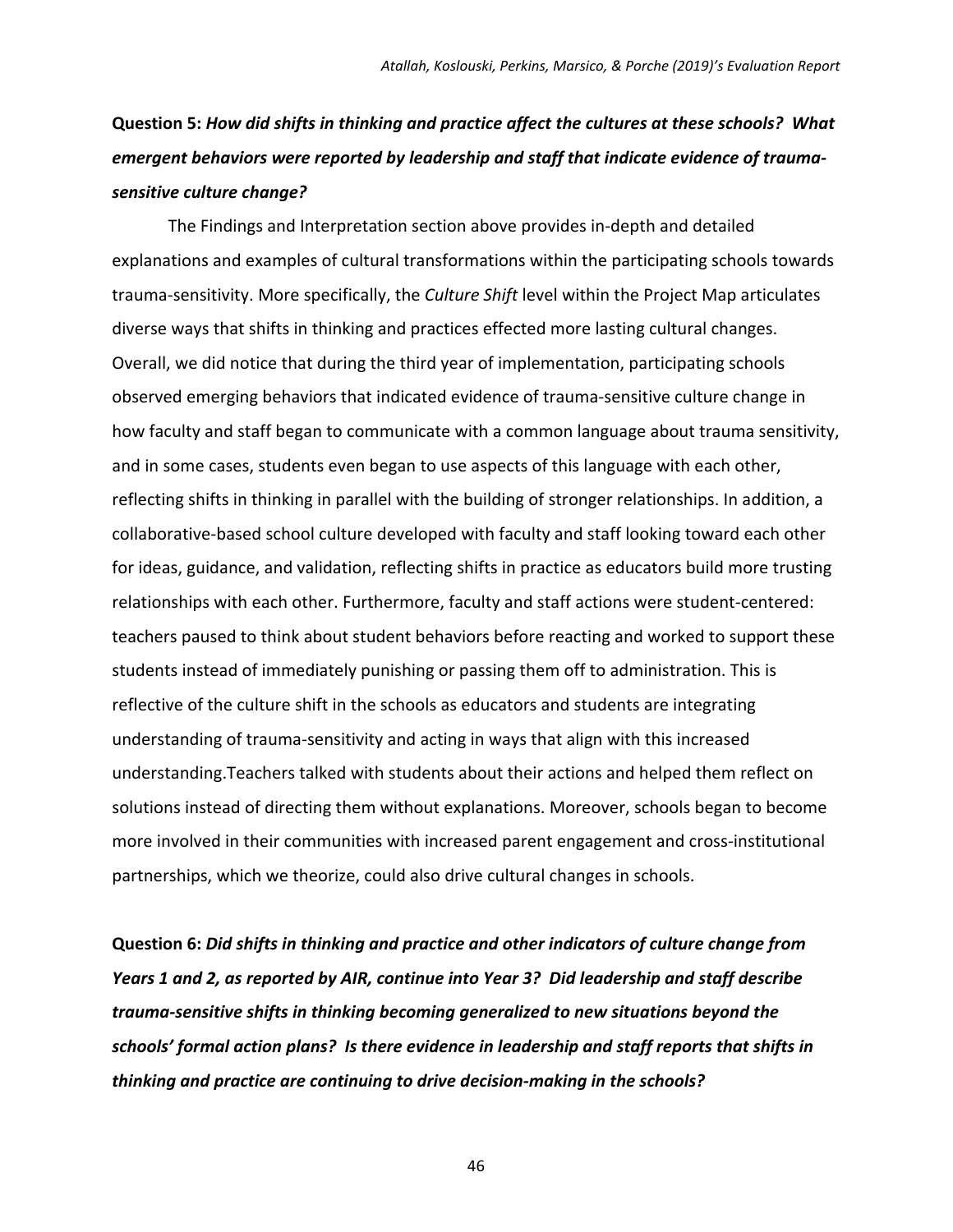TLPI is one of a handful of comprehensive programs designed to build capacity for schools to enact trauma‐sensitive practices. As more becomes known about the impact of trauma for young children, and in the wake of the passage of the *Every Student Succeeds Act* (ESSA), many interested school leaders rely on guidelines (National Association of School Psychologists, n.d.) in attempts to create responsive environments for students. In addition, there are numerous, and less documented, efforts to provide one‐time professional development (PD) trainings in basic psychoeducation regarding the impact of trauma on children's well‐being and academic outcomes. However, abstract guidelines, and one‐time PDs, are unlikely to foster opportunities for sustained changes in schools.

Findings from the current evaluation research demonstrate: (1) that considerable commitment and focused effort is needed to begin to move from awareness of the need for change to actual behavioral and cultural changes; and (2) that the school culture change journey itself is an iterative process that requires continual refreshing of learning as schools navigate through uncertainties and undergo frequent changes in leadership and student demographics. Thus, the effectiveness of TLPI's Inquiry‐Based Process in facilitating culture change is, in part, dependent on the building over time of strong and trusting relationships among school staff and between staff and students.

Evidence of sustainability was determined by a post hoc assessment of the connections between the identified Year 3 emerging themes and findings from Years 1 and 2 of the AIR Report. For Theme #1, Facilitating Empowerment and Collaboration, sounding boards were a critical facilitator of change for the bottom‐up approach initiated in first two years, which continued into Year 3. This process of empowerment and shared ownership through staff collaboration was identified across the coding of the qualitative interviews. Theme #2, Integrating Whole Child Approaches, was a continuation of Year 1 and 2 strategies of specific programming and staff skill‐building in this area. Year 3 data from staff show a continuation in addressing relational, behavioral, and academic impacts of trauma by considering the whole child. In the first two years, educators discussed "fairness, equity, and academic excellence for all" (AIR, p. 62), and in Year 3, teachers are continuing to talk about this goal, and beginning to take some actions towards it. For Theme #4 Re‐Envisioning Discipline Towards Relational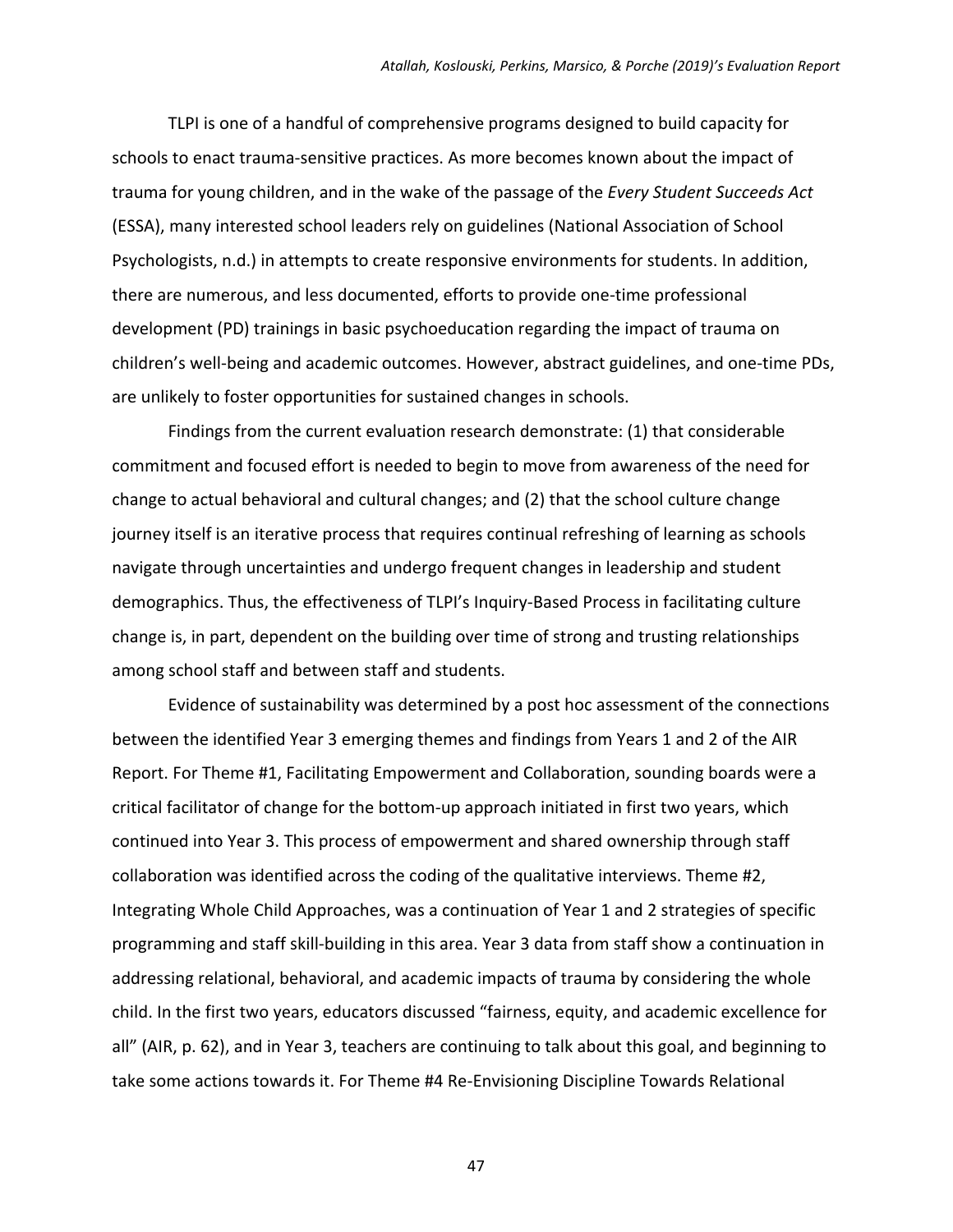Accountability, teachers in Year 3 continued the self‐reflection, discussion, and change in actions, that were began in the first two years as teachers described behavior challenges as "learning opportunities" when discussion student behavior and subsequent decisions about discipline.

#### **Limitations**

This evaluation included three schools that engaged in TLPI's Inquiry‐Based Process over the course of three years. Two additional schools engaged in the process for two years but did not participate in the Year 3 study. We lack comprehensive data about what happened after the schools stopped the process, eliminating an opportunity for a natural comparison group. More information about Schools D and E can be found in AIR's Descriptive Study.

As a secondary data analysis that leveraged the use of data meant to document implementation of TLPI's Inquiry‐Based Process, we are limited to the posthoc identification of interview data that included attention to the evaluation questions investigated here. It is encouraging that much of the available data includes relevant teacher, administrator, and staff reflection, despite the fact that interview questions were not specifically tailored to address key questions of the evaluation. Furthermore, interview data gathered with students, parents and caregivers, lunch monitors, hallway protectors, and other differently‐positioned actors in the schools could be helpful for future evaluations to include the voices of key stakeholders. The available data illuminates the processes as experienced and reported by participant school staff, but is limited in its ability to systematically measure specific amounts of any one activity included in this process.

#### **Recommendations**

TLPI is one of the few programs seeking to promote trauma‐sensitivity in schools to undergo evaluation, and this underscores the need for expanded research efforts that include comparison groups for effectiveness studies. With that said, the emergent themes found in this evaluation are well supported by existing literature, yet they should be further explored in future research.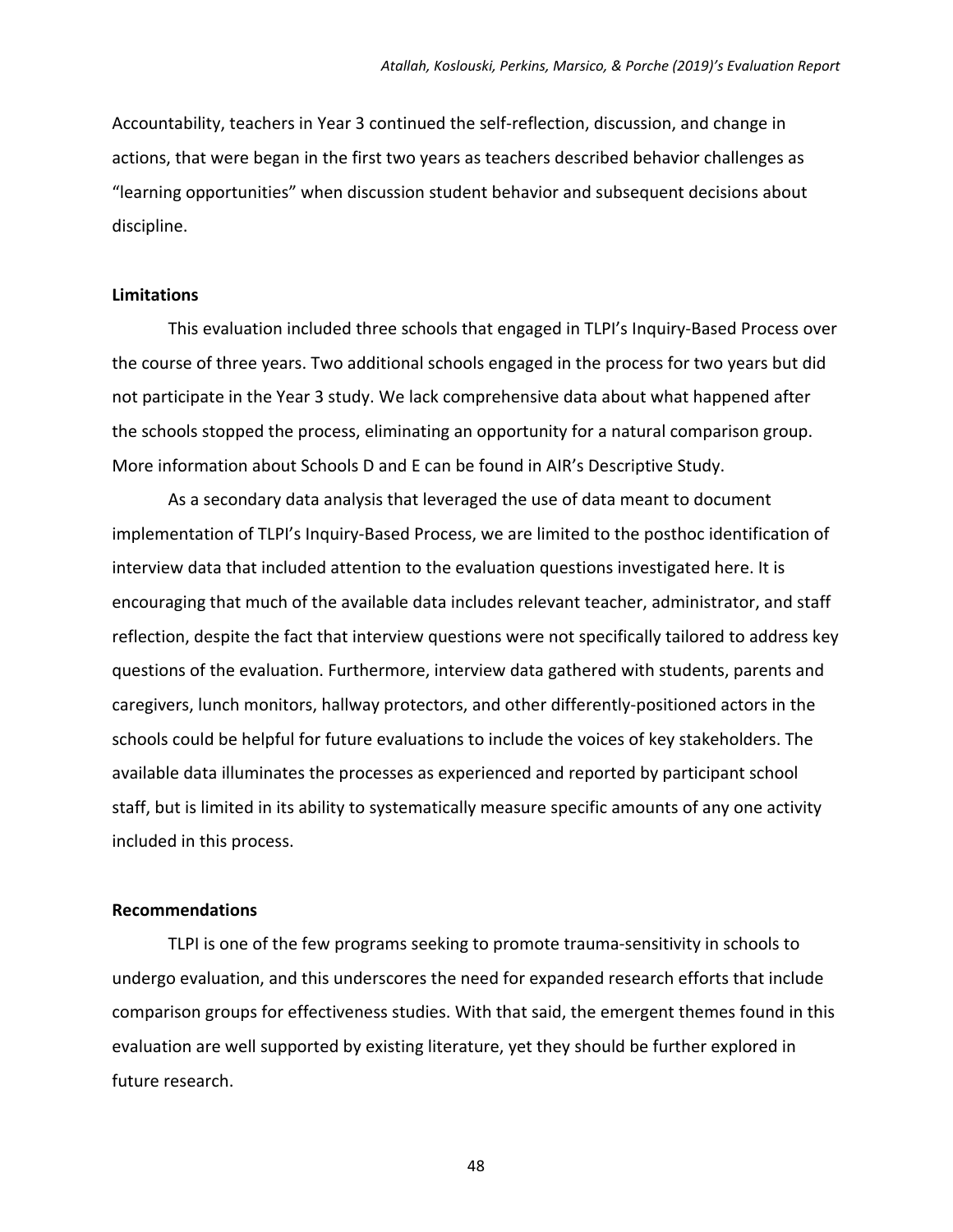In a review of the impact of school climate on student outcomes, Wang and Degol (2016) found that schools with strong communication, collaboration, and interpersonal relationships (student‐student, student‐staff, and staff‐staff) are better able to support student mental health and academic achievement. The current evaluation found that School A, B, and C's work to facilitate empowerment and collaboration and integrate Whole Child approaches align with this literature and suggests positive implications for student mental health and academic achievement.

Additionally, students who report stronger cultural awareness, diversity, and racial equity in their schools have stronger grades and fewer detentions or suspensions (Mattison & Aber, 2007). School A, B, and C's work to affirm cultural identities and promote a sense of belonging are critical steps towards promoting cultural awareness, appreciation for diversity, and even towards strengthening capabilities to be able to work towards racial justice in the future. A key connection here with justice-oriented pedagogies in education (e.g. Freire, 1970) is that trauma-sensitivity means educators work deeply to better understand their students' contexts and the multiplicity of ways that systems of oppression and privilege shape their students' educational trajectories – where oppression itself is understood as a form of trauma (Ginwright, 2016). Future research and practices would benefit from better understanding ways to disrupt multi‐leveled oppressions that prevent students from racialized and marginalized communities from reaching their full potentials in public education systems across the country. This could involve more "upstream" research that examines how racialized institutional‐level oppressions in education systems (and even within individual schools) perpetuate academic inequities and how they are linked to the roots of other intersecting, structural social problems that marginalized communities face. Development of programs of research and educational interventions that could address these issues are desperately needed, and difficult to complete. These studies and interventions could involve generating practices, policies, attitudes, and actions in schools, and related systems, that produce equitable power, access, opportunities, and educational outcomes for all, across racial and ethnic groups grounded on multiplicity of knowledges (including various Indigenous, Latinx, Asian, and Afrocentric knowledges) and voices of racialized communities to be able to consistently reimagine what resilience and justice

 $49<sup>2</sup>$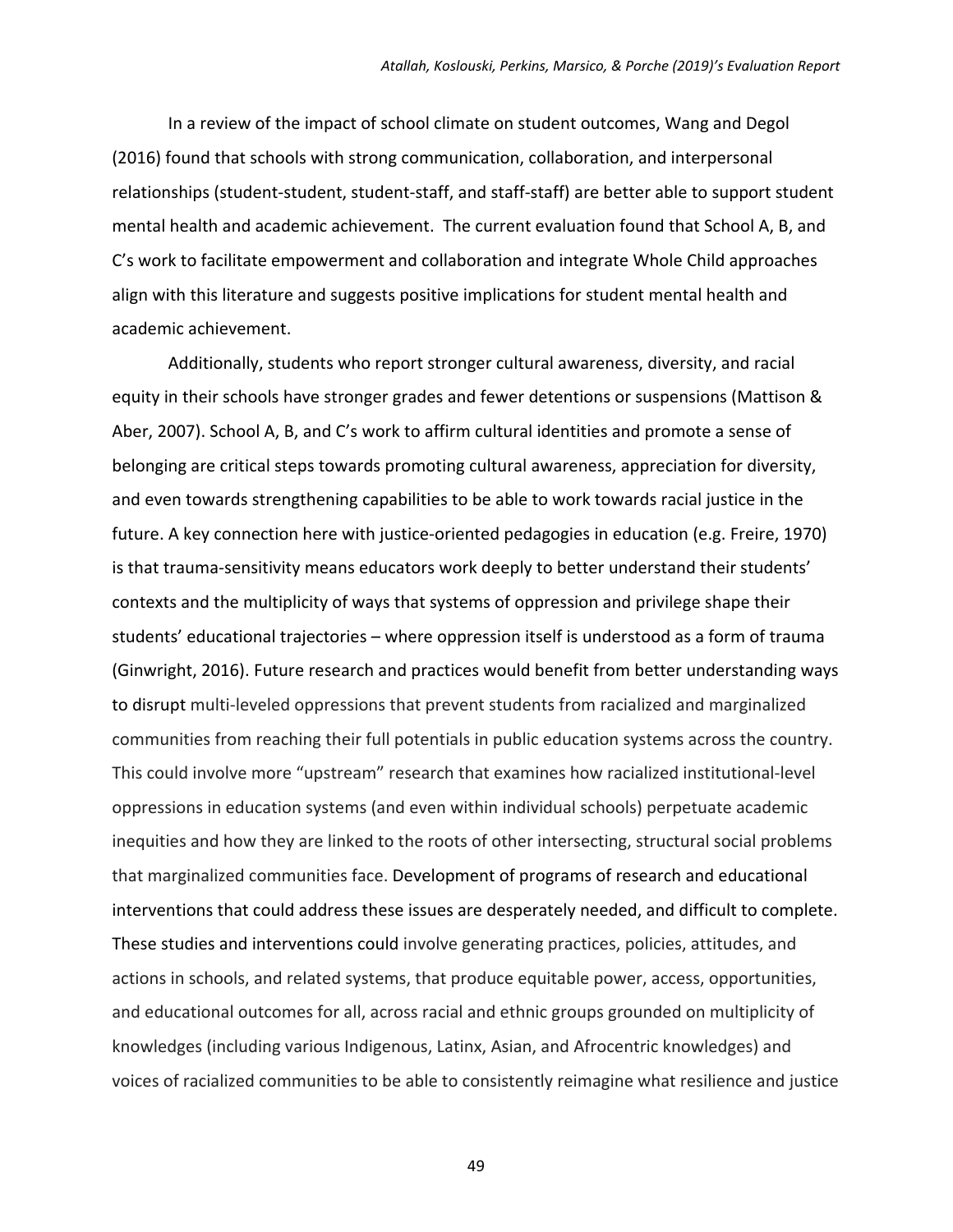together can look like in the present for our communities, and for future generations (Atallah, Bacigalupe, & Repetto, 2018).

Finally, consistent with the narratives of school administrators in this study, the literature reports that stronger student‐student and student‐staff relationships are associated with reduced behavioral problems in schools (Wang & Degol, 2016). Students attending schools with greater social support and more consistent and humane discipline practices report less victimization and infractions (Shirley & Cornell, 2012). Educators' working to re‐envision discipline towards relational accountability furthers opportunities for students' success in school (Thorsborne & Blood, 2013). Literature suggests that the work being done in Schools A, B, and C towards trauma‐sensitivity will support more positive and cohesive school climates, as well as improved student mental health and academic success. Finally, a reasonable assertion for promoting capacity-building of trauma-sensitive practices in schools is not only the positive impact on student well‐being and school climate, but for the potential of increased academic achievement of students who feel safe and secure in their schools. Future research efforts should include documentation of academic outcomes over time and causal tests of association with this capacity-building.

Overall, this evaluation report provides evidence for profound impacts that schools' engagement with TLPI's Inquiry‐Based Process can have for students, with the requisite level of commitment and focused effort. Lasting changes are multi‐leveled, and include shifts in dimensions of change (thinking and practices). Shifts include the critical transformation where educators no longer approach instruction of their students as primarily an intellectual endeavor. Academic institutions, serious about accounting for the impacts of trauma, aim to transform how school community members relate to one another. This includes relating to each other as not only intellectual beings, but as social, cultural, and physical beings as well. This necessitates that schools not only focus on test scores, but on the emergence of a rehumanizing relationality. This is akin to building new social capital in school communities, and may take time and effort to cultivate, yet if done well, could also take years to terminate.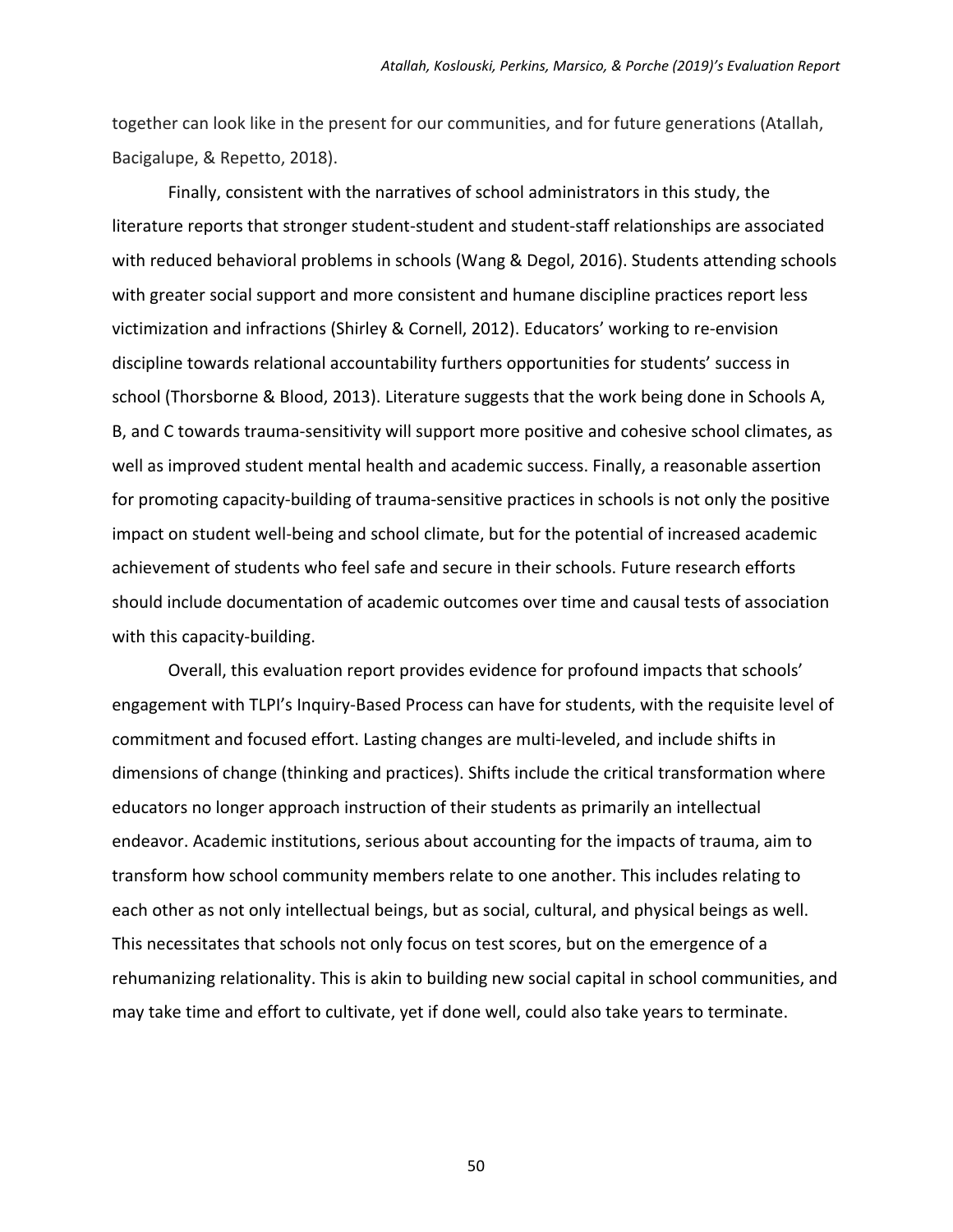### **References**

Atallah, D.G., Bacigalupe, G., & Repetto, P. (2019). Centering at the margins: Critical community resilience praxis. *Journal of Humanistic Psychology*. https://doi.org/10.1177/0022167818825305

Charmaz, K. (2006). *Constructing Grounded Theory*. London: Sage.

- Clarke, A.E., Friese, C., & Washburn, R.S. (2018). *Situational Analysis: Grounded Theory after the interpretive turn* (Second Edition). Los Angeles, CA: Sage.
- Cole, S., Greenwald‐O'Brien, J., Gadd, G., Ristuccia, J., Wallace, L., & Gregory, M. (2005). *Helping Traumatized Children Learn, Volume 1: Supportive school environments for children traumatized by family violence*. Boston, MA: Massachusetts Advocates for Children.
- Cole, S., Eisner, A., Gregory, M., and Ristuccia, J. (2013). *Helping Traumatized Children Learn, Volume 2: Creating and advocating for Trauma‐Sensitive Schools*. Boston, MA: Massachusetts Advocates for Children.
- Freire, P. (1970). *Pedagogy of the oppressed*. New York, NY: Continuum International Publishing Group.
- Ginwright, S. (2016). *Hope and healing in urban education: How urban activists and teachers are reclaiming matters of the heart*. Philadelphia, PA: Jessica Kingsley Publishers.
- Irwin, S. (2013). Qualitative secondary data analysis: Ethics, epistemology and context. *Progress in Development Studies,13* (4), 295‐306. https://doi.org/10.1177/1464993413490479
- Jones, W., Berg, J., & Osher, D. (2018). Trauma and Learning and Policy Initiative (TLPI): Trauma‐sensitive schools descriptive study final report. Washington, DC: American Institute for Research.
- Mattison, E., & Aber, M. S. (2007). Closing the achievement gap: The association of racial climate with achievement and behavioral outcomes. *American Journal of Community Psychology*, *40*(1‐2), 1‐ 12.
- Morrow, S. L. (2005). Quality and trustworthiness in qualitative research in counseling psychology. *Journal of Counseling Psychology, 52* (2) 250‐260.
- National Association of School Psychologists (n.d.). Creating trauma‐sensitive schools: Brief tips and policy recommendations. Bethesda, MD: www.nasponline.org.
- Saldaña, J. (2009). *The coding manual for qualitative researchers*. Thousand Oaks, CA: Sage.
- Shirley, E., & Cornell, D. (2012). The contribution of student perceptions of school climate to understanding the disproportionate punishment of African American students in a middle school. *School Psychology International, 33*(2), 115‐134.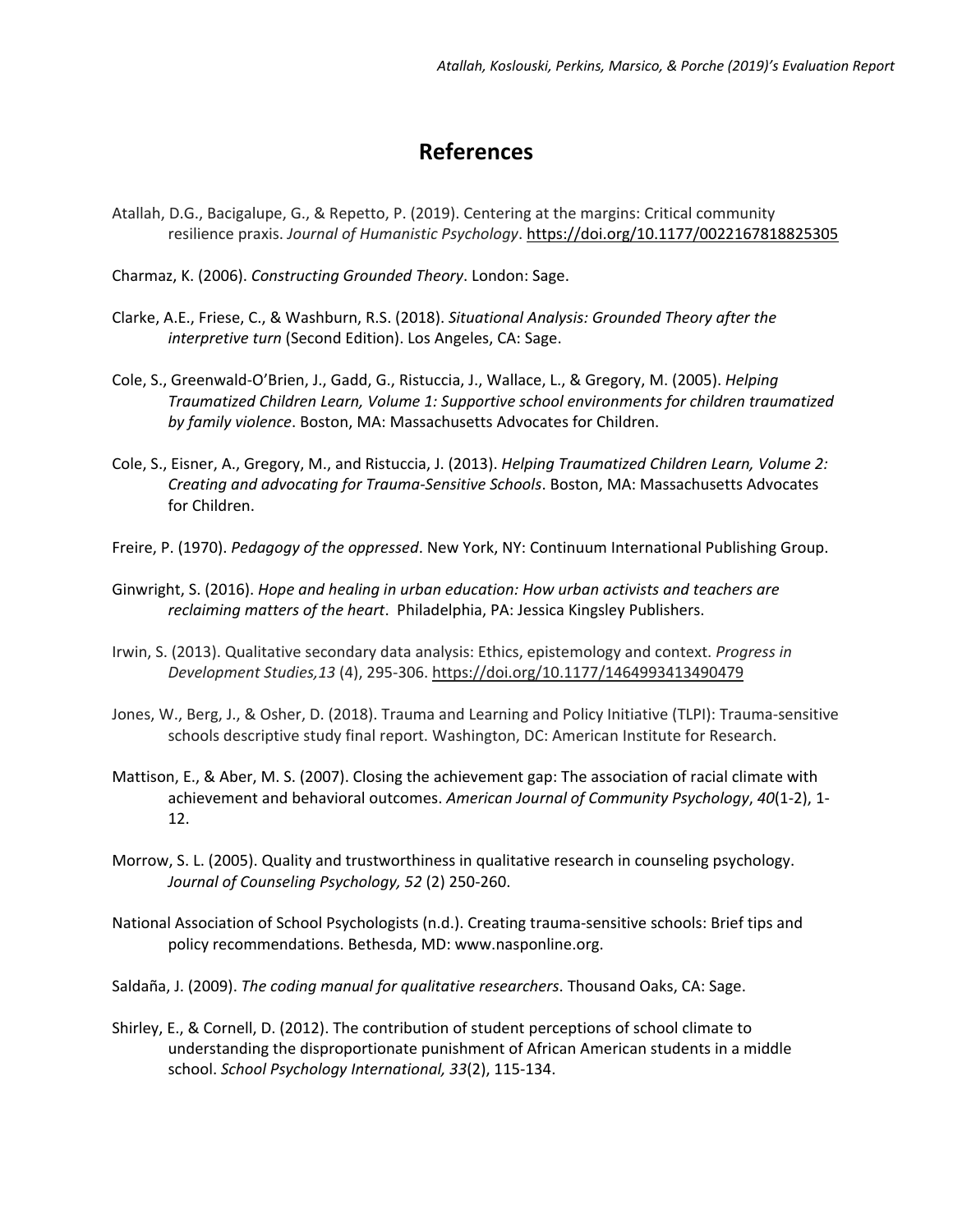Strauss, A. & Corbin, J. (1990*). Basics of Qualitative Research*. Newbury Park, CA: Sage Publications.

- Thorsborne, M. & Blood, P. (2013). *Implementing restorative practices in schools: A practical guide to transforming school communities*. New York, NY: Routledge.
- Wang, Ming‐Te, & Degol, Jessica L. (2016). School Climate: A review of the construct, measurement, and impact on student outcomes. *Educational Psychology Review, 28*(2), 315‐352.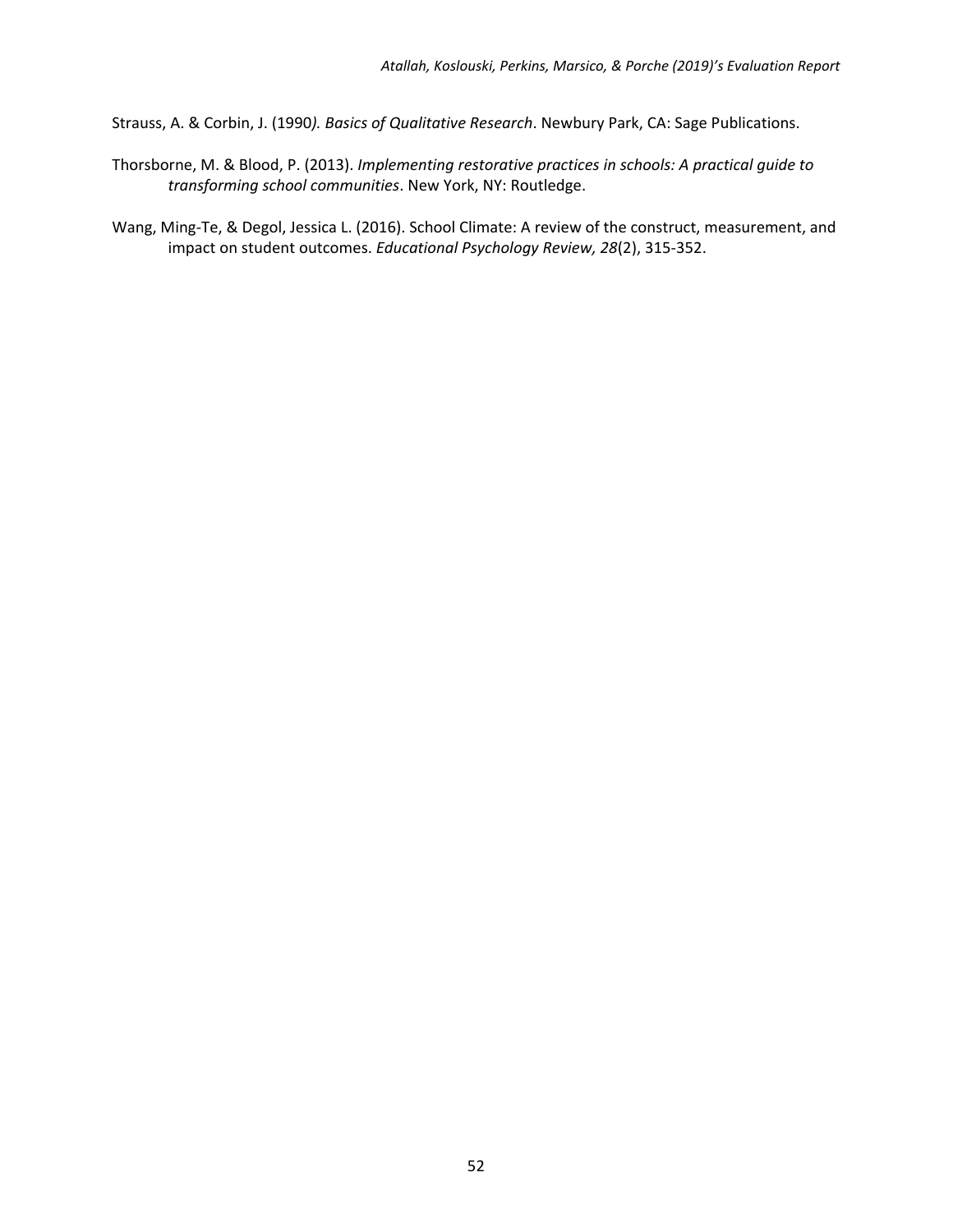### **APPENDIX A: Sample List of Open Codes**

- Addressing issues within classroom Discipline
- All in this together
- Being Patient with the Change Process
- Bottom-up Approach Creating Ownership
- Building trust between staff and admin
- Calm vs Crisis social environment impacting student skills
- Change as Painful, Growth requires vulnerability from teachers
- Combining initiatives
- Communicating with Common Language around Trauma
- Creating an entry point for Humanizing and Multicultural dialogues
- Creating space to honor students' dignity
- Cultural sensitivity
- Cultural Sensitivity & Trauma Sensitivity Intersection
- Developing Self-Agency, Gaining Selfconfidence, Taking Initiative
- Different Staff Motivation and Views
- Difficult Dialogues about need and urgency for change
- **Effective Communication across school** faculty and staff about students
- Empowered by Collective School Effort and District Support
- Every Day Language, talking about resilience strategies as Ordinary
- Family and Community Voices
- Feeling Urgency for these Practices
- Fostering conversations across difference and across families
- **•** From Trouble Maker to Decision Maker
- Flexibility Eases Implementation Frontliners: Identifying and Understanding Unique Experience‐Near
- Knowledges, Vulnerabilities, and **Strengths**
- Generating Buy-in
- Having Reason and Purpose;
- Hiring Teachers Who have a Trauma Sensitive Mindset
- Holistic, humane communication having a 'whole different conversation'
- Intentionally Staffing the Steering Committee
- Joyful, Safe Space (reflection, resilience)
- Learning About the Community to Serve All Students
- Linguistic justice
- **•** Low Priority
- Motivation to change school climate
- Multiculturalism and Cultural Relevance – Students and Families Seeing Themselves and their Cultural Identities within the School
- Negotiating existing open wounds in school environ and culture
- Not everything is punishable, Students are not naughty
- Parent Engagement
- PDs (on trauma)
- Peer Support, Teacher-Teacher Guidance
- Praxis Shifting thinking and Shifting Practice
- Prevention supporting students before crises
- Problem‐Solving and Solution‐Focused Orientation as Transformative
- Putting student support first
- Restorative practices, circles, RJ
- Rethinking Discipline
- Safe space for staff and students
- School is enmeshed, not siloed -Community Engagement & Partnerships
- School-wide strategies or WrapAround changes to hold students' diverse needs
- SEL and academic integration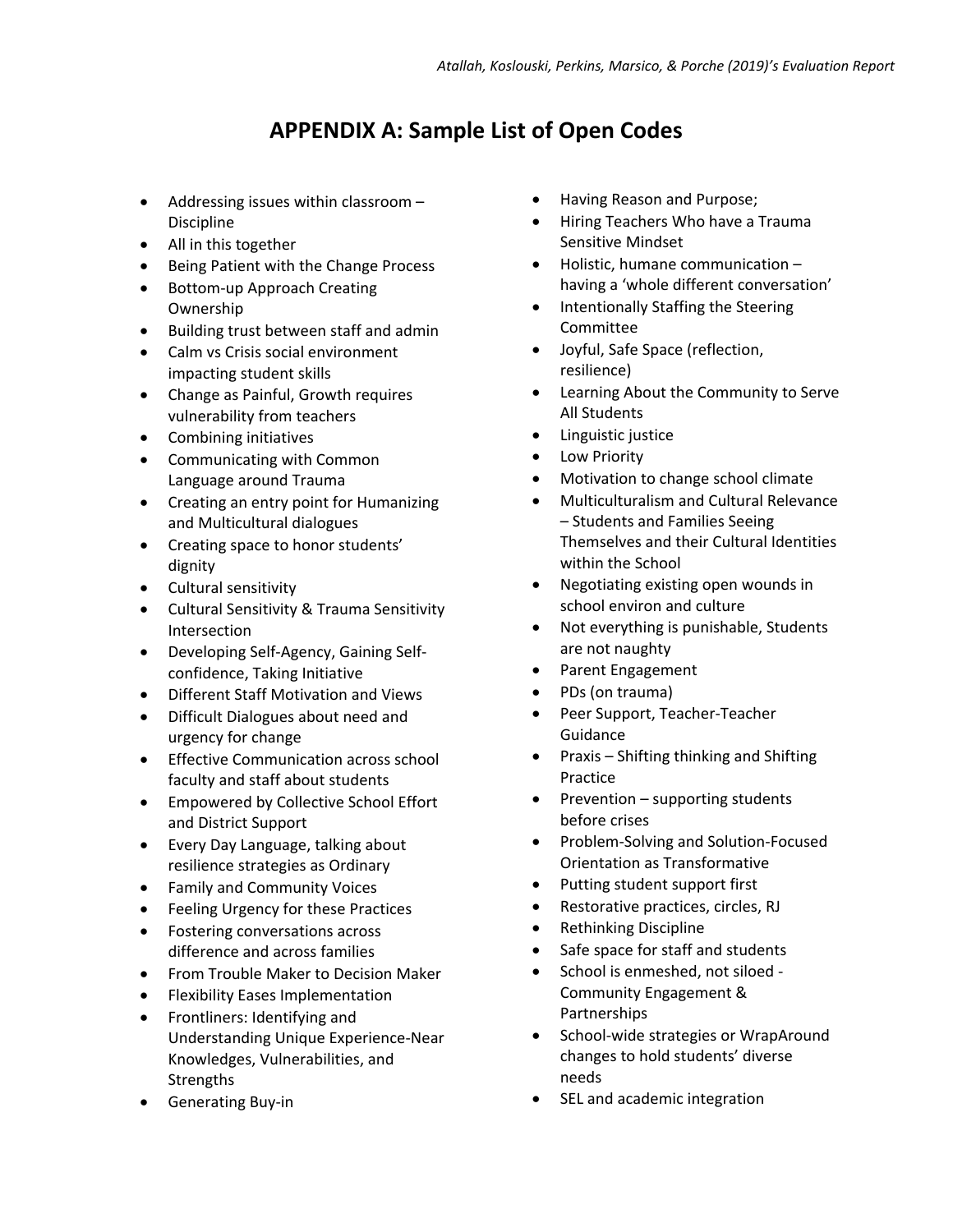- Soliciting Student Voice
- Sounding Board Leads/Supports
- Staff Accountable to Each Other and the Work
- Staff Collaboration
- Staff Confidence in doing this work
- Staff Recognize Importance Of This Work
- Staff Recognize Inaccessibility
- Staff Share Trauma-Sensitive Practices
- Staff support, self-care/us-care
- Staff Valuing and Investing in the Work
- Steering committee
- Steering Committee Guides and Encourages
- $\bullet$  Student-Centered approach Everything is based on children
- Students become accountable to how they relate to each other, & schoolwide
- Students can 'just be' and 'make mistakes safely'
- Students realizing strategies are to help them, not to punish
- Teachers broadening their range of the emotionality that they ATTEND to in their students
- Teachers Changing at Different Paces and Levels
- Teachers need to build cultural awareness
- Teachers Really 'Embracing the Idea'
- Teachers stopping to think before responding: addressing previous pattern of reactivity
- Teacher-Teacher Support and Guidance
- Teamwork/Power of Collaboration
- Trauma-Sensitivity Supports Students and Prevents Crises
- Utilizing Existing Resources
- Utilizing Existing Resources
- Valuing Difference and each other's cultures
- Valuing positive redirection
- Voice and Empowerment
- Welcoming new students and families
- Zones of regulation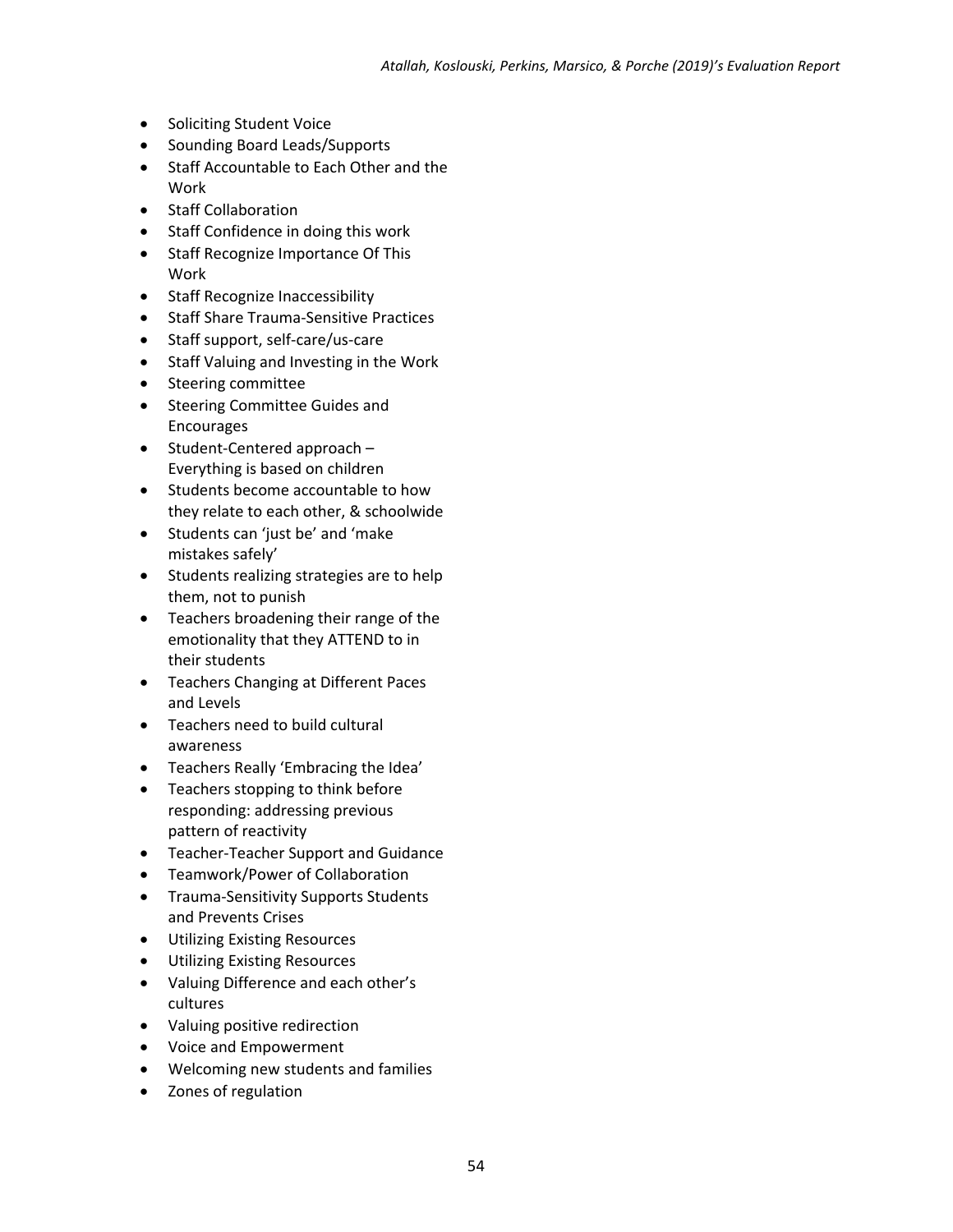### **APPENDIX B: Examples of Situational Mapping**

#### **Example of Situational Analysis Messy Map:**

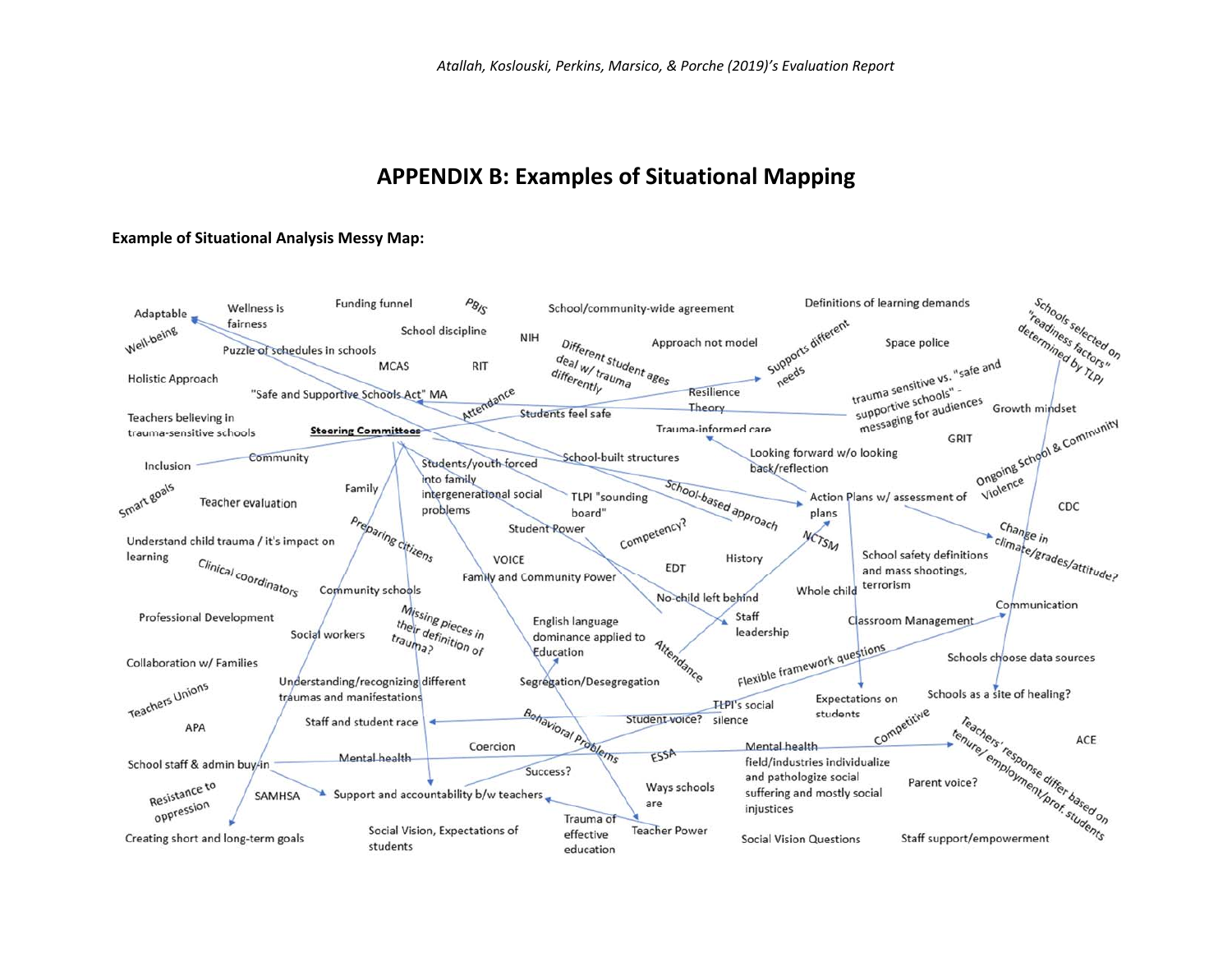

### **Example of Situational Analysis Social Arenas Map**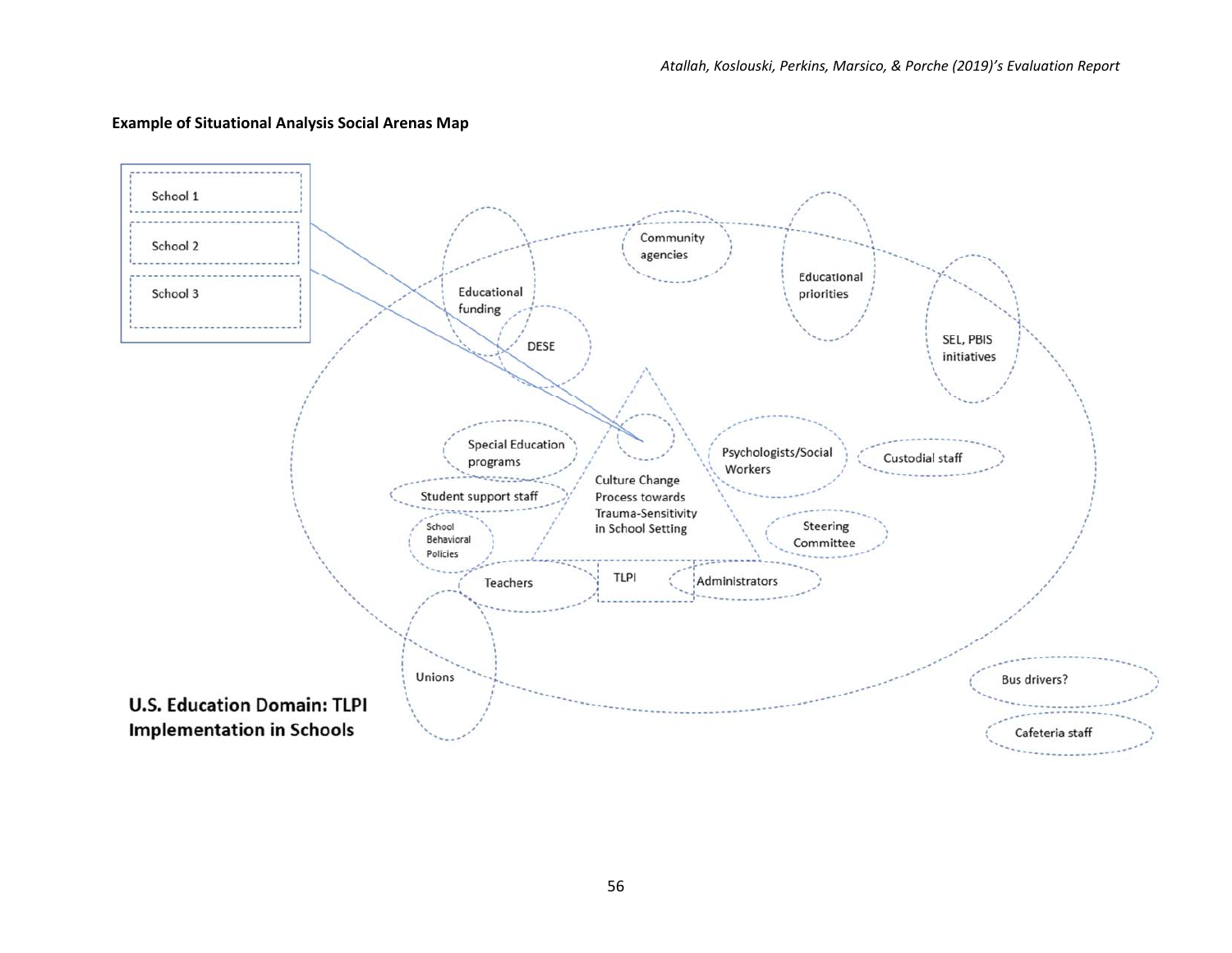## **APPENDIX C. Subthemes of the Empirical Data Reflected in the Project**

**Map** 

| <b>Four Emergent Themes</b><br>w/Twenty-Four Subthemes                                                                                                                                                                   | <b>Illustrative Quotes</b>                                                                                                                                                                                                                                                                                                                                                                                                                                                                                                                                                                                                                                                                                                                                                                                                                                                                                                                                                                                                                                                                                                                                                                                                                                                                                                                                                                                                                                |
|--------------------------------------------------------------------------------------------------------------------------------------------------------------------------------------------------------------------------|-----------------------------------------------------------------------------------------------------------------------------------------------------------------------------------------------------------------------------------------------------------------------------------------------------------------------------------------------------------------------------------------------------------------------------------------------------------------------------------------------------------------------------------------------------------------------------------------------------------------------------------------------------------------------------------------------------------------------------------------------------------------------------------------------------------------------------------------------------------------------------------------------------------------------------------------------------------------------------------------------------------------------------------------------------------------------------------------------------------------------------------------------------------------------------------------------------------------------------------------------------------------------------------------------------------------------------------------------------------------------------------------------------------------------------------------------------------|
|                                                                                                                                                                                                                          |                                                                                                                                                                                                                                                                                                                                                                                                                                                                                                                                                                                                                                                                                                                                                                                                                                                                                                                                                                                                                                                                                                                                                                                                                                                                                                                                                                                                                                                           |
| (1) Facilitating Empowerment & Collaboration                                                                                                                                                                             |                                                                                                                                                                                                                                                                                                                                                                                                                                                                                                                                                                                                                                                                                                                                                                                                                                                                                                                                                                                                                                                                                                                                                                                                                                                                                                                                                                                                                                                           |
| 1.7. Shifts in Thinking Dimension -<br><b>Foundation Level: Developing</b><br><b>Shared Responsibility amongst</b><br><b>Educators for all Students &amp;</b><br><b>Increasing Openness for</b><br><b>Culture Change</b> | "I feel like, number one, staff definitely recognize that these are our kids, these are challenges<br>that our children are facing, that we have to approach things in a different way, of having<br>more of an openness and willingness to think about students in different ways, and those<br>challenging behaviors that once would maybe have kind of shut down an educator."<br>- Principal, School A                                                                                                                                                                                                                                                                                                                                                                                                                                                                                                                                                                                                                                                                                                                                                                                                                                                                                                                                                                                                                                                |
| 1.8. Shifts in Practices Dimension -<br><b>Foundation Level: Generating</b><br><b>Buy-In, Curiosity, Initial Trust</b><br>& Teamwork                                                                                     | "Um, you want to begin with a steering committee. Definitely include your teaching staff on<br>that because you need buy-in. Small is the new big. You do not have to do everything at once.<br>What works for us and them and you over here may not work for you. So, do something that's<br>really urgent and is a priority for your school. Take time getting to know and asking everyone's<br>opinion and everyone's—let everyone's voice be heard about what the priorities are. We<br>refer, often, back to our teal and purple books, Helping Traumatized Children Learn, and in<br>there, we have visioning questions. Each action that we take—that we've taken and continue<br>to take, we refer back to those visioning questions and run every single part of the action<br>through that. How is that making us feel-the kids feel safer? Um, build in how you want to<br>evaluate your action at the beginning so that you're not trying to figure out how you're gonna<br>collect data afterward. One thing that we learned is that we have a ton of actions going, and if<br>you don't choose a point person on staff, it may fall on a couple of people in the school. If it's<br>something that's gonna continue to be part of your program, then collect data, review, reflect,<br>adjust and repeat the whole process because our work is never done, um, and there's always,<br>um-we can always do better."<br>- Assistant Principal |
| 1.9. Shifts in Thinking Dimension -<br><b>Bridging Level: Every Voice is</b><br><b>Important: Promoting</b><br><b>Individual &amp; Collective Agency</b>                                                                 | "We sent them [some staff] again in December. We sent a group of people, different people<br>than we sent last year, to the Behavioral Health Workshop, and they came back and they sent<br>their own emails out saying, 'We just went to the most amazing workshop. These are some of<br>the things we learned about. We hope that if you have an interest that you'll come talk to us.'<br>So, those things never happened beforePeople weren't sharing like, 'I have some expertise<br>in this area. I learned this.' It was sort of like, 'I'm the minority, so I'm not going to be vocal<br>about the expertise that I may have gained, or the experiences I had."<br>- Principal, School B                                                                                                                                                                                                                                                                                                                                                                                                                                                                                                                                                                                                                                                                                                                                                          |
| <b>Shifts in Practices</b><br>1.10.                                                                                                                                                                                      | "We have a system for expressing gratitude to one another. We call it Thankful Thoughts, uh,                                                                                                                                                                                                                                                                                                                                                                                                                                                                                                                                                                                                                                                                                                                                                                                                                                                                                                                                                                                                                                                                                                                                                                                                                                                                                                                                                              |
| Dimension - Bridging Level:<br><b>Strengthening Collaboration</b><br><b>Built on Emerging Trust</b>                                                                                                                      | and then, recently, we've developed Breakfast Buddies-so, developing that connectedness<br>between our classrooms. So, we have breakfast in the classroom, and now we're asking<br>teachers to partner up with another class that they don't normally get to interact with and<br>have breakfast together."                                                                                                                                                                                                                                                                                                                                                                                                                                                                                                                                                                                                                                                                                                                                                                                                                                                                                                                                                                                                                                                                                                                                               |
|                                                                                                                                                                                                                          | -Principal, School A                                                                                                                                                                                                                                                                                                                                                                                                                                                                                                                                                                                                                                                                                                                                                                                                                                                                                                                                                                                                                                                                                                                                                                                                                                                                                                                                                                                                                                      |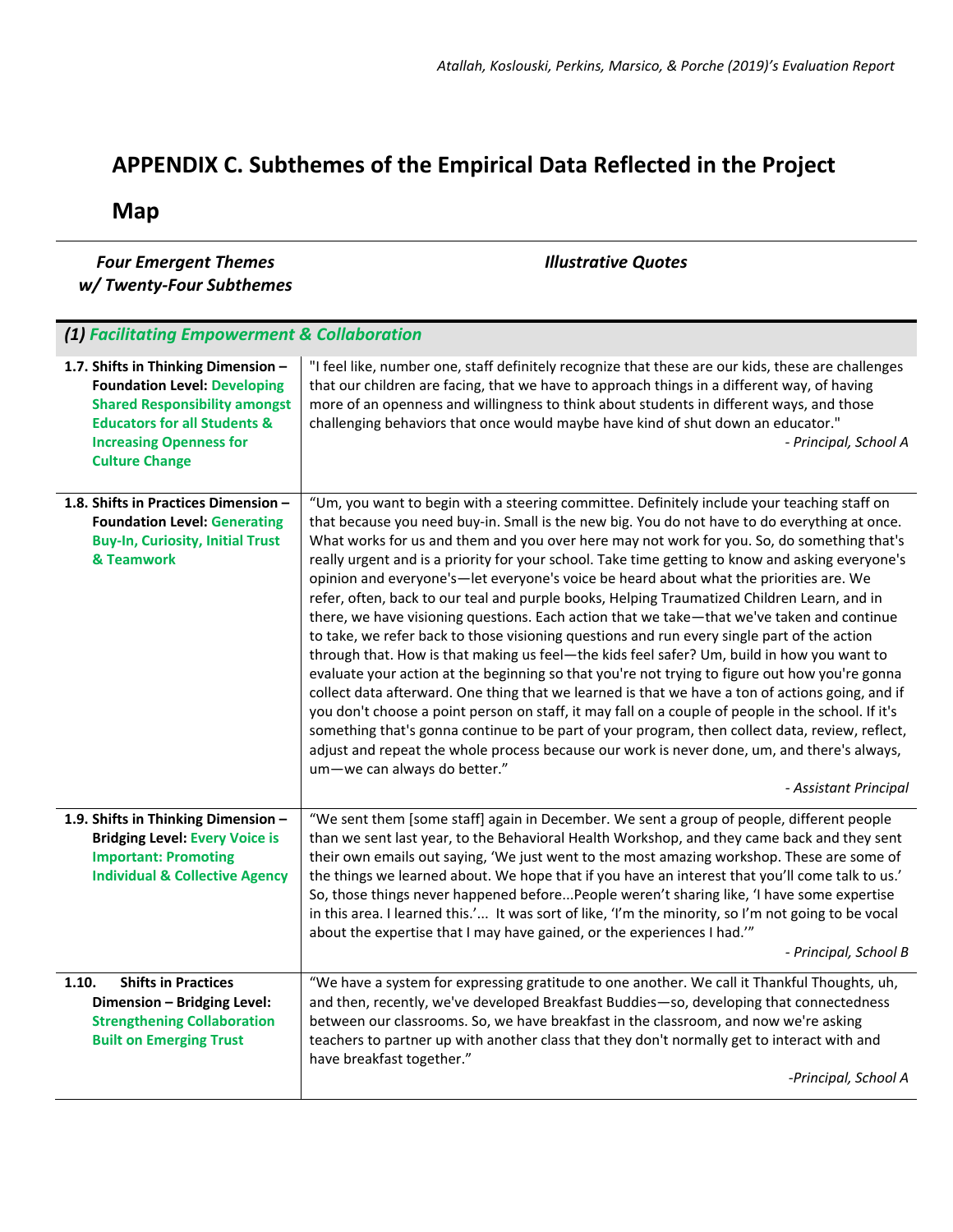| <b>Shifts in Thinking</b><br>1.11.<br>Dimension - Culture Shift<br>Level: Together We Can:<br><b>Teamwork Across the School</b><br><b>Social Ecosystem</b><br><b>Shifts in Practices</b><br>1.12.<br>Dimension - Culture Shift<br>Level: Leveraging Teamwork &<br><b>Social Capital for Sustaining</b> | "Um, we had some higher class sizes, not building-wide, but in pockets, like our grade five gen<br>ed or grade three. Um, so, we had to really kind of, um, think about how we were going to use<br>the staff that we did have, and where we would- you know, where was the greatest need?<br>We looked for, um, some more partnerships, um, with, um, you know, with- with other, um,<br>resources in the community. So we, this year was the first year we brought in [the local<br>university] the early, uh, education students came in to do some pre-practicum work with<br>our kindergarten team, um, so that was great, because we didn't have as many paras in<br>kindergarten,"<br>-Principal, School A<br>"Then, you know, also developing the teacher leadership. So not just bringing on the new<br>people but that, as those new people come on board, taking the people who are a little more<br>experienced with safe and supportive and really elevating them to teacher leaders. Having<br>them present for our staff, present for conferences and other staff, that gives them the |
|--------------------------------------------------------------------------------------------------------------------------------------------------------------------------------------------------------------------------------------------------------------------------------------------------------|-------------------------------------------------------------------------------------------------------------------------------------------------------------------------------------------------------------------------------------------------------------------------------------------------------------------------------------------------------------------------------------------------------------------------------------------------------------------------------------------------------------------------------------------------------------------------------------------------------------------------------------------------------------------------------------------------------------------------------------------------------------------------------------------------------------------------------------------------------------------------------------------------------------------------------------------------------------------------------------------------------------------------------------------------------------------------------------------------------|
| <b>Change</b>                                                                                                                                                                                                                                                                                          | confidence to continue doing what they're doing and also serve as building-based leaders."<br>- Principal, School B                                                                                                                                                                                                                                                                                                                                                                                                                                                                                                                                                                                                                                                                                                                                                                                                                                                                                                                                                                                   |
| (2) Integrating Whole-Child Approaches                                                                                                                                                                                                                                                                 |                                                                                                                                                                                                                                                                                                                                                                                                                                                                                                                                                                                                                                                                                                                                                                                                                                                                                                                                                                                                                                                                                                       |
| 2.1. Shifts in Thinking Dimension -<br><b>Foundation Level: Turning</b><br><b>Attention &amp; Awareness</b><br><b>Towards Trauma</b>                                                                                                                                                                   | "I figured out that the social emotional piece is a real key to learning in all areas, and if<br>students don't feel safe, they cannot learn."<br>- Principal, School B                                                                                                                                                                                                                                                                                                                                                                                                                                                                                                                                                                                                                                                                                                                                                                                                                                                                                                                               |
| 2.2. Shifts in Practices Dimension -<br><b>Foundation Level: Trauma 101</b><br>& Strengthening Tiered<br><b>Student Support Systems &amp;</b><br><b>Structures</b>                                                                                                                                     | "Maybe 10 to 12 years, um, that we have had graduate level courses that we offer to our staff,<br>um, and the wait list is unbelievable, and we've trained—hundreds and hundreds of certified<br>staff members in the city  who have taken these graduate courses to help, um, them to<br>understand a little bit more about how trauma impacts learning and what they can do as<br>teachers and as professionals to support the kids."<br>- Principal, School A                                                                                                                                                                                                                                                                                                                                                                                                                                                                                                                                                                                                                                      |
| 2.3. Shifts in Thinking Dimension -<br><b>Bridging Level: Changing</b><br><b>Paradigms: From What's</b><br><b>Wrong with You? To How can</b><br>we promote your wellbeing<br>and success?                                                                                                              | "I think in terms of, uh, I've noticed a big change in specific teachers. Um, the way they have<br>totally embraced the idea, you know, like not just, oh, going along with things, but some<br>people have actually experienced that aha moment, and for some, it was kind of painful, but<br>like ooh kind of thing. Um, and their whole practice changed. And they relate to the children<br>differently, and those children are totally benefitting from, um, being able to just be and make<br>mistakes safely, you know. Things don't become a federal case, you know, when they don't<br>have to be."<br>- School Adjustment Counselor, School A                                                                                                                                                                                                                                                                                                                                                                                                                                               |
| 2.4. Shifts in Practices Dimension -<br><b>Bridging Level: Practicing</b><br><b>Empathy and Strengthening</b><br><b>Systems of Support</b>                                                                                                                                                             | " And I've noticed a change, even in like the way I've done it, you know. In the way I<br>approach kids. Um, I tend to- my go to is 'what are you doing?' You know, and I just remember<br>one kid- one little munchkin stomped out of the boys room, and- and instead of calling him on<br>it, I just said, 'wow, you look really unhappy. Is there anything I can help you with?' And he just<br>kinda opened up, and he's like 'I fell on my way to school, and I hurt my knee.' And I'm like,<br>'I'm so sorry that happened.' That's just-you know, that's not a great way to start the day.<br>And he went skipping off to class. And like I normally wouldn't have - my first instinct wouldn't<br>have been to do that. And it just changed the- his day and mine, you know."<br>-Speech and Language Specialist, School A                                                                                                                                                                                                                                                                    |
| 2.5. Shifts in Thinking Dimension -<br><b>Culture Shift Level: Whole-</b><br><b>Child Values and Perspectives</b><br>that Envision Schools as Sites<br>of Learning and Healing                                                                                                                         | "our teachers need to develop that resilience. How do they do that? Well, they have to<br>dwell in it. We need to make sure that we are not just rushing to, 'Here's our social and<br>emotional curriculum. Here's what you're going to be doing. Here's what you're going to be<br>doing. Here is what we all want to start.' So, I view it as a long process, and that it's perfectly<br>okay for it to be a long process because we're really trying to develop a completely different<br>culture."                                                                                                                                                                                                                                                                                                                                                                                                                                                                                                                                                                                               |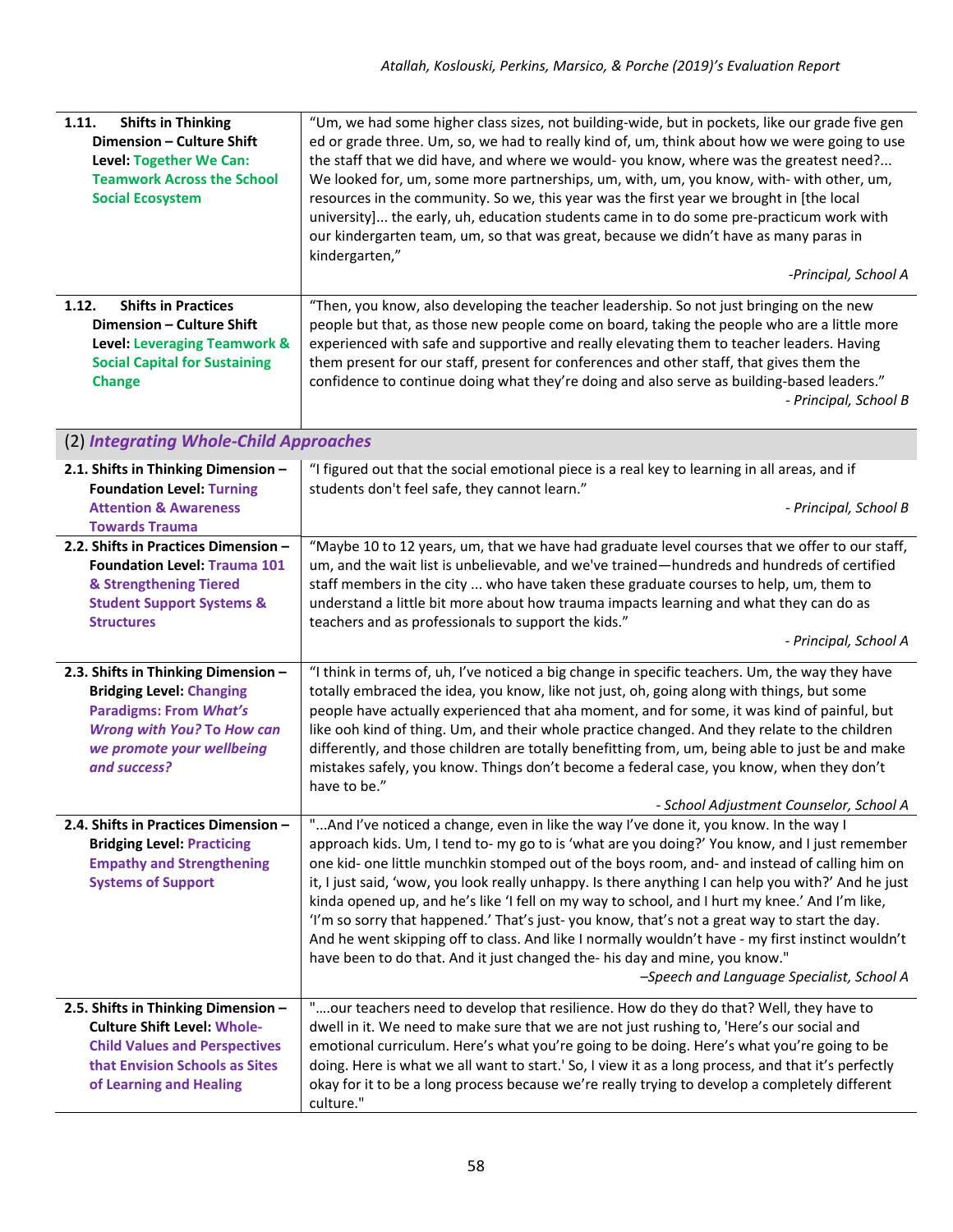|                                                                                                                                                                                                                          | -School Leader, School C                                                                                                                                                                                                                                                                                                                                                                                                                                                                                                                                                                                                                                                                                                                                                                                                                                                                                                                                                                                                                                                                                                                                                                                           |
|--------------------------------------------------------------------------------------------------------------------------------------------------------------------------------------------------------------------------|--------------------------------------------------------------------------------------------------------------------------------------------------------------------------------------------------------------------------------------------------------------------------------------------------------------------------------------------------------------------------------------------------------------------------------------------------------------------------------------------------------------------------------------------------------------------------------------------------------------------------------------------------------------------------------------------------------------------------------------------------------------------------------------------------------------------------------------------------------------------------------------------------------------------------------------------------------------------------------------------------------------------------------------------------------------------------------------------------------------------------------------------------------------------------------------------------------------------|
| 2.6. Shifts in Practices<br>Dimension - Culture Shift<br>Level: Systems & Solutions that<br>are as Complex & Nuanced as<br><b>Students' Needs</b>                                                                        | "the really powerful thing is that there is a value and a consistent practice now around just<br>being completely aware of,' Who are our students who are not connected with things?' So,<br>we're constantly talking about it. We're surveying them [students] once or twice a year on,<br>"What are you involved in? If you're not involved with something, like, why are you not<br>involved?" And then not a big, whole Activities Fair, to try to get kids to sign up, but just<br>smaller grade level teams saying, "Hey, um, so and so is super dramatic and maybe should be<br>auditioning for play, but she was an English Language Learner." So, how are we gonna connect<br>that? And then the teacher-the English-the ELL teacher is selling that to the kids, practicing<br>that with the kid. And then, I saw the evolution of it. It was absolutely amazing."<br>-Head of School, School C                                                                                                                                                                                                                                                                                                          |
|                                                                                                                                                                                                                          | (3) Affirming Cultural Identity & Promoting a Sense of Belonging                                                                                                                                                                                                                                                                                                                                                                                                                                                                                                                                                                                                                                                                                                                                                                                                                                                                                                                                                                                                                                                                                                                                                   |
| 3.1. Shifts in Thinking Dimension -<br><b>Foundation Level: Culture &amp;</b><br><b>Context Matters: Educators</b><br><b>Begin to Develop Shared</b><br><b>Investment in Increasing</b><br><b>Awareness of Diversity</b> | "When we started our work around, you know, our cultural competency work, it's like yeah,<br>that's what we wanted, because we wanted to rate ourselves on a rubric to know if we were<br>like anywhere near what we were supposed to be. It's like- or find a school that's doing this so<br>we can go and see what we're doing or not doing, because there are just some times when<br>you're feeling like yeah, our school feels like a pretty good place, but I have no idea if we're<br>like close to great on this particular thing, because everybody else doesn't know about it<br>either, and we're all learning together. Or like other people have been doing this for 20 years<br>and are doing really amazing work on it, and we're like not even anywhere near that place, so I<br>can understand that like, you know, schools and teams want something, and that's why, you<br>know, we all start with that assessment anyway, right? Because you're looking at what are you<br>already doing, what are you not doing yet? You know, whereas it's just not an accountability<br>tool, but it is a self-assessment tool to kind of figure out where you want to start."<br>-Head of School, School C |
| 3.2. Shifts in Practices Dimension -<br><b>Foundation Level: Schools offer</b><br><b>Trainings &amp; Spaces for</b><br><b>Multicultural Dialogues &amp;</b><br><b>Learning</b>                                           | Oh, yes, "All are welcome here." That, again, started with a couple of teachers were wearing a<br>button, and I think it was from [another district], and it was with that logo ['All Are Welcome<br>Here' in different languages]I loved that and I know it's such a great message, we should<br>have that in our building, and I'm like, "We should have that in our building," and then we're<br>just coming up with a design [for a banner in the front lobby], and we've put it out for staff.<br>Staff emailed back and said, "Oh, can we include Swahili? Can we include Korean?" because<br>we've got a couple staff members who speak both of those languages, and I'm like, "Sure." So,<br>we added those two languages in, in addition to French and Portuguese and Spanish.<br>-Principal, School A                                                                                                                                                                                                                                                                                                                                                                                                    |
| 3.3. Shifts in Thinking Dimension -<br><b>Bridging Level: Educators</b><br><b>Increasing Self-Reflection &amp;</b><br><b>Cultural Relevance of Curricula</b><br>& School Environments                                    | "We have a high immigrant population, while we also have students who are descendants of<br>[early settlers]. So, we have this real diversity, and we're trying to come together to support-<br>a school culture, where people who are homeless and people whose parents are the<br>presidents of local universities are coming together and sharing something common and<br>celebrating it. So, there's just so much different, um-different things that students are<br>bringing to the table. And we're trying to create a culture that is really unified and supports all<br>of those things and gets all of those students college ready."<br>-Head of School, School C                                                                                                                                                                                                                                                                                                                                                                                                                                                                                                                                       |
| 3.4. Shifts in Practices Dimension -<br><b>Bridging Level: Engaging in</b><br><b>Practices that Make Schools</b><br><b>More Culturally Affirming to</b><br><b>Diverse Students' Identities</b>                           | "And it [the bulletin board with flags from all of the countries represented in the school] starts<br>a conversation between families, and also strangers. You know, one lady's looking. She goes<br>'my daughter, you know, this is my family's - this is Puerto Rico. This flag's mine, but the other<br>side [of my daughter's family] is this flag from the Dominican,' and then I was like 'that's really<br>cool.' I said 'yeah, [our] Principal added this one, the Korean one.' I said 'I'm a little partial to<br>that one, because of my niece and nephew,' and so it just starts getting a talk going, and then<br>we started talking about like the third grade international presentations, and it just kinda gives                                                                                                                                                                                                                                                                                                                                                                                                                                                                                   |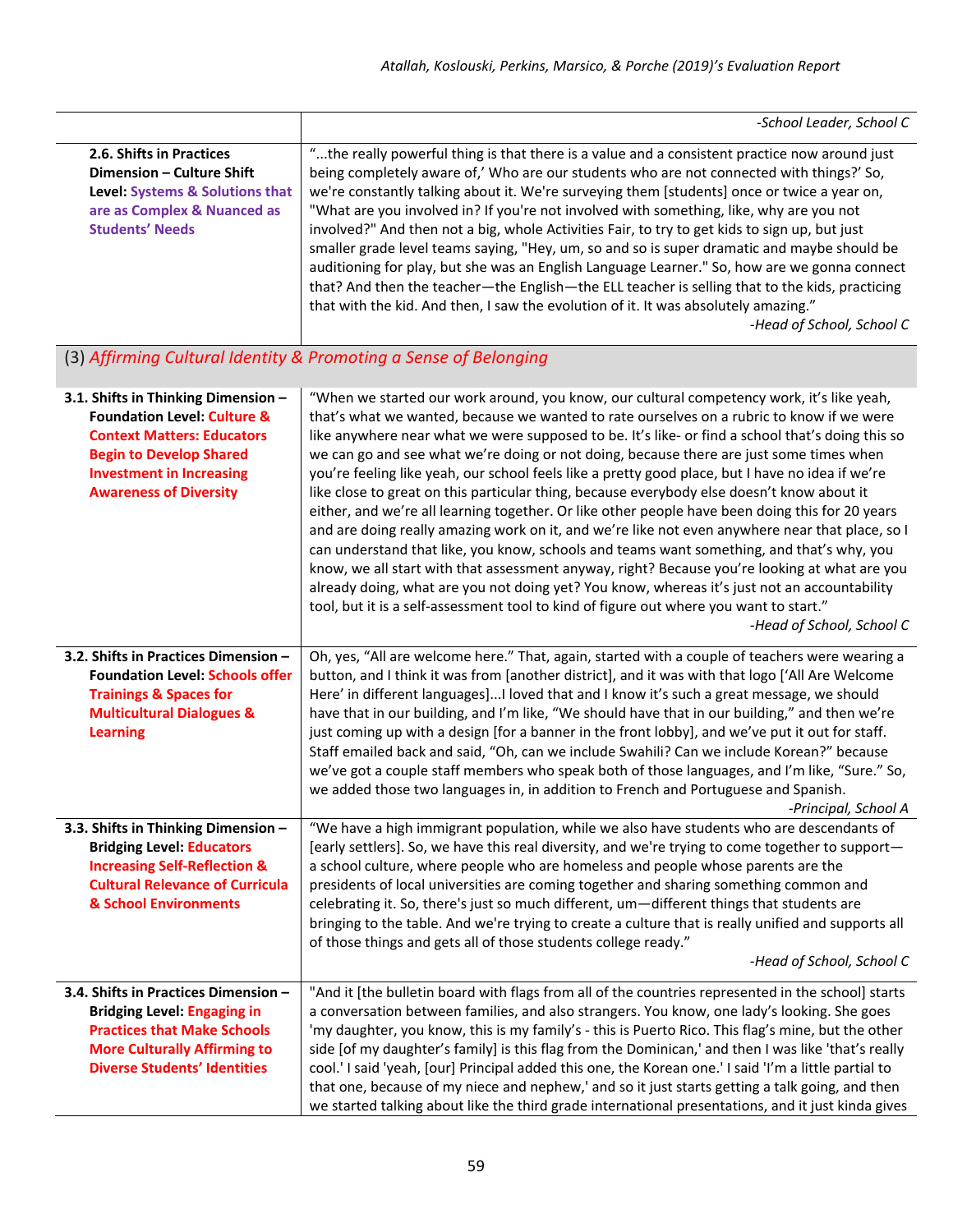|                                                                                                                                                                           | an entry point for kids and parents and - to talk about. And really valuing each other's                                                                                                                                                                                                                                                                                                                                                                                                                                                                                                                                                                                                                                                                                                                                                                                                                                                                                                                                                                                                                                                                                                                                                                                                                                                                                                                                                                                                                                                                                                                                                                                                                                                                                                                                                                                                                                                                                                                                                                                                                                                                                                                                                                                                                                                                                                                                                                                                                                                                                                                                                                            |  |
|---------------------------------------------------------------------------------------------------------------------------------------------------------------------------|---------------------------------------------------------------------------------------------------------------------------------------------------------------------------------------------------------------------------------------------------------------------------------------------------------------------------------------------------------------------------------------------------------------------------------------------------------------------------------------------------------------------------------------------------------------------------------------------------------------------------------------------------------------------------------------------------------------------------------------------------------------------------------------------------------------------------------------------------------------------------------------------------------------------------------------------------------------------------------------------------------------------------------------------------------------------------------------------------------------------------------------------------------------------------------------------------------------------------------------------------------------------------------------------------------------------------------------------------------------------------------------------------------------------------------------------------------------------------------------------------------------------------------------------------------------------------------------------------------------------------------------------------------------------------------------------------------------------------------------------------------------------------------------------------------------------------------------------------------------------------------------------------------------------------------------------------------------------------------------------------------------------------------------------------------------------------------------------------------------------------------------------------------------------------------------------------------------------------------------------------------------------------------------------------------------------------------------------------------------------------------------------------------------------------------------------------------------------------------------------------------------------------------------------------------------------------------------------------------------------------------------------------------------------|--|
|                                                                                                                                                                           | cultures."                                                                                                                                                                                                                                                                                                                                                                                                                                                                                                                                                                                                                                                                                                                                                                                                                                                                                                                                                                                                                                                                                                                                                                                                                                                                                                                                                                                                                                                                                                                                                                                                                                                                                                                                                                                                                                                                                                                                                                                                                                                                                                                                                                                                                                                                                                                                                                                                                                                                                                                                                                                                                                                          |  |
|                                                                                                                                                                           | -Speech and Language Specialist, School A                                                                                                                                                                                                                                                                                                                                                                                                                                                                                                                                                                                                                                                                                                                                                                                                                                                                                                                                                                                                                                                                                                                                                                                                                                                                                                                                                                                                                                                                                                                                                                                                                                                                                                                                                                                                                                                                                                                                                                                                                                                                                                                                                                                                                                                                                                                                                                                                                                                                                                                                                                                                                           |  |
| 3.5. Shifts in Thinking Dimension -<br><b>Culture Shift Level: Educators</b><br><b>Weaving Together</b><br><b>Multicultural &amp; Trauma-</b><br><b>Sensitivity Focus</b> | One of the things that came up after one of our parent-teacher conferences "Is there a way<br>that we could bring [immigrant] families together?" At first, it was this whole conversation<br>around the kind of the information that we could impart to families, but then it really shifted<br>to finding out what the families need from us, and how could we structure this meeting? So,<br>that was kind of exciting because these women were now coming to me, identifying a problem<br>in our school and thinking about, "Well, if we're safe and supportive, this is what we should be<br>doing." Then, from that, we were able to kind of pull together another little team  and we<br>met several times to kind of plan a series of meetings, and we called it Conversaciones. It was<br>just a gathering of parents; we wanted it very informal. It was nine o'clock in the morning; so,<br>as parents are dropping-off, they could stay and bring their little ones So, anyways, this<br>meeting was just hopping in conversation, and the little ones had a play group Everything<br>was delivered in Spanish, so it was in their native language, which was uncomfortable for me<br>because I have so many people who can speak Spanish within my building. Again, I was in this<br>position of kind of helping the group. I was organizing the meetings, and getting things<br>together, and making sure it's going to happen; but as far as when the meetings took place,<br>I'm just kind of smiling because I had some idea of what they were talking about, but not<br>really. [laughs] I don't understand Spanish The AP [assistant principal] would kind of whisper<br>to me what was being talked about, and I kind of thought to take a parent role in some of our<br>meetings that are English only and how they experience it, so it was eye-opening for me; but<br>they felt so comfortable that these meetings were in Spanish, that they could talk about their<br>concerns, and each group kind of debriefedThen, we met again afterwards. So, they [the<br>parents] wanted information about homework; they wanted information about report cards;<br>they wanted information about resources in the community, summer programming. That was<br>actually our last meeting. We had the summer resource guide, and in small groups we were<br>able to kind of walk parents through the different programs that are offered in the city, and<br>how they could enroll I'm already thinking next year maybe we could partner and maybe<br>help them with the actual enrolling of their children in these programs<br>-Principal, School A |  |
| 3.6. Shifts in Practices Dimension -<br><b>Culture Shift Level: School as a</b><br><b>Place of Belonging: Practices</b><br>that Embrace Cultural Diversity                | "I think of one big impact is that all of our students feel important, and they feel like they're<br>seen and they are welcomed. You know, I have all of these thank-you letters around here that<br>kids have written, and some of our neediest kids have written, "I know you love us. I know<br>these things," and to hear that and to read that is really important."                                                                                                                                                                                                                                                                                                                                                                                                                                                                                                                                                                                                                                                                                                                                                                                                                                                                                                                                                                                                                                                                                                                                                                                                                                                                                                                                                                                                                                                                                                                                                                                                                                                                                                                                                                                                                                                                                                                                                                                                                                                                                                                                                                                                                                                                                           |  |
| & Work Towards Equity                                                                                                                                                     | Principal, School B                                                                                                                                                                                                                                                                                                                                                                                                                                                                                                                                                                                                                                                                                                                                                                                                                                                                                                                                                                                                                                                                                                                                                                                                                                                                                                                                                                                                                                                                                                                                                                                                                                                                                                                                                                                                                                                                                                                                                                                                                                                                                                                                                                                                                                                                                                                                                                                                                                                                                                                                                                                                                                                 |  |
| (4) Re-envisioning Discipline towards Relational Accountability                                                                                                           |                                                                                                                                                                                                                                                                                                                                                                                                                                                                                                                                                                                                                                                                                                                                                                                                                                                                                                                                                                                                                                                                                                                                                                                                                                                                                                                                                                                                                                                                                                                                                                                                                                                                                                                                                                                                                                                                                                                                                                                                                                                                                                                                                                                                                                                                                                                                                                                                                                                                                                                                                                                                                                                                     |  |
| 4.1. Shifts in Thinking Dimension -                                                                                                                                       | "So, being able to shift away from some of these traditional consequences, um, shifting away                                                                                                                                                                                                                                                                                                                                                                                                                                                                                                                                                                                                                                                                                                                                                                                                                                                                                                                                                                                                                                                                                                                                                                                                                                                                                                                                                                                                                                                                                                                                                                                                                                                                                                                                                                                                                                                                                                                                                                                                                                                                                                                                                                                                                                                                                                                                                                                                                                                                                                                                                                        |  |
| <b>Foundation Level: Examining</b><br><b>Alternative Perspectives of</b>                                                                                                  | from some of the punitive, shifting towards the idea that-what is the function of that<br>behavior? It's stuff that we've always been talking about, um, with our student services team,                                                                                                                                                                                                                                                                                                                                                                                                                                                                                                                                                                                                                                                                                                                                                                                                                                                                                                                                                                                                                                                                                                                                                                                                                                                                                                                                                                                                                                                                                                                                                                                                                                                                                                                                                                                                                                                                                                                                                                                                                                                                                                                                                                                                                                                                                                                                                                                                                                                                            |  |
| <b>Discipline &amp; Attempting to</b>                                                                                                                                     | our special ed director, our counselors, um, when we're doing FBAs but not necessarily                                                                                                                                                                                                                                                                                                                                                                                                                                                                                                                                                                                                                                                                                                                                                                                                                                                                                                                                                                                                                                                                                                                                                                                                                                                                                                                                                                                                                                                                                                                                                                                                                                                                                                                                                                                                                                                                                                                                                                                                                                                                                                                                                                                                                                                                                                                                                                                                                                                                                                                                                                              |  |
| <b>Move Beyond Approaches that</b>                                                                                                                                        | something that was really sticking with the whole staff, over time.                                                                                                                                                                                                                                                                                                                                                                                                                                                                                                                                                                                                                                                                                                                                                                                                                                                                                                                                                                                                                                                                                                                                                                                                                                                                                                                                                                                                                                                                                                                                                                                                                                                                                                                                                                                                                                                                                                                                                                                                                                                                                                                                                                                                                                                                                                                                                                                                                                                                                                                                                                                                 |  |
| are Primarily Grounded on                                                                                                                                                 | -Head of School, School C                                                                                                                                                                                                                                                                                                                                                                                                                                                                                                                                                                                                                                                                                                                                                                                                                                                                                                                                                                                                                                                                                                                                                                                                                                                                                                                                                                                                                                                                                                                                                                                                                                                                                                                                                                                                                                                                                                                                                                                                                                                                                                                                                                                                                                                                                                                                                                                                                                                                                                                                                                                                                                           |  |
| <b>Retributive Justice Mindsets</b><br>4.2. Shifts in Practices Dimension -                                                                                               | "There was definitely a mindset of kind of just get-getting them out of their room. Um, you                                                                                                                                                                                                                                                                                                                                                                                                                                                                                                                                                                                                                                                                                                                                                                                                                                                                                                                                                                                                                                                                                                                                                                                                                                                                                                                                                                                                                                                                                                                                                                                                                                                                                                                                                                                                                                                                                                                                                                                                                                                                                                                                                                                                                                                                                                                                                                                                                                                                                                                                                                         |  |
| <b>Foundation Level:</b>                                                                                                                                                  | know, with this- you know, if it rose to a certain level, it was somebody else's problem,                                                                                                                                                                                                                                                                                                                                                                                                                                                                                                                                                                                                                                                                                                                                                                                                                                                                                                                                                                                                                                                                                                                                                                                                                                                                                                                                                                                                                                                                                                                                                                                                                                                                                                                                                                                                                                                                                                                                                                                                                                                                                                                                                                                                                                                                                                                                                                                                                                                                                                                                                                           |  |
| <b>Supplementing Punitive</b>                                                                                                                                             | somebody else has got to step in and deal with this. Um, and I definitely feel like teachers are                                                                                                                                                                                                                                                                                                                                                                                                                                                                                                                                                                                                                                                                                                                                                                                                                                                                                                                                                                                                                                                                                                                                                                                                                                                                                                                                                                                                                                                                                                                                                                                                                                                                                                                                                                                                                                                                                                                                                                                                                                                                                                                                                                                                                                                                                                                                                                                                                                                                                                                                                                    |  |
| <b>Discipline with Practices that</b>                                                                                                                                     | more, um, able to address things within their classroom, um, and they're using some of the<br>tools"                                                                                                                                                                                                                                                                                                                                                                                                                                                                                                                                                                                                                                                                                                                                                                                                                                                                                                                                                                                                                                                                                                                                                                                                                                                                                                                                                                                                                                                                                                                                                                                                                                                                                                                                                                                                                                                                                                                                                                                                                                                                                                                                                                                                                                                                                                                                                                                                                                                                                                                                                                |  |
|                                                                                                                                                                           |                                                                                                                                                                                                                                                                                                                                                                                                                                                                                                                                                                                                                                                                                                                                                                                                                                                                                                                                                                                                                                                                                                                                                                                                                                                                                                                                                                                                                                                                                                                                                                                                                                                                                                                                                                                                                                                                                                                                                                                                                                                                                                                                                                                                                                                                                                                                                                                                                                                                                                                                                                                                                                                                     |  |